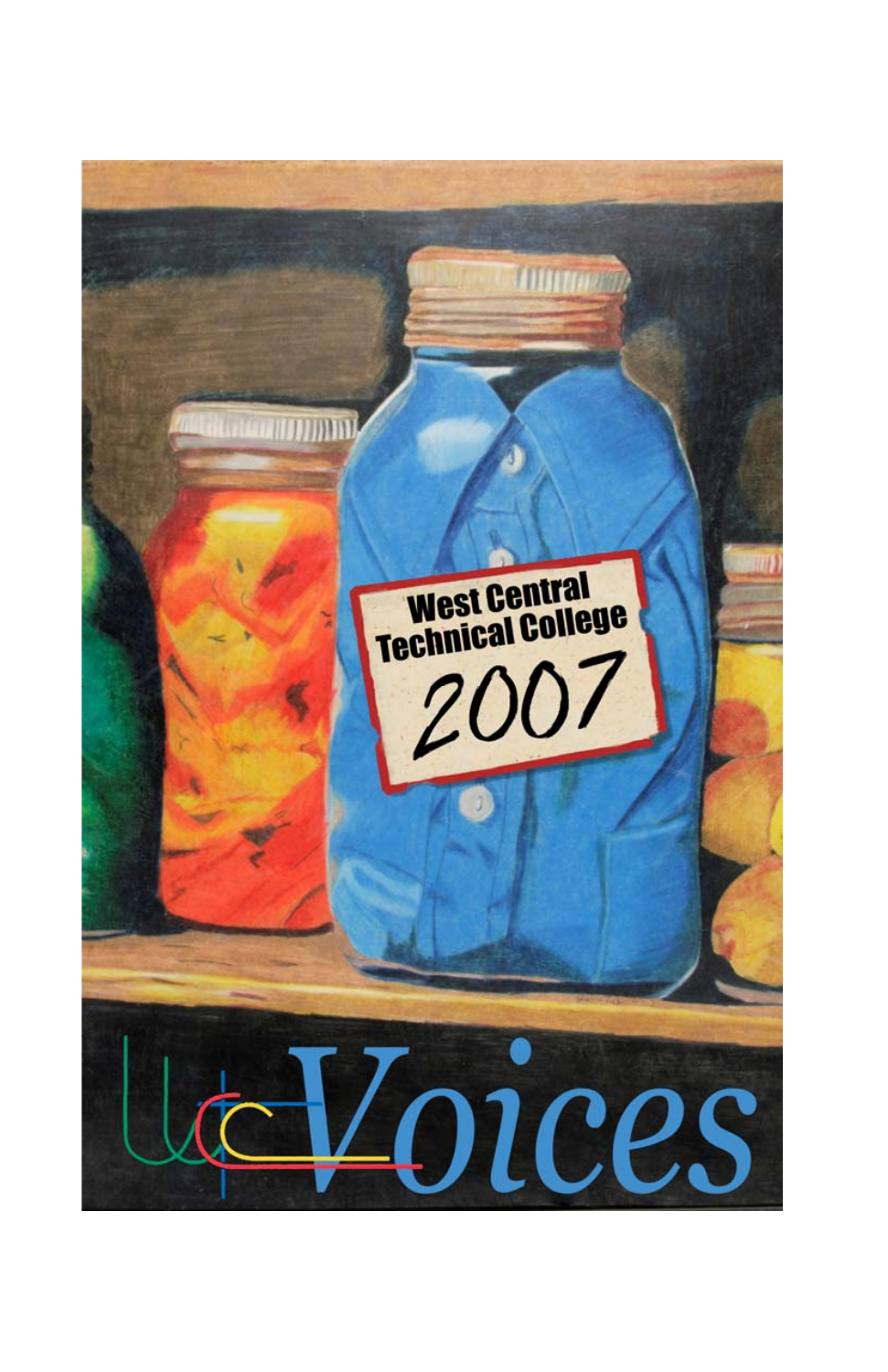# VOICE*S*

2007 Volume IV West Central Technical College

*"I think," said Christopher Robin, "that we should eat all our provisions now, so that we shan't have so much to carry." - A.A. Milne*

Editors:

Jennifer Jiles Alison Payne, *Emeritus*  Carol Pearson Pam Sanders Alice Steimle Kyle Taylor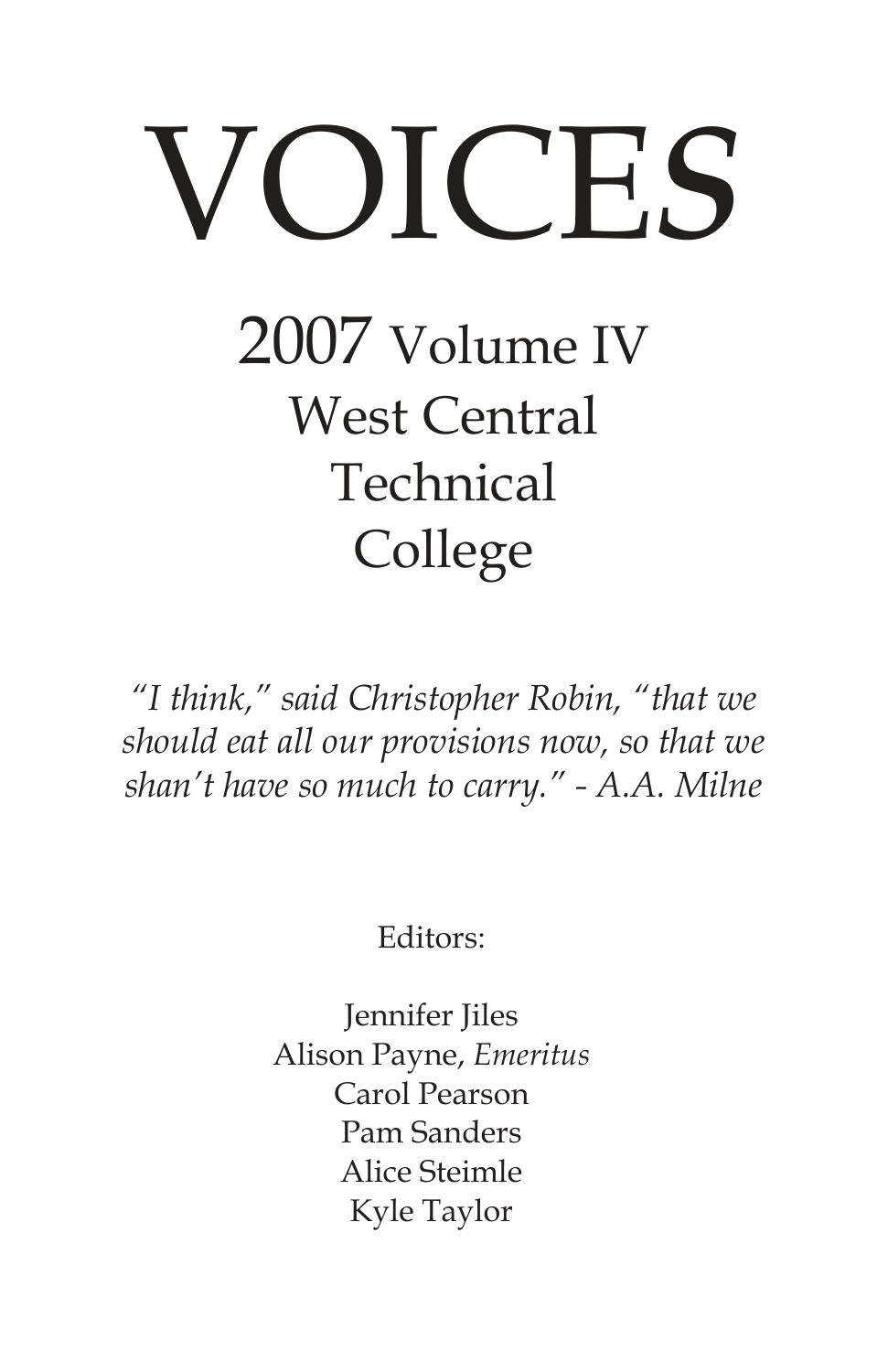West Central Technical College annually publishes its magazine, *VOICES*. While the college encourages submissions from students, staff, and faculty, submission of material does not guarantee publication. While the editors make every effort to represent the diversity of the college, not all submissions are published

due to content and space considerations. *VOICES* retains copyrights to all materials and non-exclusive rights to publish all works in any format. All material is copyrighted to protect West Central Technical College and to exclude others from republishing contributors' works without their permissions. However, all contributors retain the rights to their own works and the rights to publish their submissions elsewhere. All opinions expressed in this publication represent the opinions of the individual contributors, not necessarily the opinions of *VOICES*, the editors, or West Central Technical College.

The editors wish to extend their appreciation to President Skip Sullivan and the administration of West Central Technical College. Our thanks also goes to the students, staff, and faculty of West Central Technical College for their support, without which this magazine would not exist.

Appreciation and thanks are also given to: Linsey Dixon and the Student Activities Council, Angela Foster and the WC Update, Wanda Foster and the Murphy Campus Conference Center Staff, Debra Jeter, Sindi McGowan, David Payne, Amy Steadham, Jim Winchester, UWG Publications and Printing, and Someone's Mom and Dad.

> Cover Art: *Pickled*  Shevon Rowell

Award Winners: Art -*Pickled* - Shevon Rowell – Page #53 Poetry -*Judging Giant Hats* - Carol Canfield - Page #29 Prose -*Train Station* - Jennifer Parris - Page #30

All work appears in the exact form it was submitted. The editors have not adjusted any work from its original form; any brilliance contained herein is solely the responsibility of the individual contributors.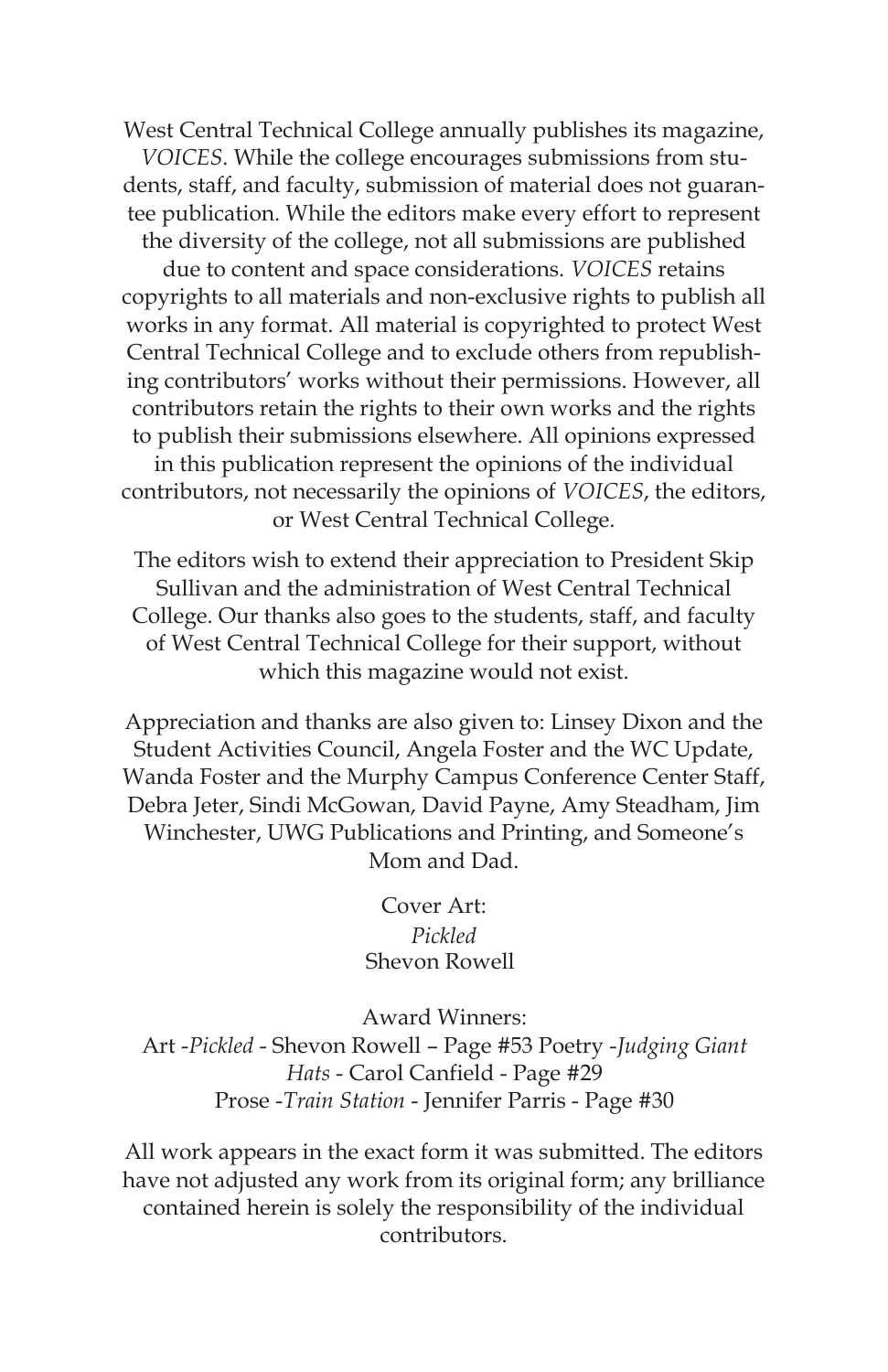As set forth in its college catalog, West Central Technical College does not discriminate on the basis of race, color, creed, national or ethnic origin, gender, religion, disability, age, veteran status, or citizenship status (except in those special circumstances permitted or mandated by law). Equity (Title IX) coordinator is V.P. of Student Services, ADA (Section 504) coordinator is V.P. of Administrative Services. Both are located at 176 Murphy Campus Blvd. Waco, Georgia- 770.537.6000

© Copyright 2007 West Central Technical College, 176 Murphy Campus Blvd., Waco, GA 30182 (770) 537-6000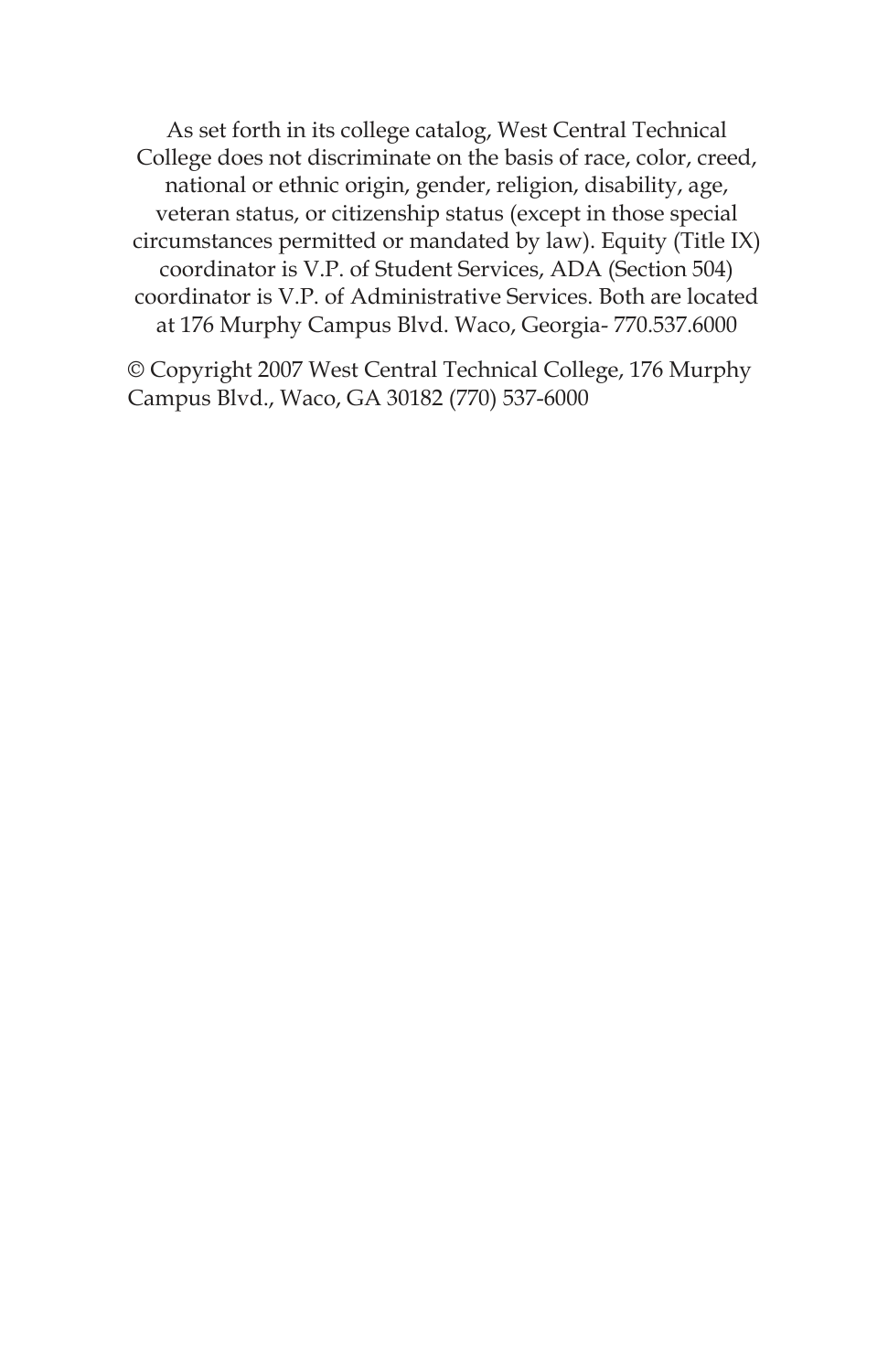# *Life* **Daramola Abimbola**

Life is like a season That changes with time And waits for no one Life, who is as old as thee? Who is as knowledgeable as thee? Life, bright today, dull tomorrow We learn from thee, we grow and die in thee Full of emotions, full of happiness Who can really understand you? He who has seen a smooth life Let him tell me you are full of ups and downs At times it is difficult to know Exactly what you are about Oh! Life are you there? Life that is full of mysteries and wonders Show me your face – I want to see you Maybe I can ask you Who really you are.



*Art Head*  **Penny Jiles**  Photography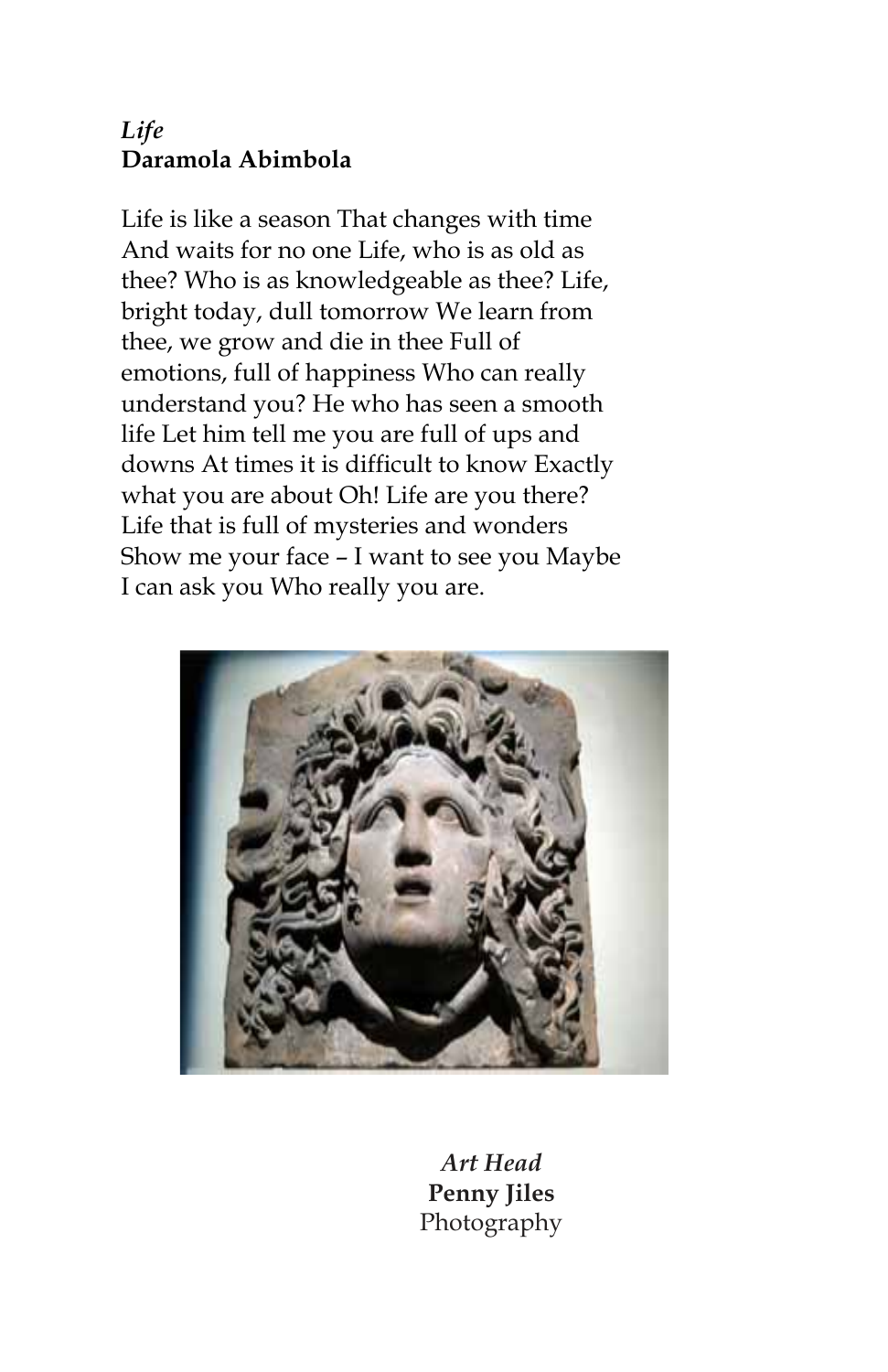#### *The Least of the Earth*  **John Ridley**

Floating soft, on foaming crest, Soft, light bodies take their rest. Night appears, the water dark, On annals of time, simple creatures, make no mark.

Numberless and spread throughout the world, Free from flight, their wings are furled. But do they sleep, or merely rest, Upon their watery and transient nest?

As voracious creatures lurk, within the deep, Both scaled and skinned, but do they sleep? While feathered kin float above, invisibly tethered, For birds of a feather, flock together.

Should one of their number become a meal, Do the others that are left, sorrow feel? For no funeral dirge, or bells do peal. Nor in sacred places, mourners kneel.

But even to the least of these we know, Heed is paid to those here below. For even the sparrow, his fall is noted, As in the Holy Book 'tis truly quoted.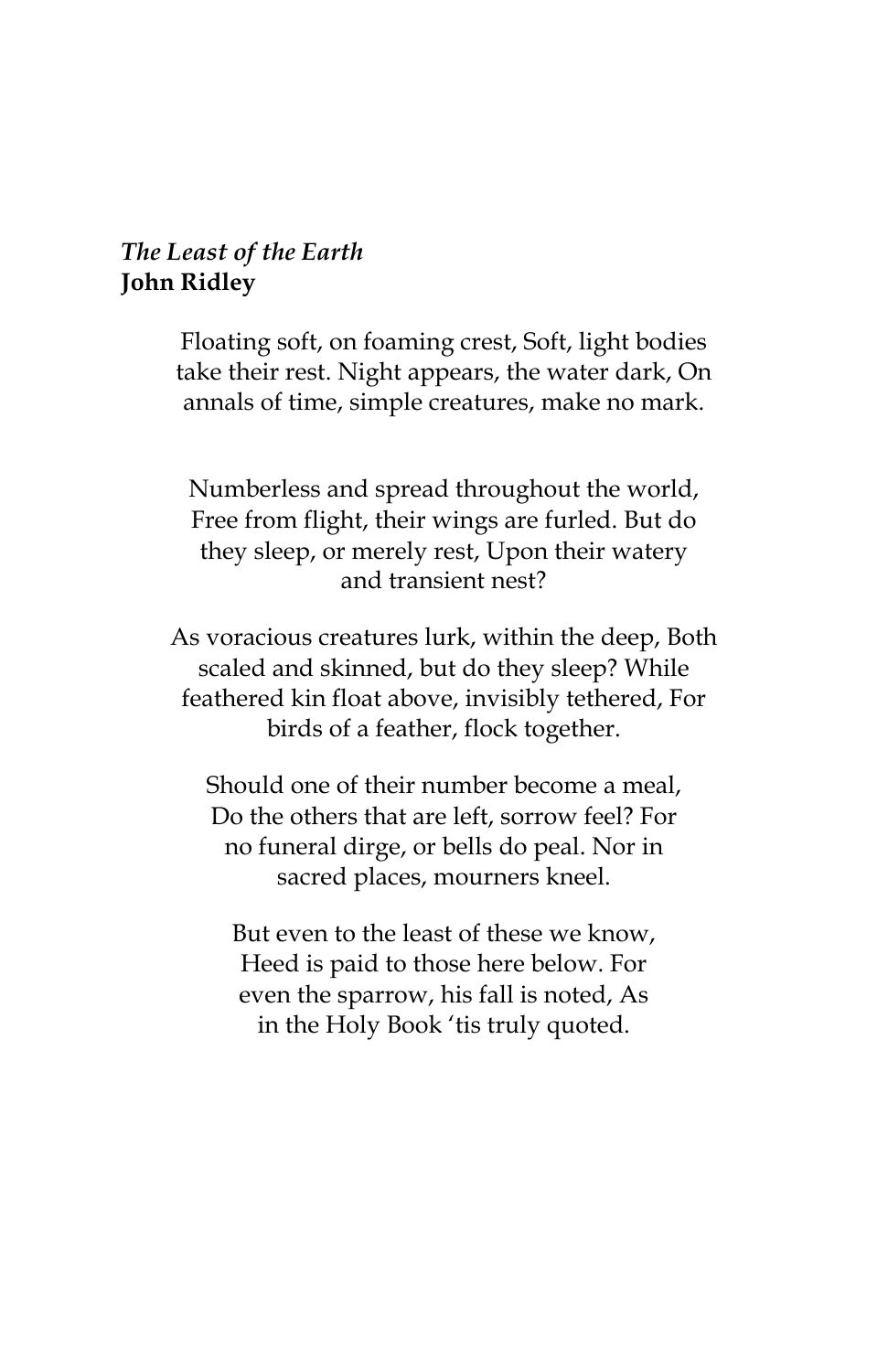# *Life* **Dameian Polk**

Prison walls, echoing sounds Fear sets in from the underground Dark rooms, nowhere to turn Inner demons chanting burn I'm lost inside a demented past White lies, little sins became my last One way in no way out My mind playing tricks Unrealistic thoughts Telling me stories of what real life's about I'm shutting down The walls are caving in I'm praying to God to punish my sins You see, I'm lost without a fighting chance Because my reality is like an artist free-lance I'm a complex person I hold my true feeling within Sometimes spilling over when I'm filled to the brim No corners, no cracks to obtain these strife My pain is real deep It cuts like a precision knife My thoughts are not truths A figment of my imagination I'm bound within myself From alter ago complications One way in, no way out This is a glance into my world and what I'm about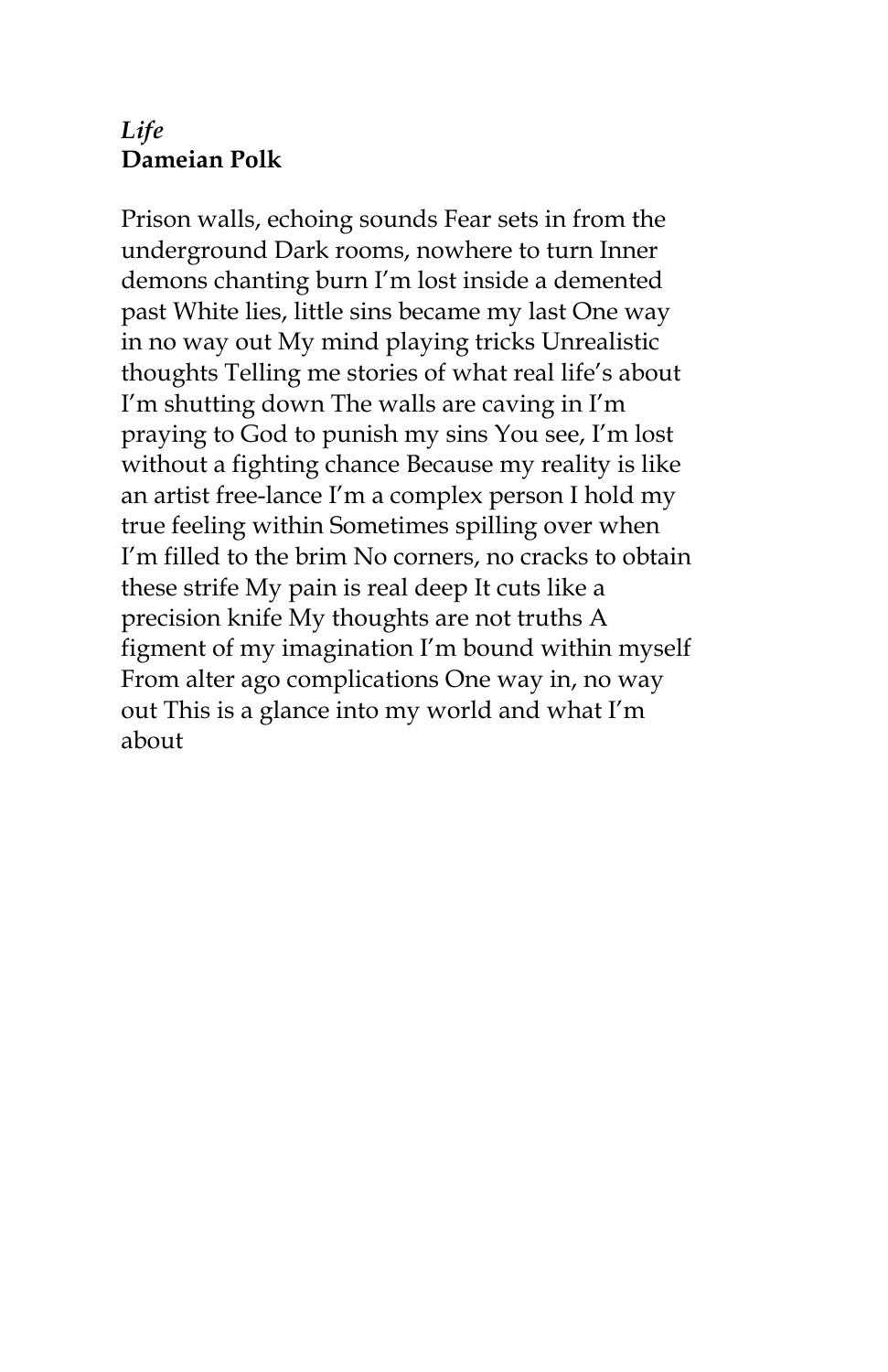#### *A Journey for the Not So Faint of Heart* **Alicia Milner**

Everyone has the means to live in the moment. There are only a few people in this world who have the gift to capture that moment and share it with others. Annie Dillard's descriptive essay, "Living Like Weasels," takes the reader on a journey from a physical place to an abstract destination where instinct takes precedence over choice. An unexpected voyage into the recesses of a weasel's being shows Dillard a place where living in the moment is the only living.

This journey begins in a very real place. Dillard's raw description portrays a pond popular among the locals, humans and creatures alike: "Under every bush is a muskrat hole or a beer can"(165). The author's contrast between man and nature signifies a delicate balance that must be preserved. This balance gives way to pure and natural experiences enabling man the opportunity of those poignant moments found only in nature. Dillard uses her sojourn as an escape from the everyday. She writes, "I come to Hollins Pond not so much to learn how to live as, frankly, to forget about it" (166). It is in this rather meditative state that she first encounters a weasel. Her detailed description leads the reader to believe she is within feet, if not inches, of the animal. Instead of retreating from this varmint typically known for its aggressive behavior, she stays her ground, living in the moment. For an instant, Dillard and the weasel connect. She sees through its eyes with an unanticipated clarity: "He had two black eyes I did not see, any more than you see a window"(165). With this connection the journey continues away from the pond and into the unknown, or the forgotten.

Dillard's states her intention for visiting the pond as a way "to learn, or remember, how to live"(166). Since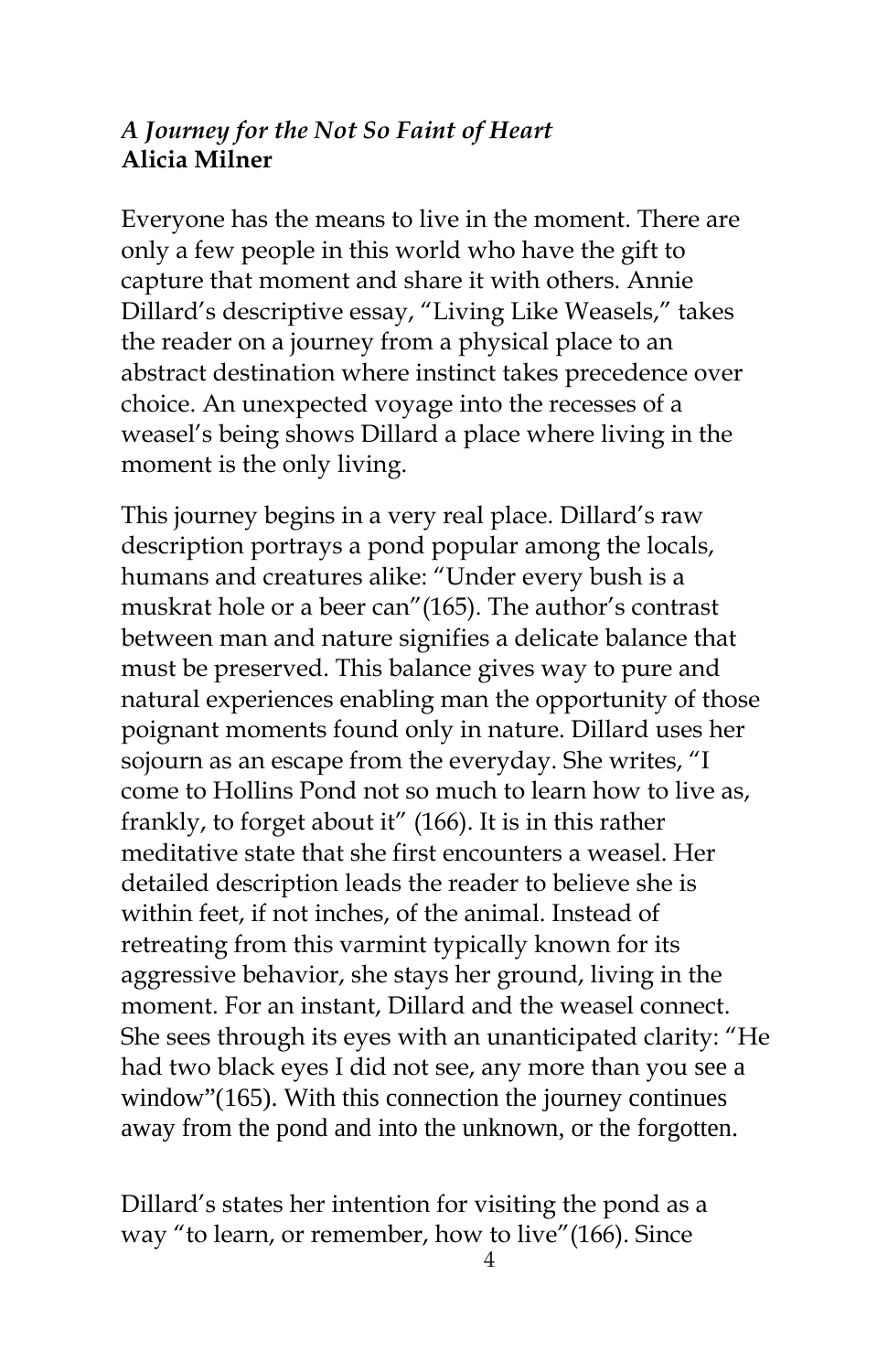this passage may be a reference to an unpleasant situation or simply a desire to improve on the art of living, Dillard gives the reader the ability to relate to and apply the intention to any aspect of living. Through the eyes of the weasel, Dillard sees the purest form of living, "the purity of living in the physical senses[…]" (166). By analyzing Dillard's thoughts while in the company of the weasel, the reader can better understand her idea of living in the physical senses. What are Dillard's thoughts? What is going through her brain? She answers these questions with a rhetorical one: "Can I help it if it was blank?" (166). The blank mind, being a prerequisite for instinct to surface, has become the portal for this journey.

Journeys take time, time to plan, time to venture, and time to return. However, Dillard's description of an instinctive journey does not take into consideration the restraints of time. Her chance meeting with the weasel lasts only seconds; however, it makes an impact with timeless boundaries. Dillard has found a way to describe instinct so that all sense of occasion is alleviated. She conveys this feeling by stating, "Time and events are merely poured, unremarked, and ingested directly[...]"(166). Dillard's desire to live "open to time and death painlessly"(166) provides an avenue to experience moments where actions of the past or aspirations of influence.

Although the complex human mind feeds and grows on moments past, present, and future, Dillard's essay suggests to the reader that the soul feeds on the purest of moments. These are the moments not bound by time or choice. Some of these moments happen by chance. Others, however, must be pursued: "The thing is to stalk your calling…to locate the most tender and live spot and plug into that pulse"(166). Dillard implores the reader "to grasp your one necessity and not let it go"(167). Surrendering in this way can lead to an embarkment of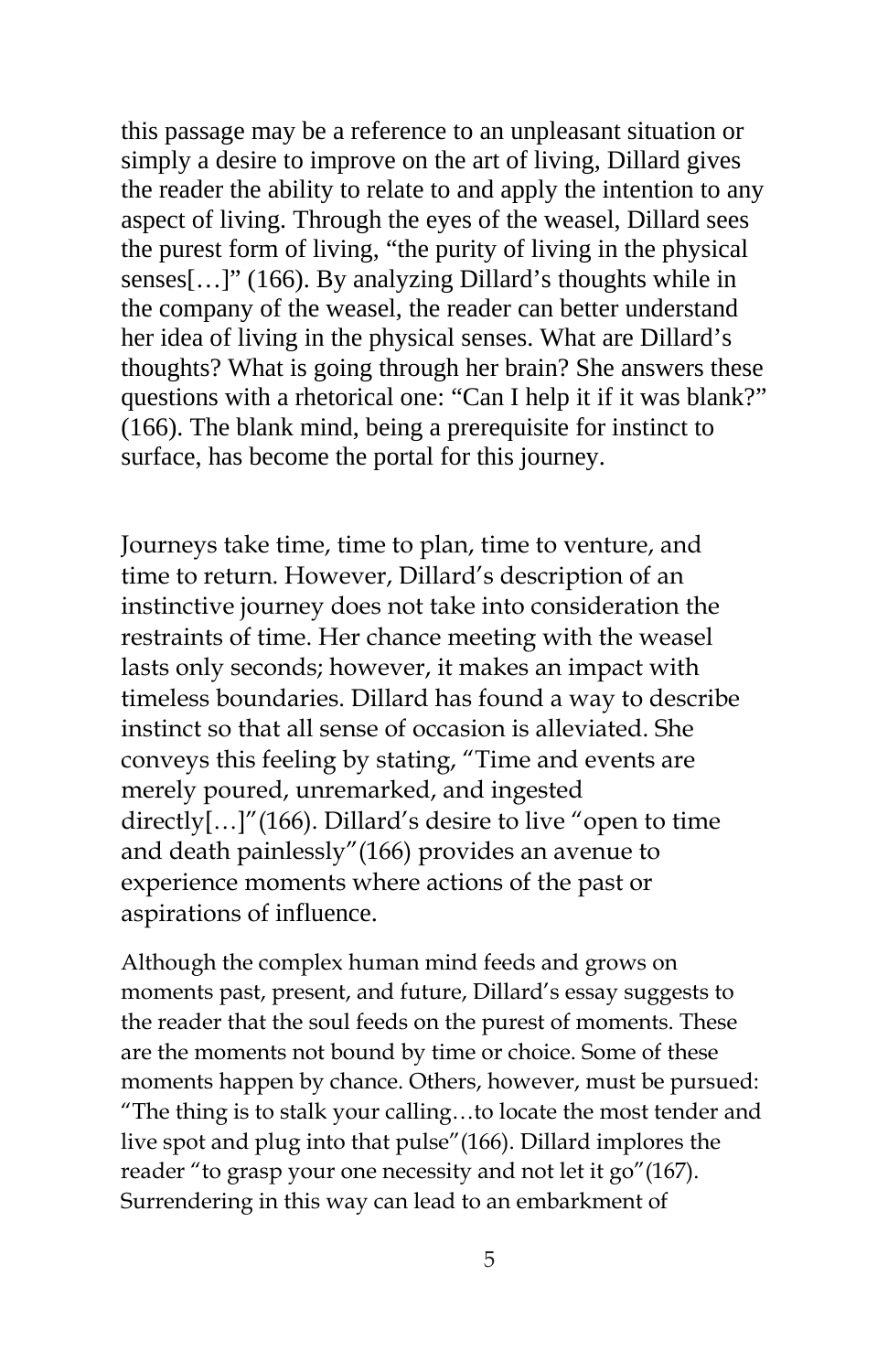a new journey or shed new light on old ways. Whether new, or revisited, everyone should try at least once if not daily to live like the weasel, "yielding… to the perfect freedom of single necessity"(166).

#### Work Cited

Dillard, Annie. "Living Like Weasels". Patters for College Writing. Ed. Laurie G. Kirszner and Stephen R. Mandell. 9<sup>th</sup> ed. Boston" Bedford/St. Martin's, 2004. 165-167.

#### *She Let Him Go*  **Robert Clemente**

In the secret darkness she cries out his name. The breakfast plate is lean and enough for only one. She thinks of all the words not said and the arms that reach inside for dreams that are but vapor. No one else will see her hiding tear-stained pictures.

At the end of the day the candle bums down to nothing. She sees his face and finds a way to keep her mind, faith never broken but days with him never again. What happened to the promise of the touch to be a way to keep the days-she wants to know.

For the tears not shed she let him fly-why? She closes her eyes and smells him walking through the roomvanished. Shadowed by lighter days she seeks to know her heart as footsteps are silent, rooms are empty, and the doors closed.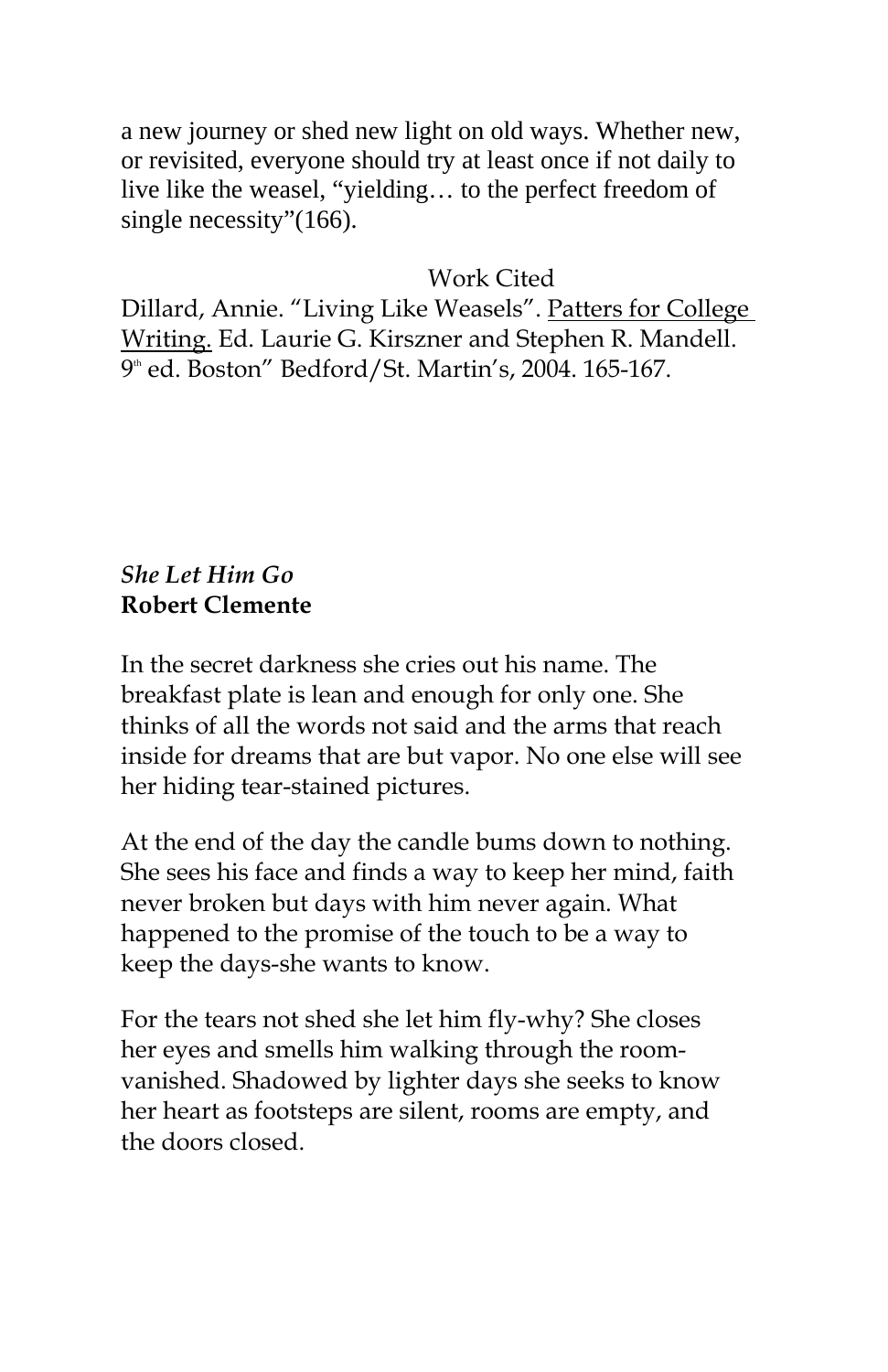#### *Millennium Military* **Tara Jones**

The people defending your country are also defending themselves, Against each other, and the terrorism that plagues the world.

Getting paid little to nothing To be torn away from their families Only to cater to the governments every want and need.

To have to put yours and other families before their own, While having ever right taken away that our ancestors fought long and hard for.

> Is the military all its cracked up to be? Or the root of crime in the streets.

I like to call it the hood of high hopes, The hope to make it another day, The hope to turn your back without something being taken away The hope to have an alcohol free, drug free military.

> Is the military all its cracked up to be? Or even worst than the streets.

Over worked, underpaid, and under privileged. The key to the crimes? The governments' payments of nickels and dimes Or the binding contract that lies?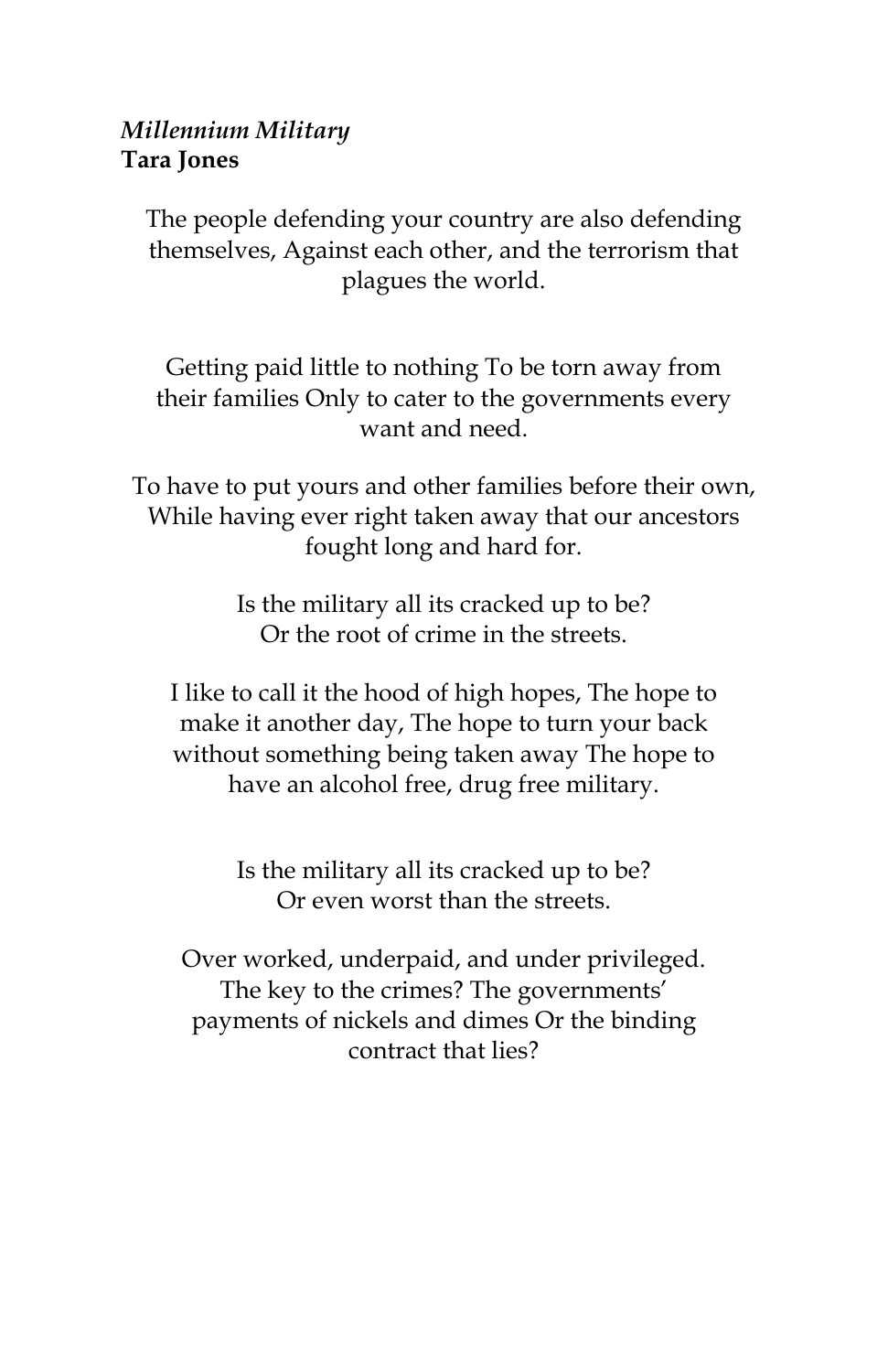

*Direct Fire* **John Rose**  Photography

## *Autumn* **Sandra Ingram**

The wind twirls snatching up multiples of partners dressed in orange, red and brown hues dancing across the yards and drives,

The air cooler with a hint of crispness tickling your face and arms with goose bumps now begins shorter days and longer shadows Harvest time.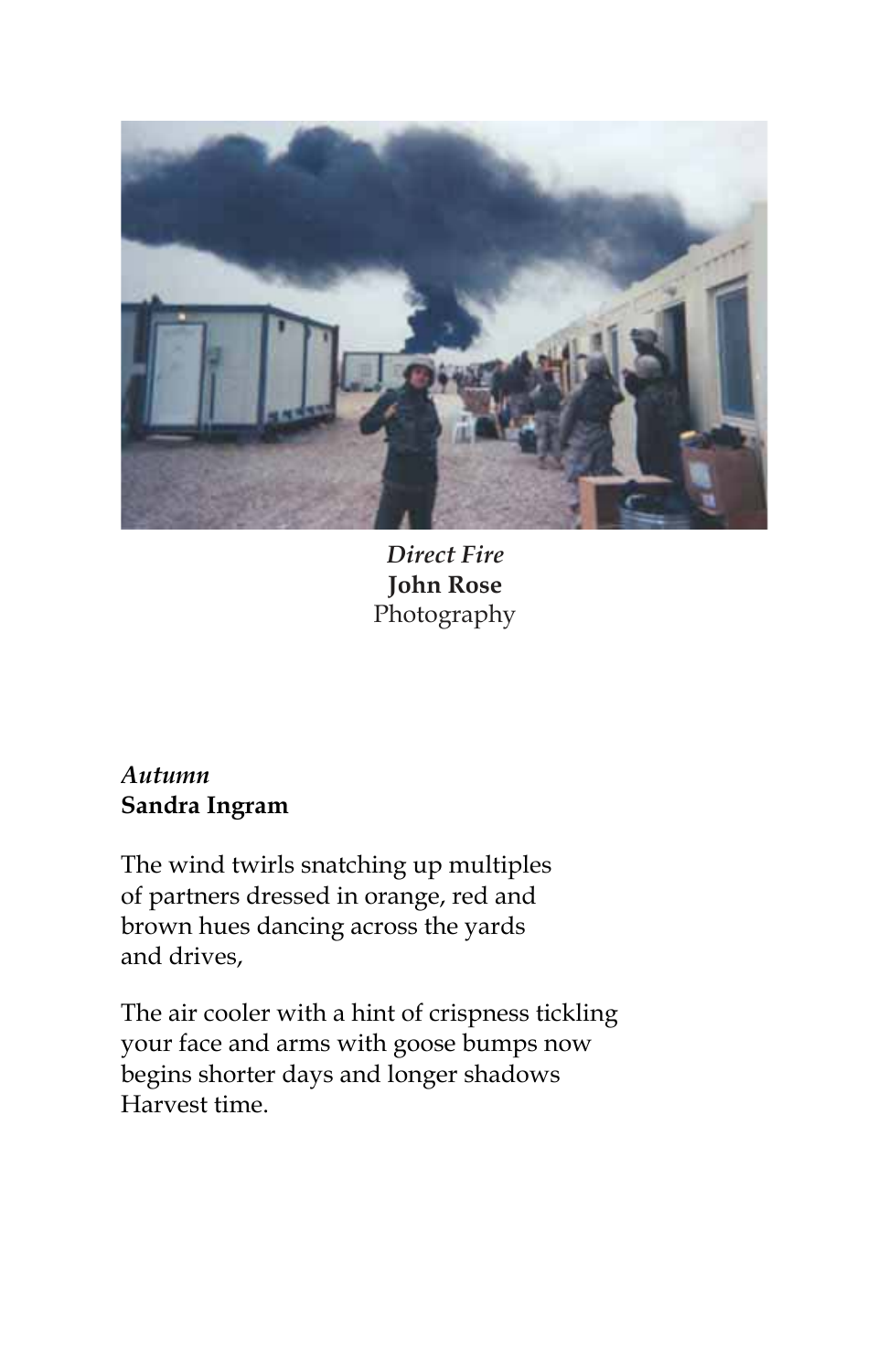#### **Jessica Lynn Harper**

This is a day many of us thought wouldn't come in our generation A day that would once again awaken the tragedies of war As our Twin Towers fell we stood in awe as a nation As we take a moment to swallow this information, we can't help but to wonder will there be more? Will those we love be safe and sound? Will our nation firmly stand it's ground? As we look at the ruble that is surreal We wonder how this tragic even could be so real We show our respect and fly our patriotism We deeply appreciate the police and firefighter, doctors and nurses, and citizens for their heroism We can't even begin to imagine the pain, the fear and anger that those families feel. We can only hope that we can offer our hearts and prayer to help them heal. We are appalled by the fact that any human could be responsible for such a sin. Yet this is terrifying deep within. When War and people killed is all we hear We are told we have to resist chaos and fear We are all human and all have frights Now we have nightmares of war that cloud our nights. We as teenagers have a lack of sleep For our fear and questions lie too deep/ WE ARE SCARED!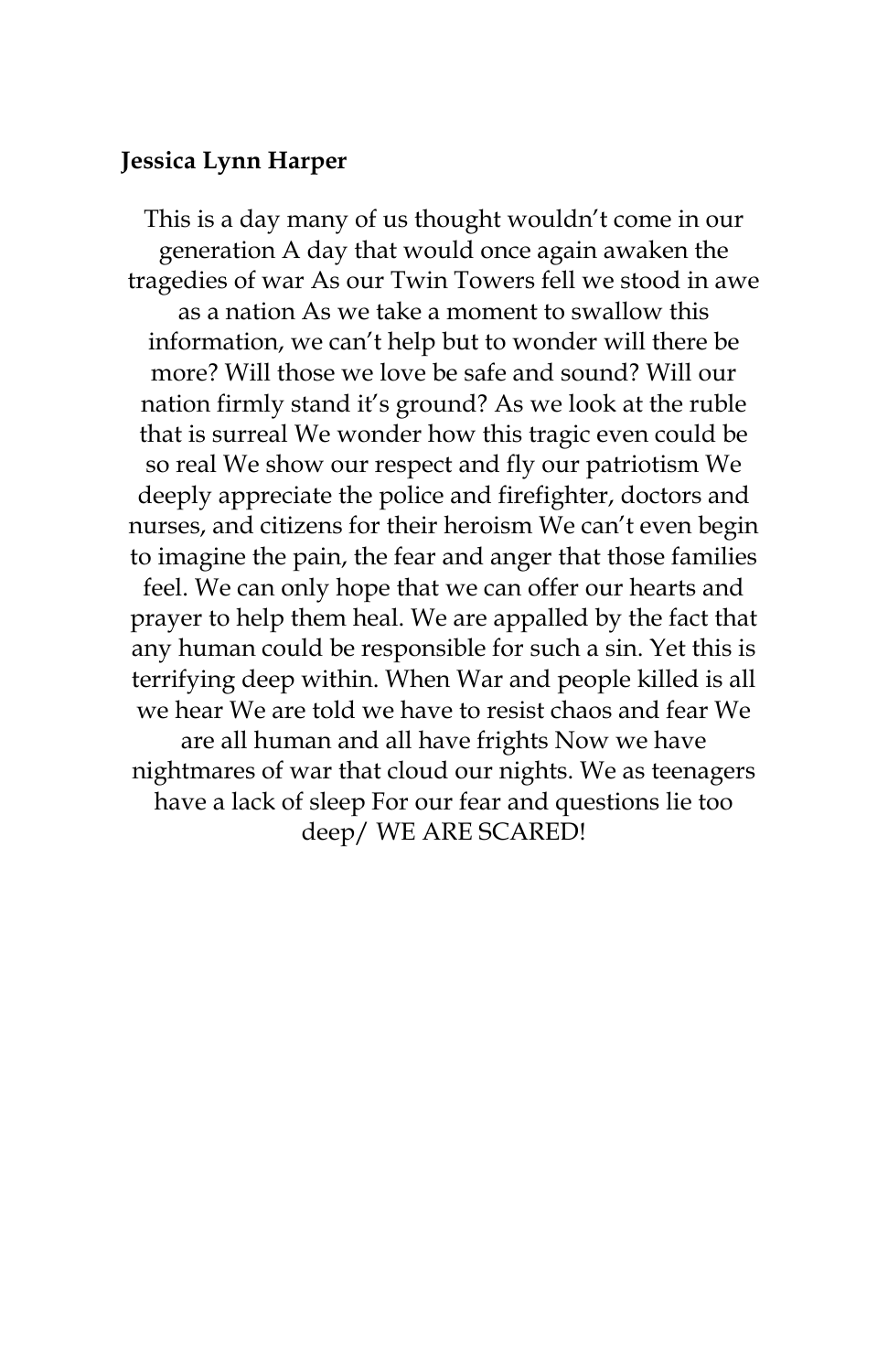#### *I Will Say The Pledge Today!*  **Rebecca Terry**

911, here again the e-mails circulate, the rally's begin.

People once again gathering around, supporting New Yorkers, and other towns.

I received an e-mail to support our land, wear red, white and blue, say the pledge—take a stand!

I spread the word at work, home, and school, but some just laughed, sneered, thought I the fool.

How sad to hear a co-worker say, "I'm so over that! That bombing that day."

"I'm so over that"? I repeated in my head, How could that be? How could anyone feel that?

Oh America! America! We must never forget, How much was lost, How history was set.

Then I remembered, from many years ago, a friend that never said the pledge, she said "No."

Men died for that flag! I thought to myself, It represents freedom, history, What else?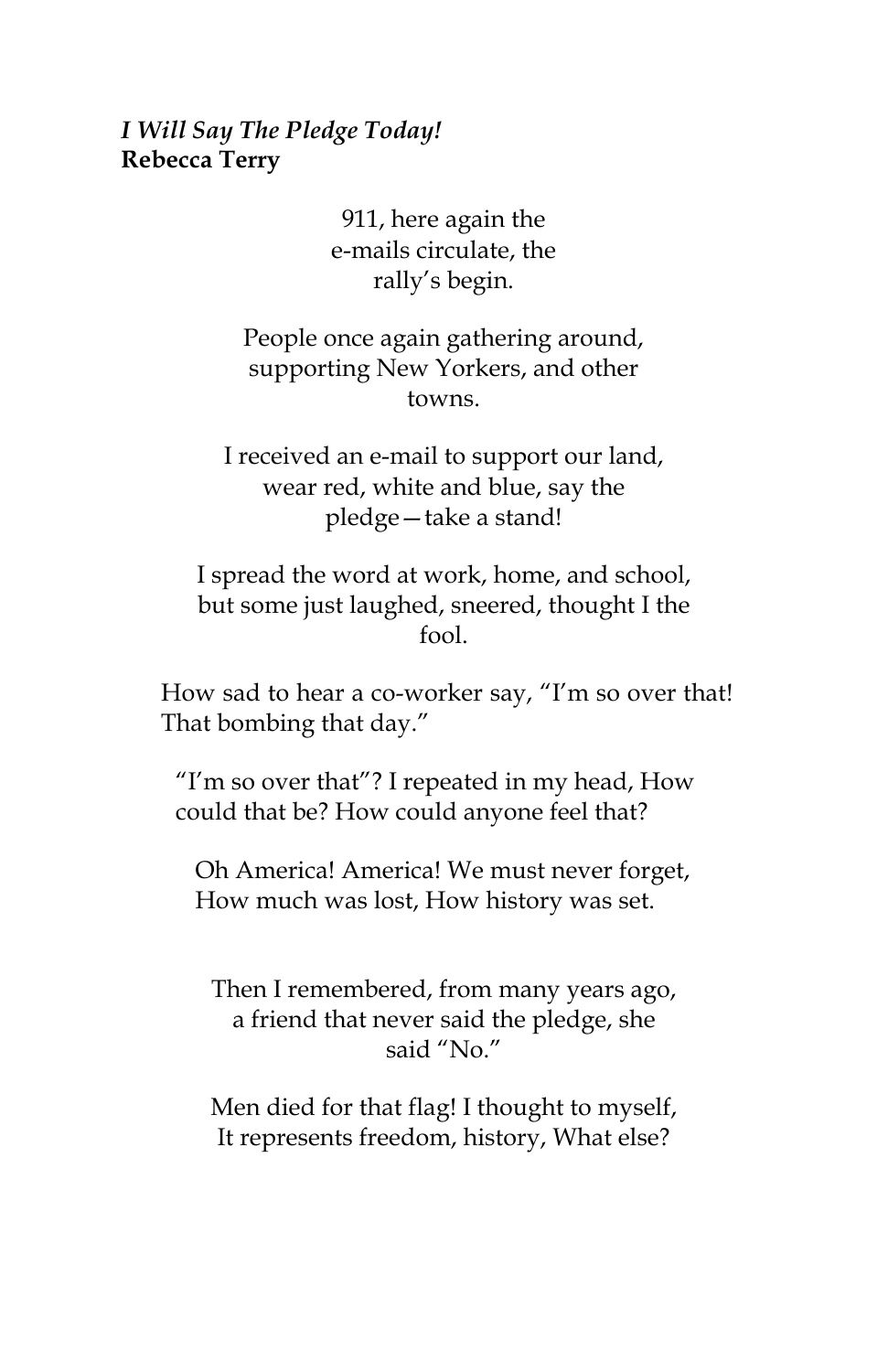So today I will pledge, I will not forget, I will remember those lost in the crime, the rest.

I love our country, our history, our land, I will support it, pledge to it, die for it, if I can.

> We must wear the colors, we must say the pledge, we must never forget 911 or the dead.

That day was an awakening a pulling together, Americans now can conquer whatever!

> We now are awake! After dormant for years, let's say the pledge, let's cry our tears!

I stand proud with my hand over my heart, Will you join my now? and we will never fall apart!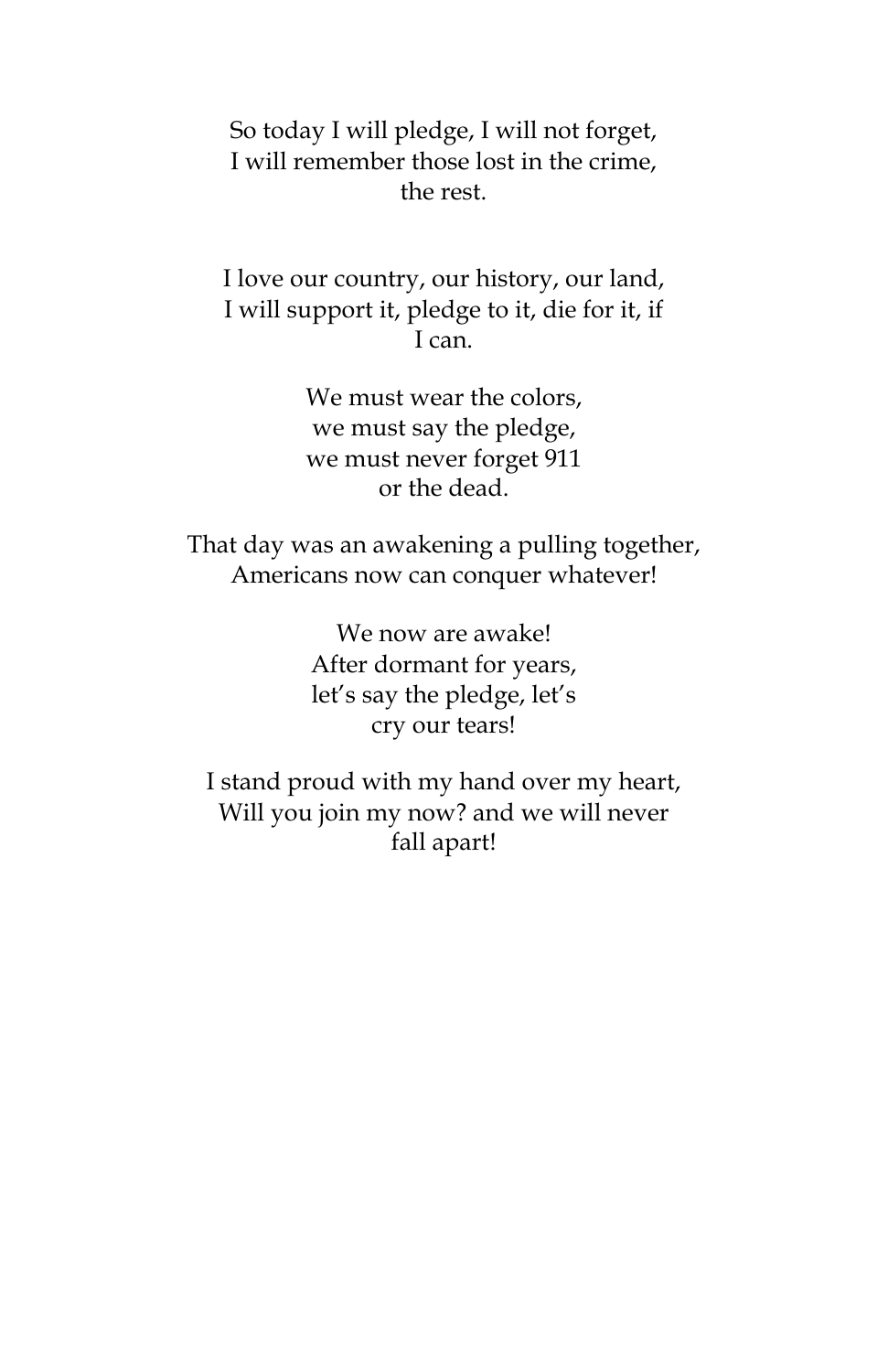## *The Paradox of Zero*  **Jenny Rabaduex**

On September 11, 2001, the United States felt the impact of terrorism. Everyone remembers where they were or what they were doing when they received the news that the World Trade Center had been attacked. As the months following this tragic event went by, people from all over the world gathered at the site to pay their respects. In her essay "Ground Zero," Suzanne Berne describes her visit to the site of so much destruction and how her perspective changes to a more hopeful one as she views it from different angles.

As Berne shows through the rhetorical method of description what this site means to her, the reader is able to see it through her eyes. Of course, it will mean different things to different people, but she puts the sights, sounds, and feelings into perspective. Though there is continual activity, everything seems to be done in reverence for those who lost their lives and for the heroes of the day.

Berne begins her essay by stating that on a cold, damp day in March she decides to visit Manhattan's financial district, "a place I'd never been" (158). Maybe she is drawn to the site by a sense of duty or curiosity, but, either way, she sets out to pay her respects to what used to be the World Trade Center. As she arrives at the site, she is surprised to see that so many different nationalities are gathered. People from all over the world have come to support America, even if just in prayers, through this difficult time. Everyone on the corner cranes "to see across the street, where there was nothing to see" (158). But after looking for some time, Berne writes that "'nothing' becomes something much more potent, which is absence" (158). The people stand looking at something that is really nothing to the human eye, yet this sight depicts a great absence.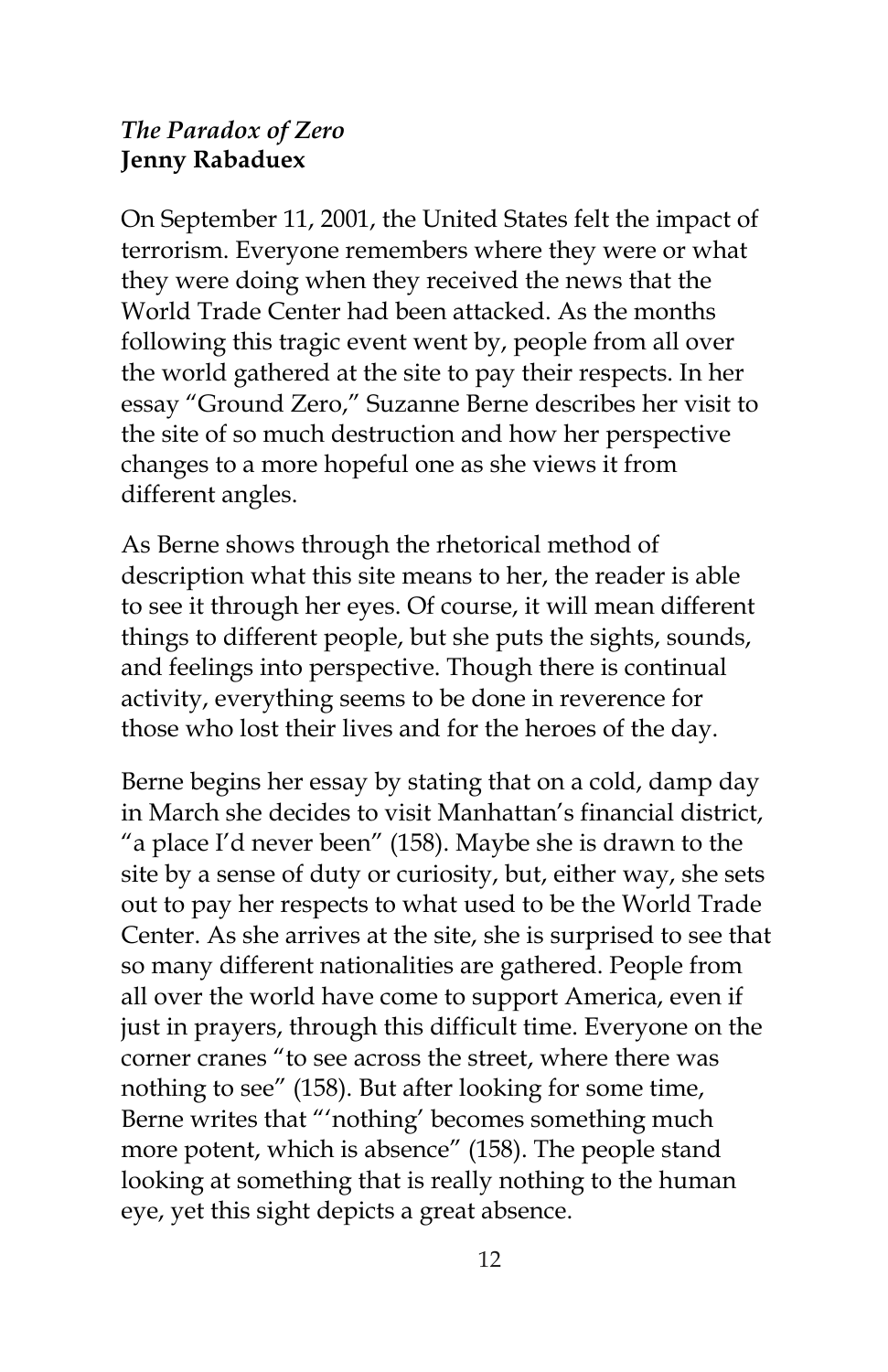Berne declares, "to the out-of-towner, ground zero looks at first simply like a construction site" (159). There is hope in construction sites; a sense of curiosity and expectation is prevalent among these sites. However, as she looks closer, Berne realizes this vision is really emptiness. As she takes everything in, she sees other buildings with boarded windows, firefighters standing around, and ambulances waiting at the top of the pit. And then, "Suddenly there is the enormous cross made of two rustic girders" (159). Finally, she observes St. Paul's Chapel – a place that has become a memorial. Hanging from a fence are flowers and poems, pictures and teddy bears, and many, many flags.

Berne states that she heard an old man say, "'I watched those towers being built. I saw this place when they weren't there'" (159). Now, the man stands looking at the same place, and the Towers are not there. This is the paradox of the whole situation. Though there is nothing of significance to see, everything that is seen is of significance. Everyone turns to their family and friends saying, "it's unbelievable," yet they turn back to the site unsatisfied with that remark. Berne writes, "They wanted to say something more expressive, more meaningful. But it *is*  unbelievable, to stare at so much devastation, and know it for devastation, and yet recognize that it does not look like the devastation one has imagined" (159).

Berne plans to stand on the platform near St. Paul's to get a better view and understanding of the site. So she proceeds to find the cheerfully painted kiosk to get a ticket. Though it is only noon, the next available viewing is at 4 p.m. While she waits for her time to visit, she finds a nearby deli that advertises "a view of the World Trade Center from its second floor dinning area" (160). While eating her lunch and looking down into the pit, she is entranced by what she sees. Suddenly, she notices the firefighter's honor guard gathering along the ramp. Berne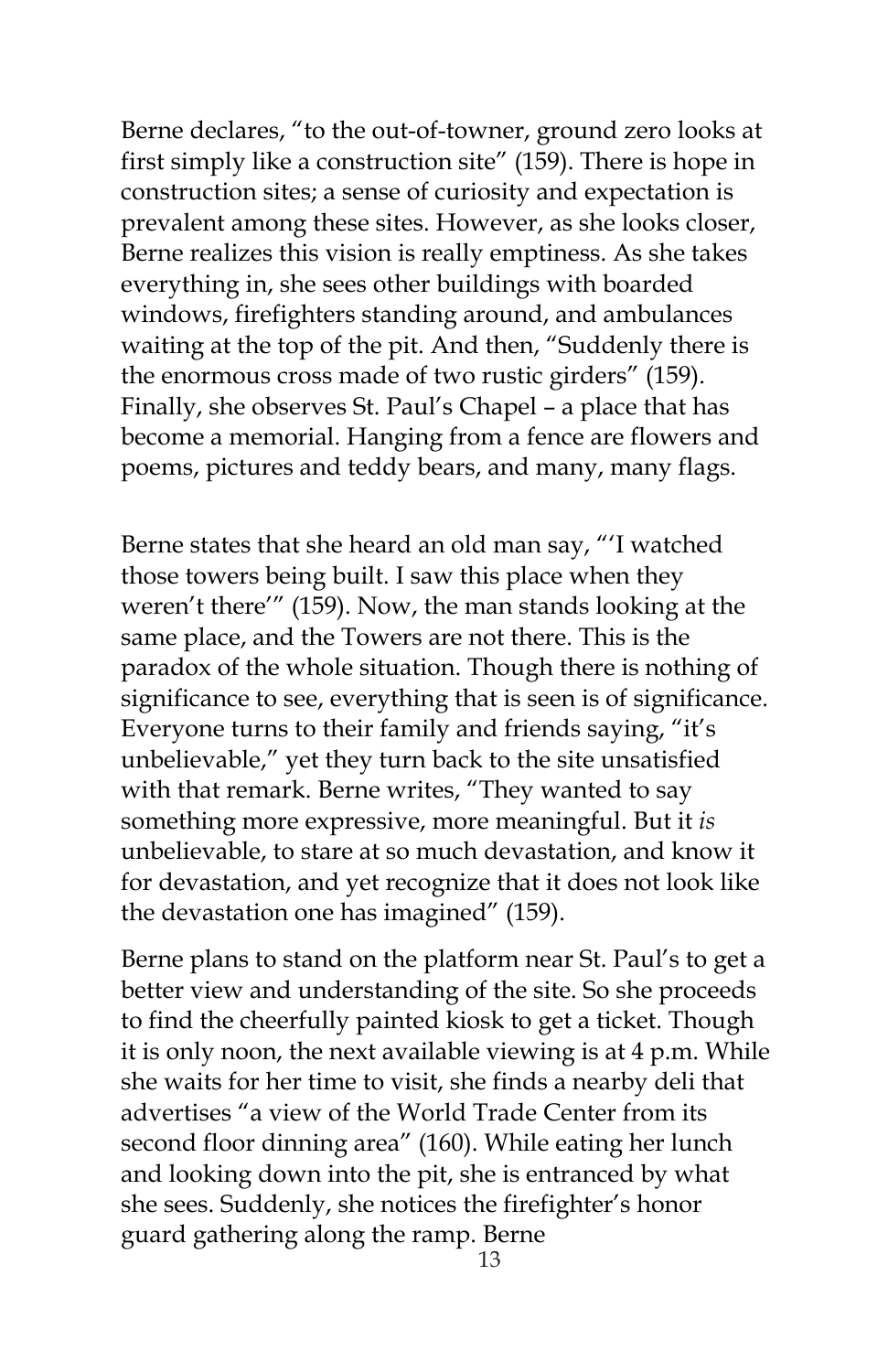realizes "that someone's remains were being carried up the ramp toward the open door of an ambulance" (160). She is moved to a state of reverence as people around her stand. "For a moment, everything paused. Then the day flowed back into itself" (160).

In writing this essay, Berne shows that life does go on and the emptiness will fill up again. She states, "And by the act of our visiting […] that space fills up again" (160-161). As people visit the sight to pay their respects, satisfy their curiosity, or show their patriotism, the site is again populated. The people of this country have to move beyond the hatred of those who attacked and band together to pursue the common goal of rebuilding. Berne realizes that even though this place known as "ground zero" represents so much emptiness and despair, it also reflects strength and hope for a better tomorrow.

Work Cited Berne, Suzanne. "Ground Zero." Patterns for College

> Writing. Ed. Laurie G. Kirszner and Stephen R. Mandell. 9<sup>th</sup> ed. Boston: Bedford / St. Martin's, 2004. 158-161.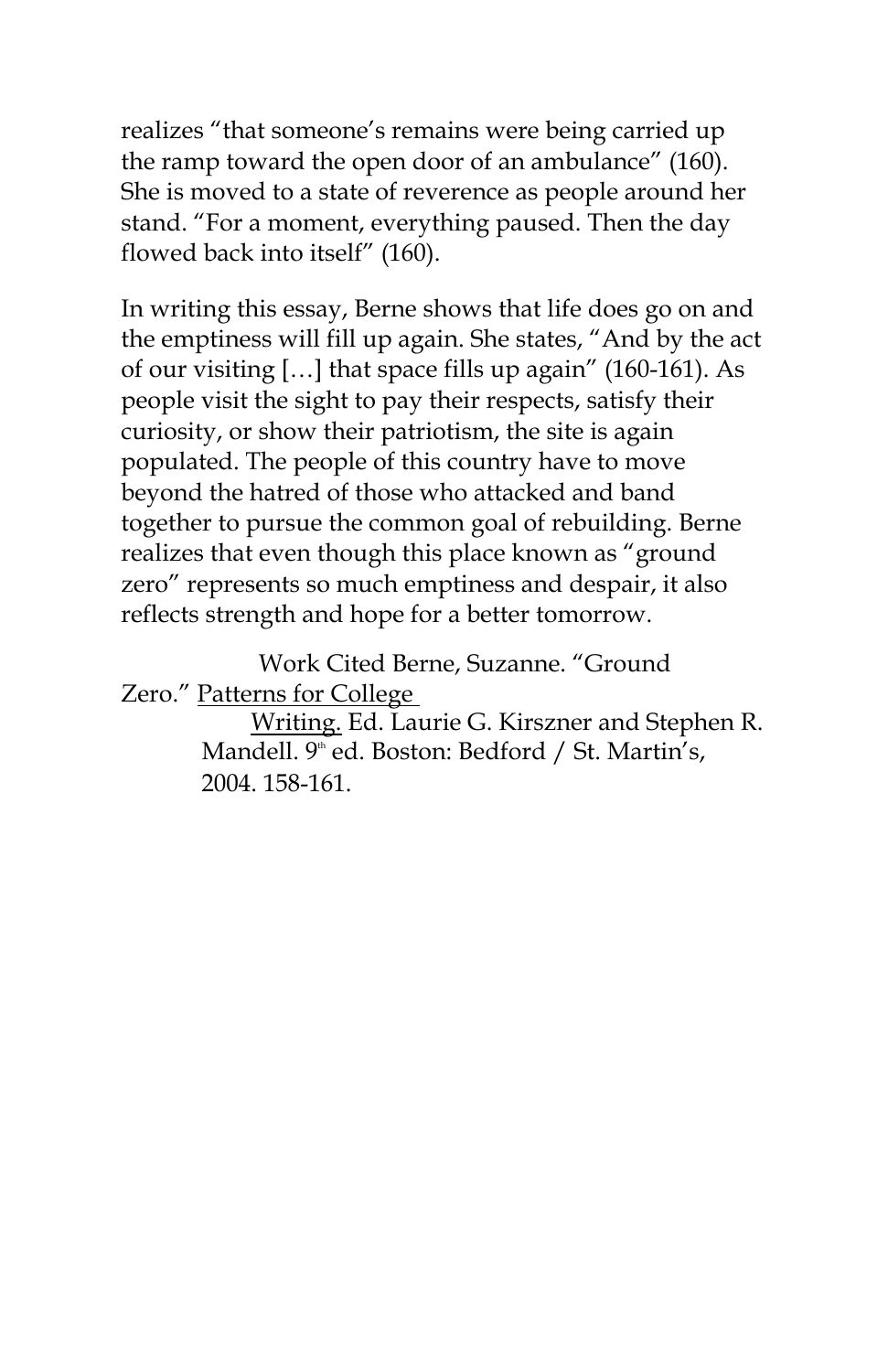#### *Suited for Danger*  **Alison Payne**

the fear of love covers your skin like the poison of brightly colored frogs who live deep in tropical rain forests your false words hit me in the eye like the toxic stream some savage lizards spit you radiate deceit in harmful rads that could leave me wounded for life – so let me know, for God's sake if you plan to run into me next time I go to town so I can wear my Hazmat suit and for once be shielded from your lethal presence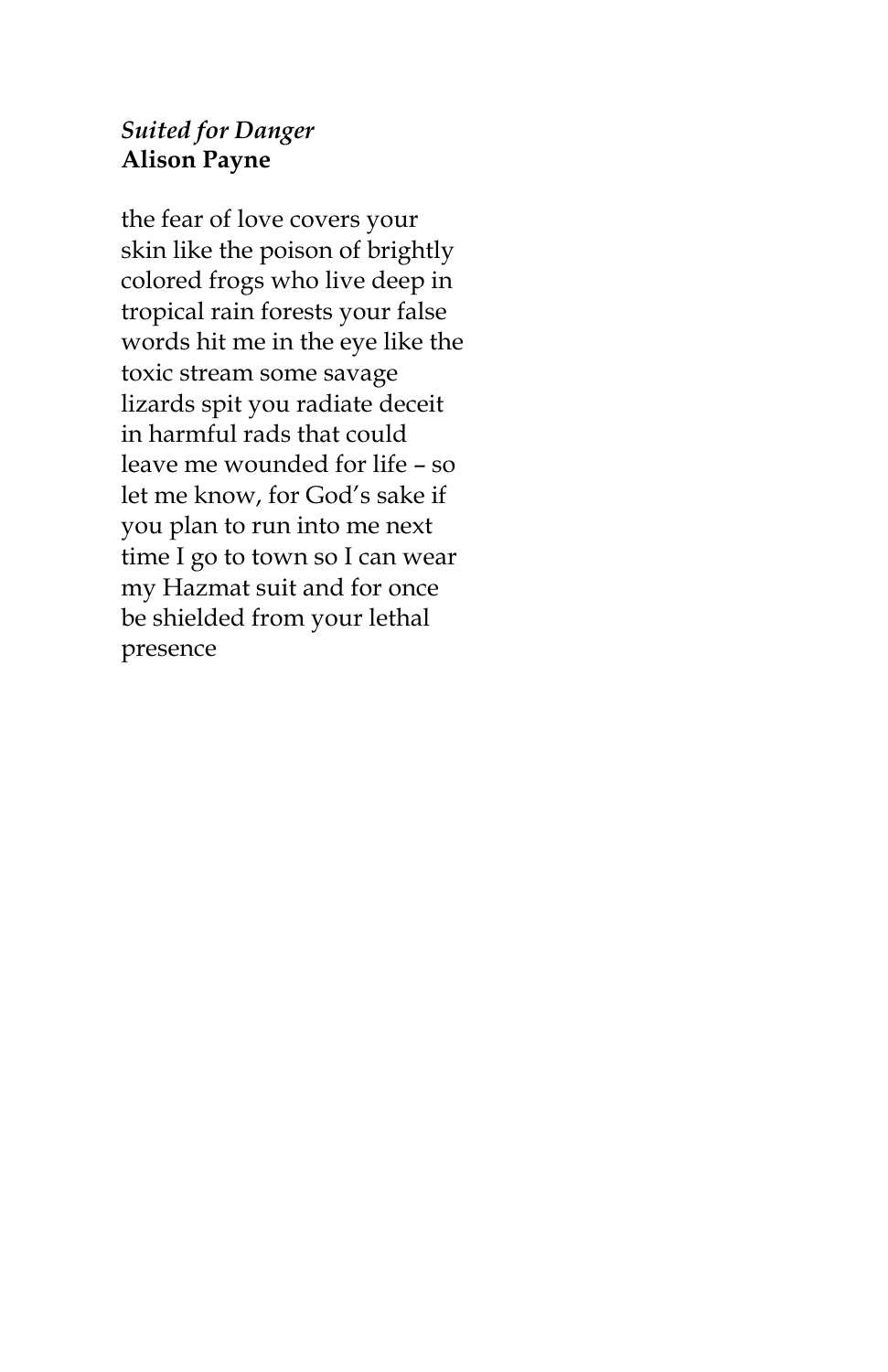#### *A Marine's Final Inspection* **Joel Robinson**

The Marine stood and faced his *God*, which must always come to pass. His boots were shining bright as his brass.

*God* said, "*Step forward, now Marine, how shall I deal with you*? *Have you always turned the other cheek? To my church have you been true?"* 

The Marine sighed, squared his shoulders, and answered his *God.* "No *Lord* I have not, because those of us who carry guns can't always be saints. At times my talk was tough, sometimes violence was my only hope, because this world so awfully rough. Though at times I trembled with fear, other times I brought that fear! Please *God* forgive me for I have wept my sinful tears." "*God*", the Marine said, "as for your church; I worked most of your Sundays, when the bills got too steep. I never took a penny that wasn't mine or earned, and never passed a cry for help. *Lord*, I know I don't deserve a place among the people here. They never wanted me around, except to calm their fears. If you do have a place for me here, it need not be so grand. I never expected or had too much, but if you don't then I will understand."

There was a silence around the Kingdom where the saints had often trod. The Marine waited silently for the judgment from his *God*.

*"Step forward Marine," God* said, *"you have worn your burdens well! You just walk peacefully on my streets son. You have done your time in hell."*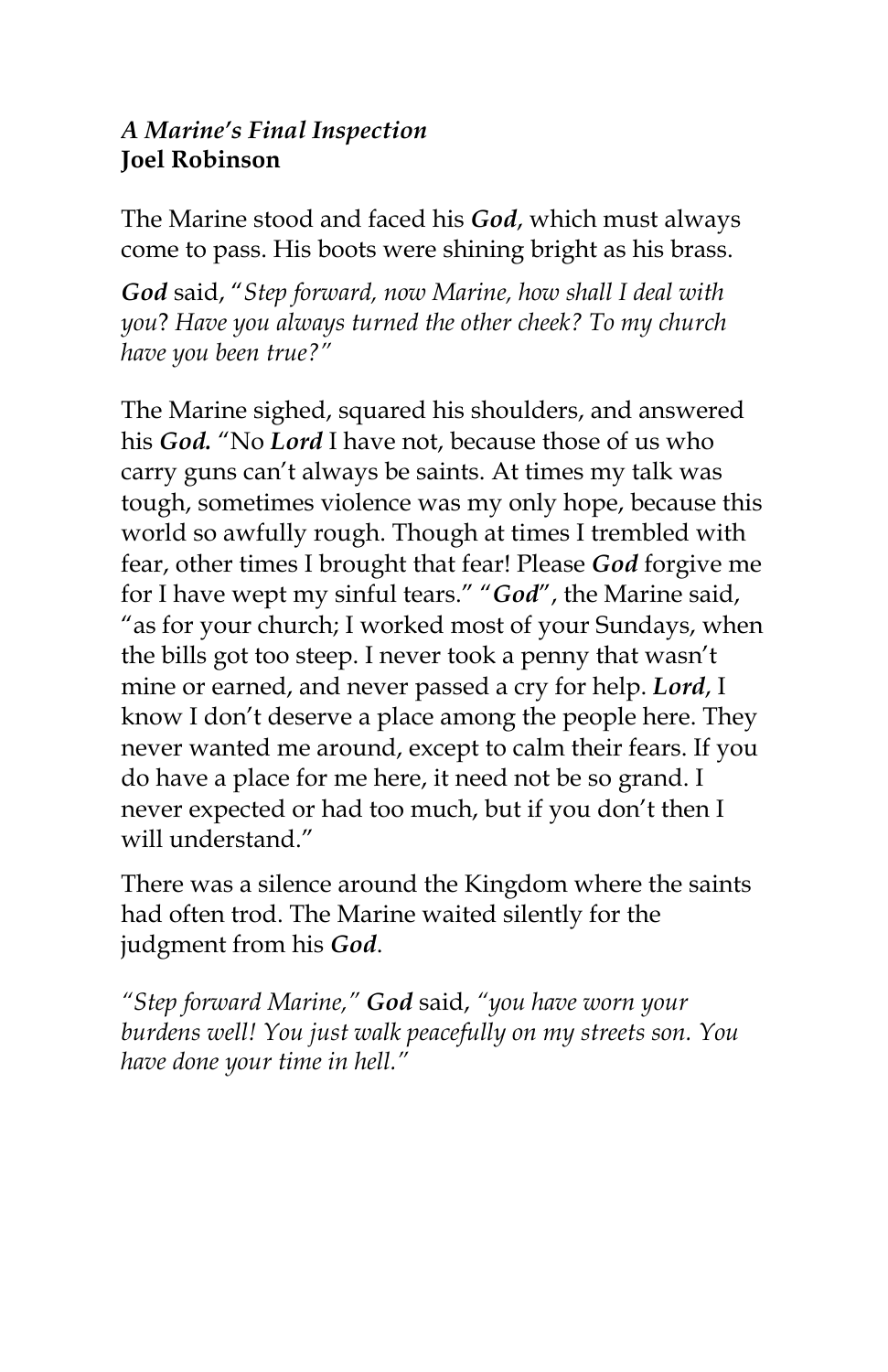#### *War-Torn*  **Troy Crowell**

The leader of the armies shall I be with shock troops marching through the blood soaked land beyond the nation's capitol, with glee in heart, admiring chaos' righteous hand. To dominate the world I do con-fide, that anyone who tries resisting shall most definitely die. To run and hide is futile, since you're almost sure to fail. What? Something's happened! Now what have we here? The soldiers now are running scared, away from something which they nor I do not know. This thing 'tis beast nor man, but light I fear that hath my armies running scared, to say the least. This scalding heat which burns my soul.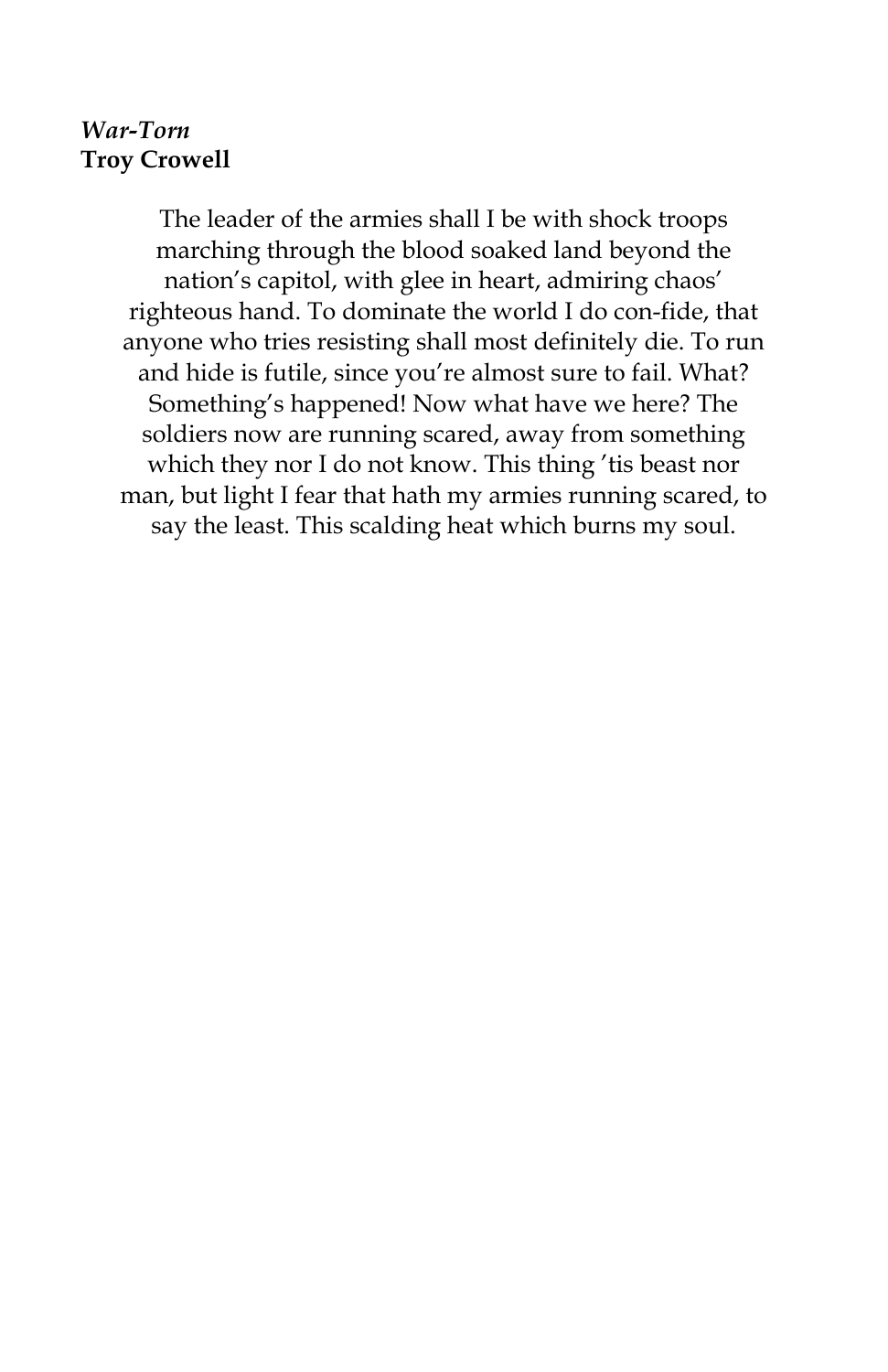## *A Painful Remembrance* **Shantina Williams**

September 11, 2001, was the most horrific and tragic day in American history. Many lives changed forever as a result of the terror attack. I will always remember this day because it changed my life in more ways than one.

In late 2000,my youngest brother Ronald was diagnosed with stage four-colon cancer with less than a forty percent chance of survival. This shocking news tore my soul into tiny pieces. I had never imagined that my twenty –eightyear –old brother would be faced with such horrific news. I found myself in deep sorrow and utter disbelief. As a medical assistant, I had sympathized and shared many heart –felt tears with patients who had also experienced this same life-changing news but for the first time, I truly felt their pain. Because I had worked with patients with colon cancer, I knew it was incurable if not detected in time; this left me feeling empty and in despair. Would God take Ronald so young? I prayed every day for a miracle.

Ronald had so much to live for, his loving wife, a beautiful three-year-old daughter who adored him, and a supportive, close knit family that loved him unconditionally. Although my mother was numbed and devastated, she became his rock, she knew remaining strong (in the presence of Ronald) would give him a sense of hope. My mother spent her days and nights beside Ronald during his long hospital stays. Sometimes his Chemotherapy treatments would get the best of him, leaving him weak and fatigued, but he always remained positive and upbeat. I think he got his strength and encouragement from my mother being there.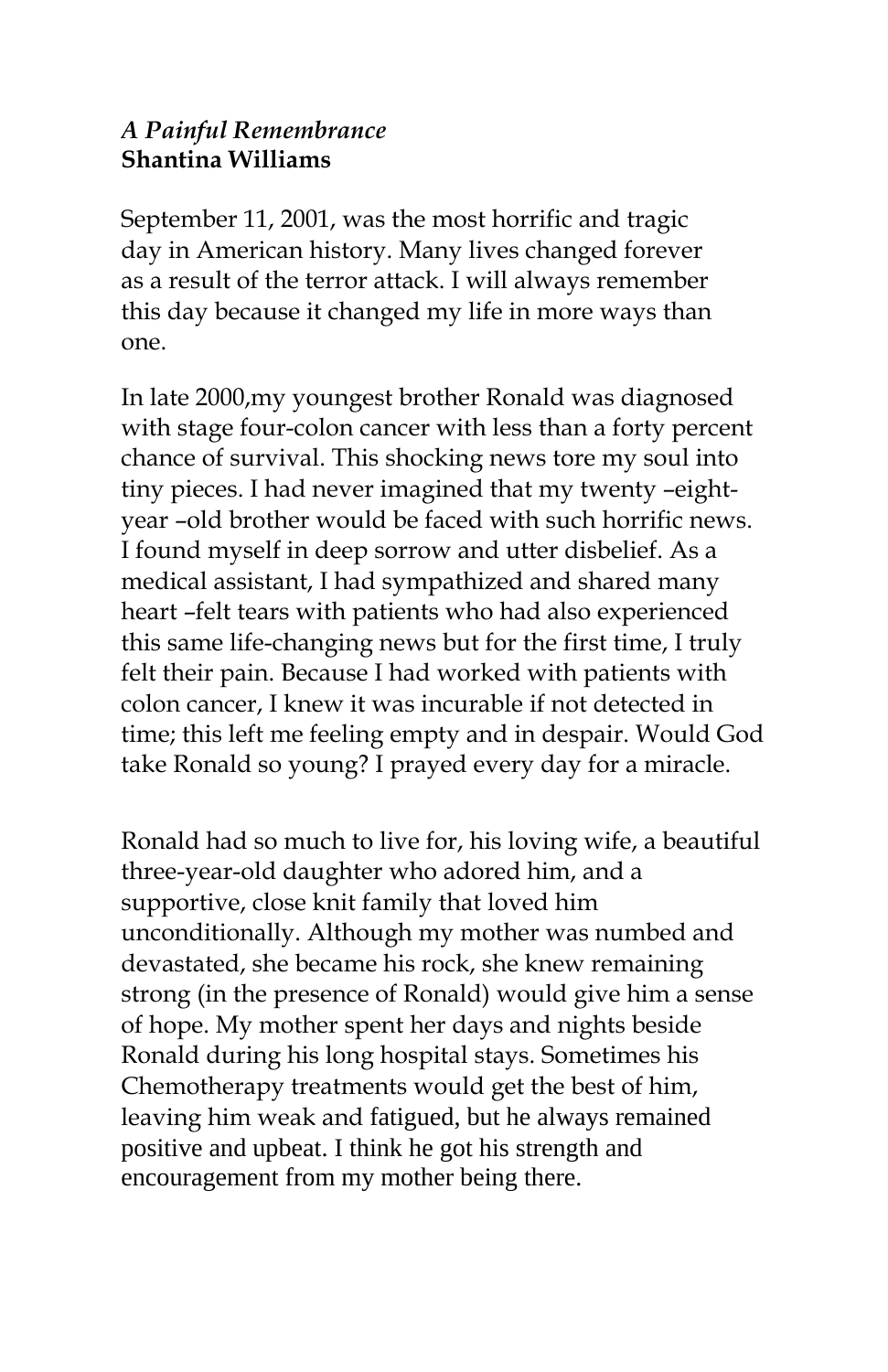After months of aggressive chemotherapy and special diets, Ronald started to improve. I went to Chicago in July to celebrate his  $30<sup>th</sup>$  birthday. I was amazed at how well he looked. He was full of life and doing things he had not done in months. Everyone noticed the change in his condition, even his doctors. Ronald and I spent hours reflecting on our childhood and talking about what we had to look to. I felt my prayers had been answered.

Then on September 11, 2001, I received a phone call from my sister informing me that Ronald had taken a turn for the worst. He had pneumonia and was on life support in the ICU. I was devastated. I turned on the radio to focus my attention to something else, and to my surprise, America was under a terror attack and dealing with devastation as well. But at that moment, I could only think of my brother 's safety in Chicago. I now had the added concerns of Chicago becoming a target for attack since it was also a large city. My day was filled with great disbelief and uncertainty. As I waited for update progress on Ronald's condition, I became more nervous. I could feel butterflies fluttering in my stomach. After hours of waiting, I received the most painful heart wrenching news I could ever imagine. Ronald had gone into respiratory failure. At that moment, my life changed forever; part of my soul died with him. I then realized how life is so unpredictable and at a moment notice a family can change forever.

September 11, 2001, marks not only the most tragic day in American history it is the most painful remembrance for my family and me. This historic day holds a personal memory that I will never forget.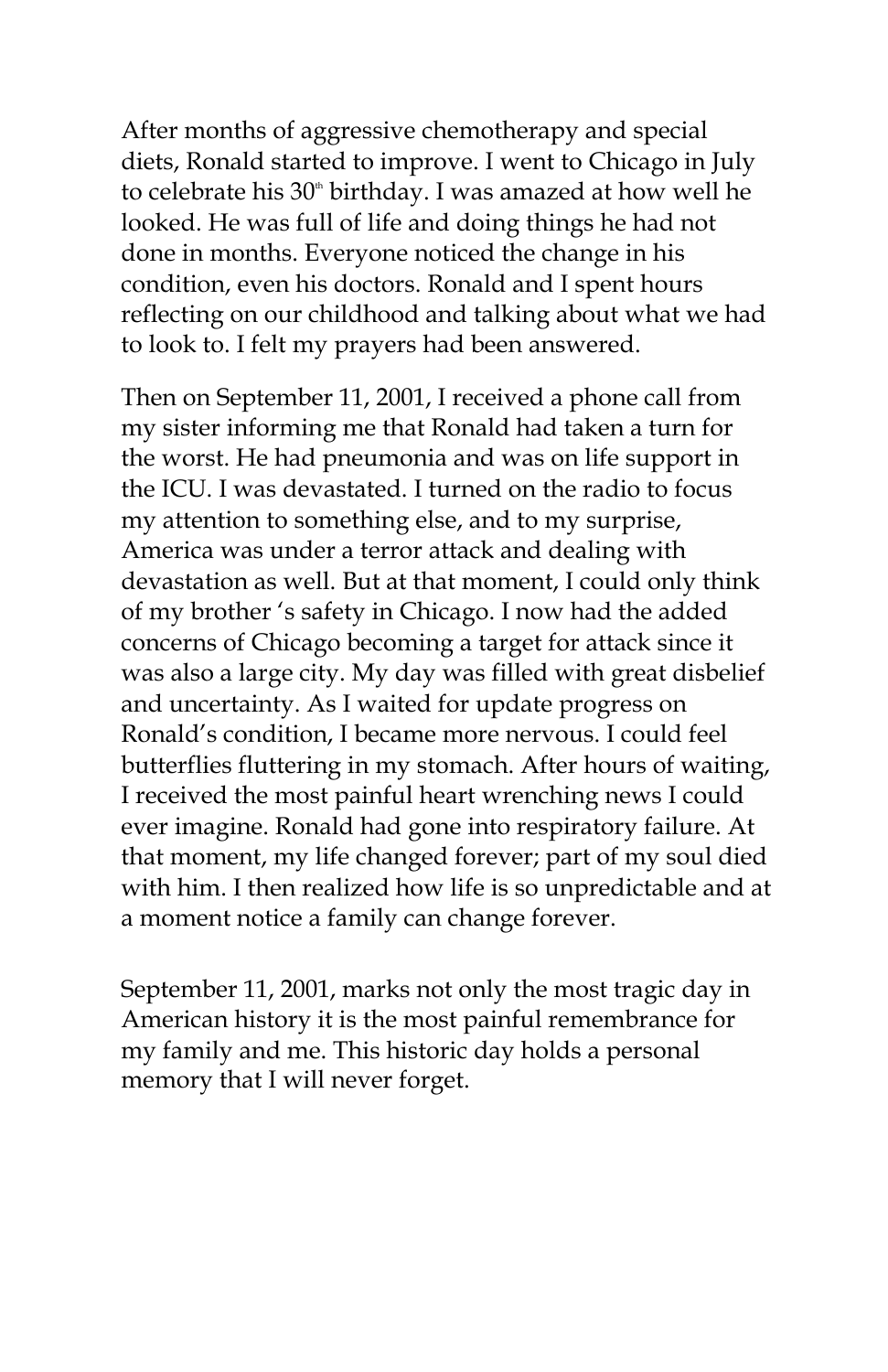# *Guardian Angel*  **Tiffany Holloway**

My fondest memories of my childhood were the times spent with my grandmother. I adored everything about her.

She had beautiful long, black, curly hair and hazel eyes; everyone says I have her eyes. Although she stayed outside most of the time, digging up weeds and planting new flowers, her nails looked professionally manicured I liked to rub the top part of her nails to feel the natural ridges on them, and wanted my nails to feel like that when I grew up. She never used fingernail polish on them, because the strong smell made her nauseated.

She loved growing and selling flowers, bringing people from allover to see her; people came from Alabama, Florida, even Texas, just to get some of her pretty flowers. I loved helping her with them, too. The National Daylily Association gave her recognition by naming a purple, her favorite color, daylily after her.

She trimmed a hoe handle down to my size so I could help her when she worked in the flowerbeds. I would walk to her house and help her dig up weeds, plant flowers, pick vegetables out of the garden, or anything else she wanted me to help with. As we diligently worked together, I would notice how angelic she looked when the sunlight beamed down on her delicate and pale skin leaving a glow around her bent body. Loving every minute of those times, I miss them so much. I only lived a pasture away from her, so I could walk to her house anytime I wanted and did not have to get on the road. I went to see her every day that I could and wished that I could have moved there, but mom would not allow it.

After Maw-Maw's diagnosis of ovarian cancer, we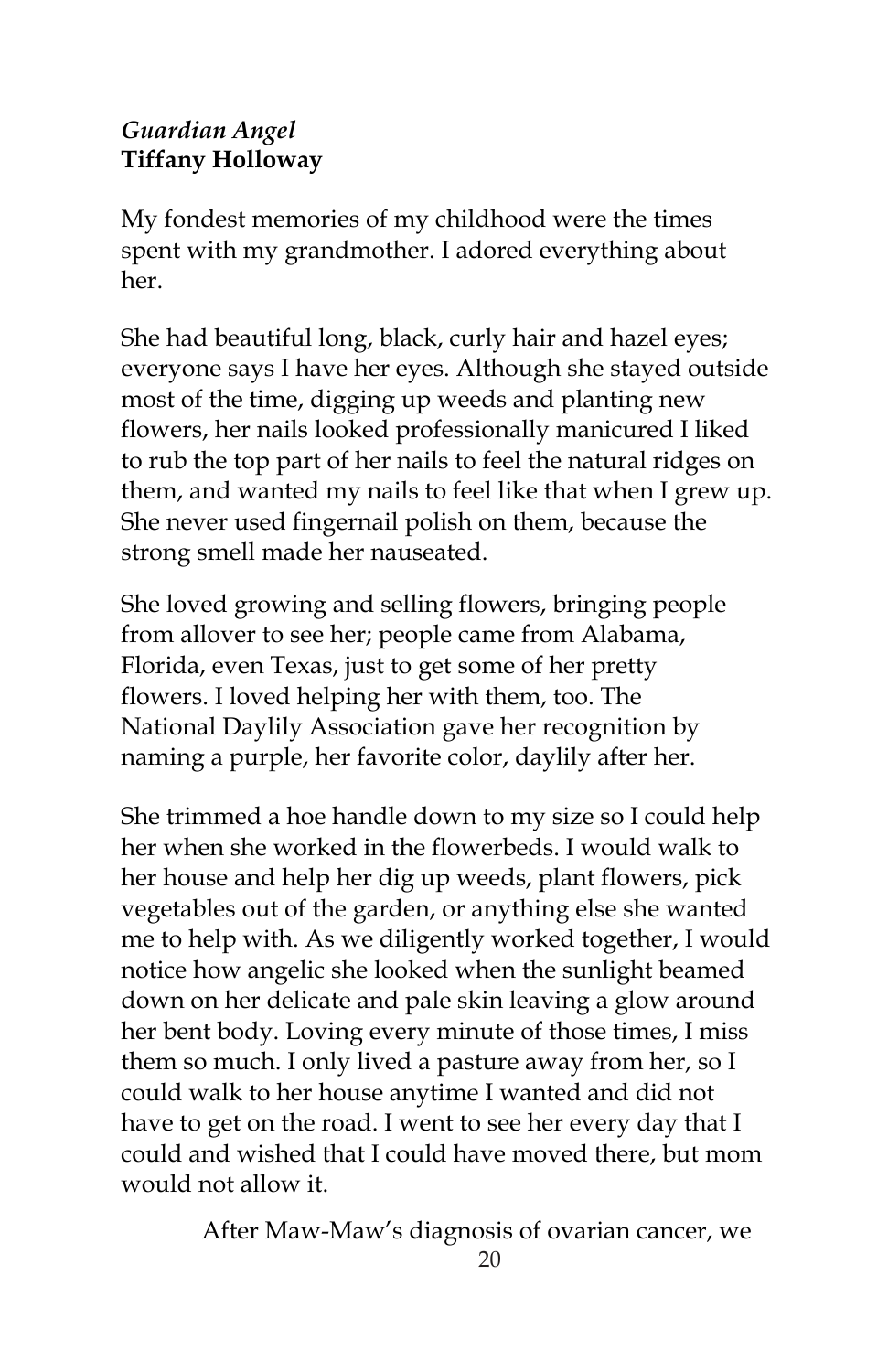did not get to spend as much time together anymore. She stayed in the hospital a lot and when she was not, there she was too sick to get out of the house. I wrote her letters and poems and drew her pictures to take to her when we could not play together; she would always cry after she read them, which I did not understand until later in life. Once her chemotherapy treatments started, she lost her beautiful long black hair and short gray hair covered her head. I still thought it was pretty, because she was such a lovely woman anyway.

Dad took me to visit her in the hospital, and I still remember everything about that visit. The dark room smelled antiseptic and medicinal; machines, tubes, and monitors set on both sides of the bed, making beeping noises that cut through the room's eerie tension every few seconds; nurses came in and out numerous times to check the machines' readings and Maw-Maw is breathing. All my family members lined the plain colored walls surrounding the room, and my aunt, whom I had only seen three times in my life, stood there in a quiet spongelike state, taking in every breath and fond memory of Maw- Maw's life, as if it they knew the end was nearing. Only ten years old at the time, I did not fully understand why everyone was acting this way or why Maw-Maw looked so remotely ill lying there in a hospital gown, covered with blankets up to her waist, and needles and tubes coming from her arms. She appeared agedly tired from the pain her sickness had brought on her body and not her vibrant and lively self The weakness from the disease had over taken her body so much that she struggled to hold her eyes open and long pauses came between each inhale and exhale, as if she would stop breathing at any time.

I touched her hand, and felt the coldness of death starting to sneak in. She looked at me and tried to smile, but the weakness overcame her. I was a stone, too scared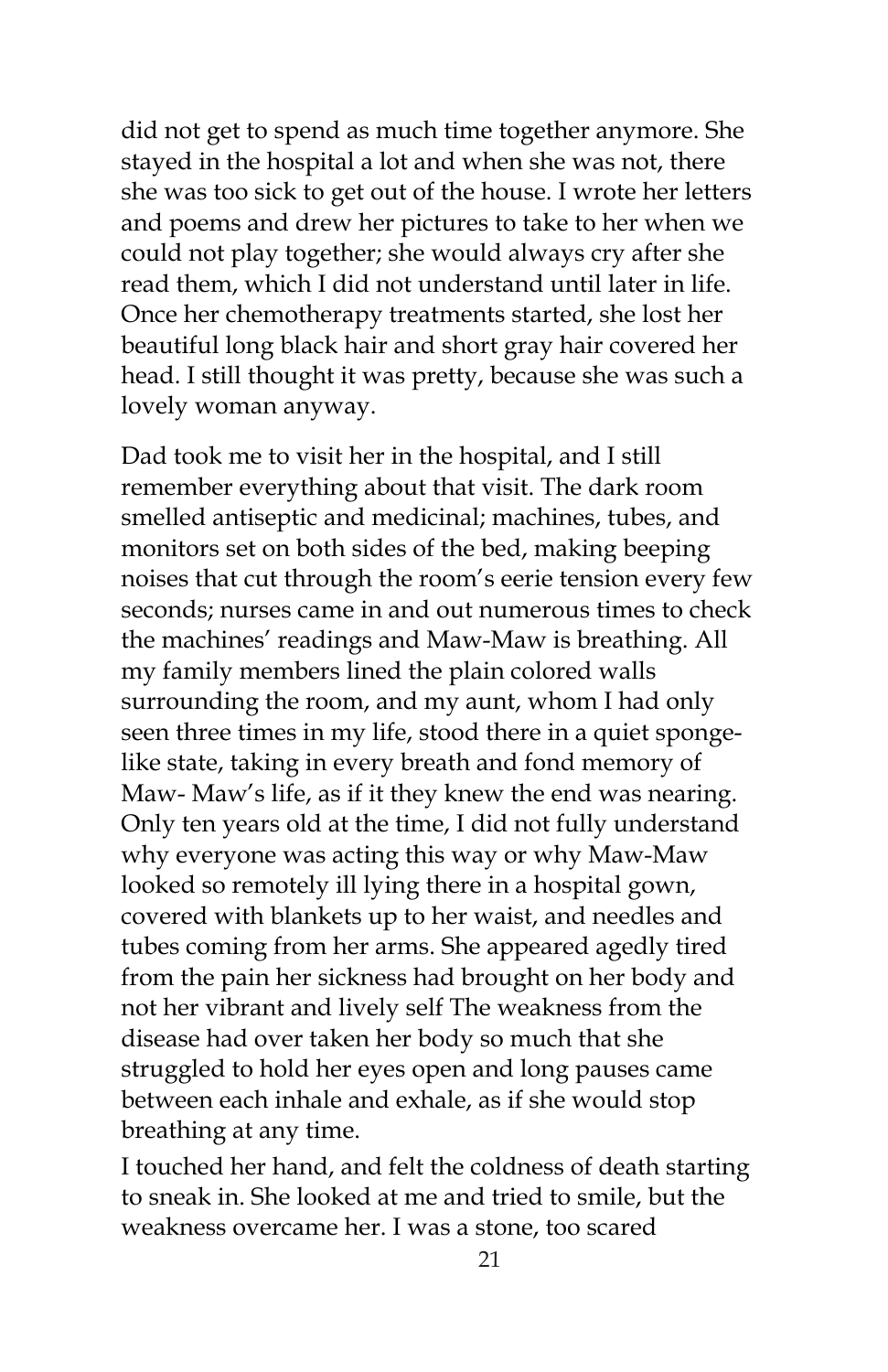to move or say anything. She faintly said my name and I found the courage to bend down to hug her, and it hit me that she was saying goodbye.

I felt like the dam at Niagara Falls fighting against my tears so she would not know how scared I was. As I let go of her and stood back up, I looked away from her. Although I wanted to say so much to her and tell her that I loved her, I could not; still, I regret it today.

Mama told me I had to go home, but I did not want to leave my Maw-Maw alone when I knew that I might not see her again alive; after mama insisted, daddy took me home. I did not get much sleep that night, for worrying about everything.

I did not see Maw-Maw until two days later, when my parents took me to the funeral home. After six long years of battling cancer, her lifeless body rested eternally in her casket. Her soul had vanished to a place unknown. I did not want this moment in my life to be real, but I knew she had suffered long enough and her time had come to fill her place in heaven. She looked serene, pain free, something I had not seen over the last year when the cancer really progressed. I touched her hand and felt the coldness of death had completely taken over her from when it started in the hospital room the day I had visited her, the last day of her life.

Still today, with a void in my heart and the pain not restraining, I find it just as hard to talk about her as the day I saw her lying in her casket at the funeral home. I hold her memory so deeply close to my heart that I cannot let go of any of it. While remembering our time together in such detail and the pain of her death, I could not help but cry when I wrote this paper. Stolen away from me in the dawn of my life, she remains with me still as my guardian angel.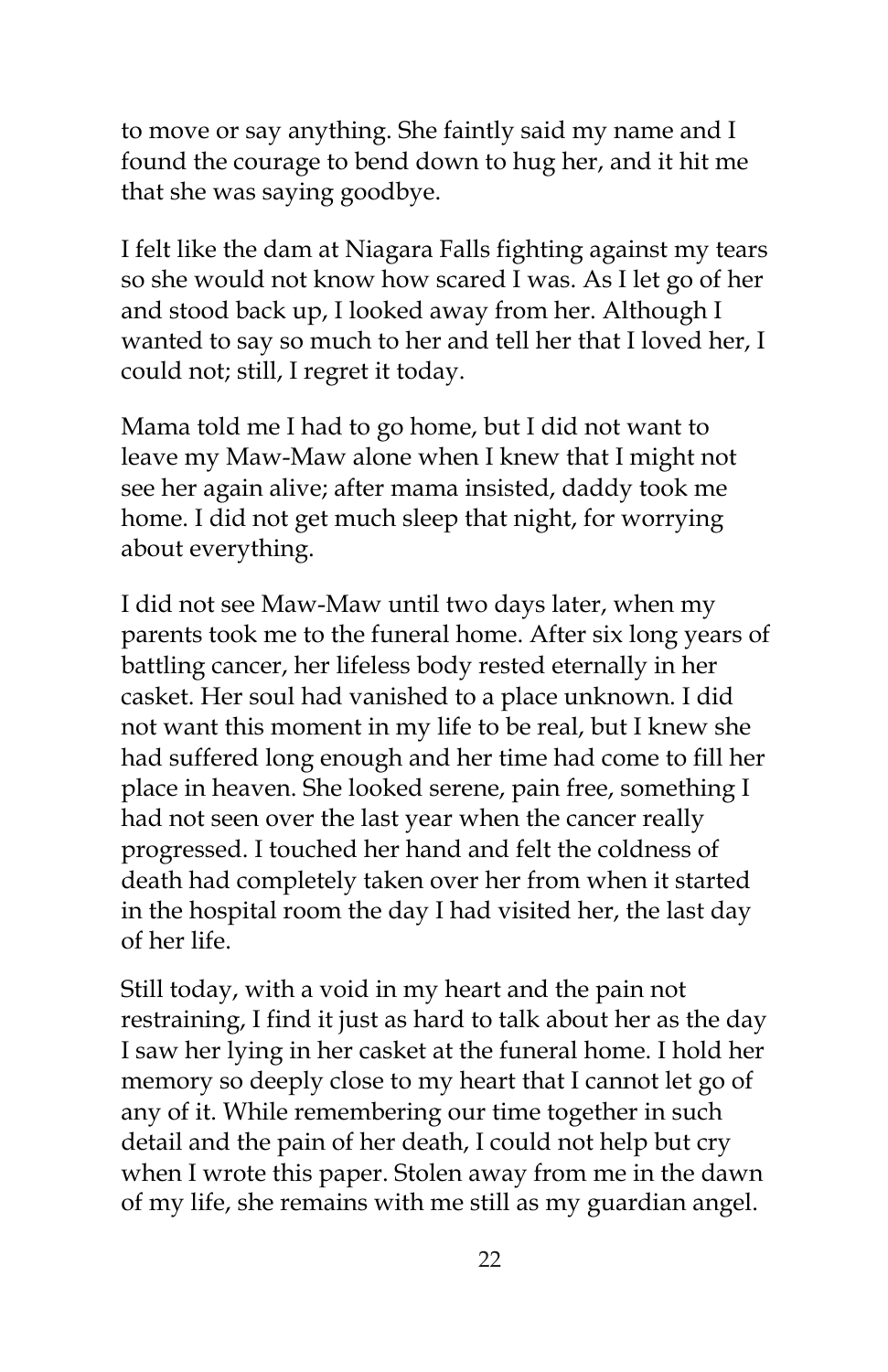#### *Life: How I Came About the Poetic Words* **Larry Carlos**

*My father passed on to glory June 28, 2000. It happened that, as I sat on his bed, holding him in my hands and watching him cross from life to death, my mind quickly reflected back to how I grew up to know this man as my father, and how active he was then. I felt now so humbled by his helplessness. This made me reminisce about the story of creation I learned as a child in Nigeria. I marveled about the wonders of the world, and how mysterious nature can be. I composed the poetic words after I laid my father to rest.* 

What is Life? What do I want from Life? I went down into the deepest sea searching for Life in its sovereign majesty I saw the ocean scavengers chasing to devour me Thanks to my friend the Whale who to the shore brought me I made my way to the darkest thick But the Darkness was present to scare me It was the Elephant that used the palm tree to catapult me to the other side At this point, I was troubled on every side Yet not distressed Perplexed but not in despair Persecuted but not forsaken Cast down but not destroyed Eledu, to my help came and showed me Life in the abode of the strong man Dinning with the strong man Eledu now gave me the riddle to the mystery of the predicament that befell Life He said and I quote, At the beginning there was a huge drop of milk Dondari came and He created iron Iron created Steel Steel created Wood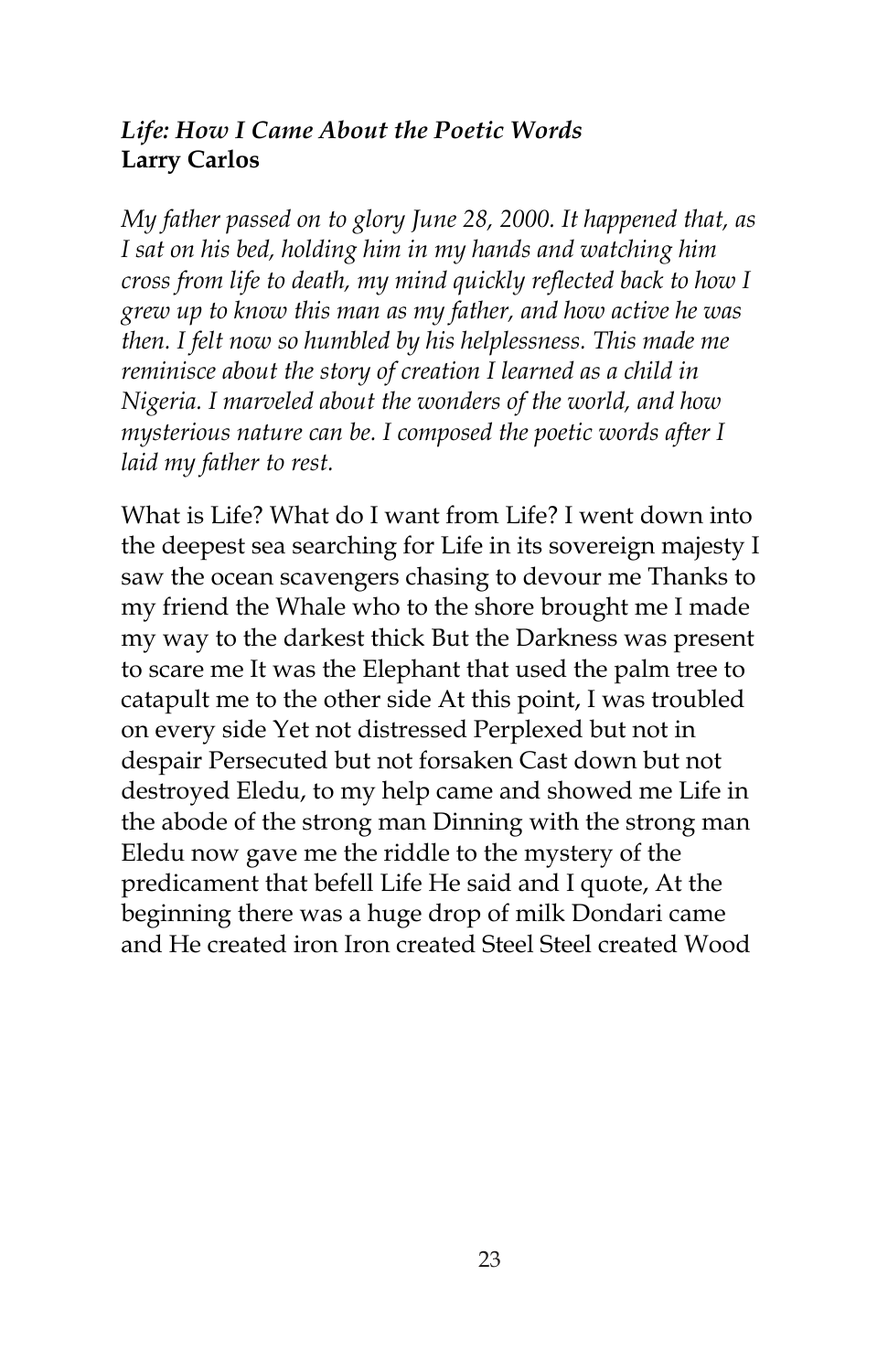Wood created Fire Fire created Water Dondari descended the second time Took the five elements and shaped them into man Man became proud Dondari created Worry Worry defeated Man Worry became proud Dondari created Sleep Sleep defeated Worry Sleep became proud Dondari created Death Death defeated Sleep When Death became proud Dondari descended the third time as the 'Gueno' the eternal one And Life became the eternal wonder

#### *Why?*  **J. McLeod**

I am a home, a protector, and a provider. Without me you would not be. Sometimes I grieve and pine. I am tall and majestic; I am short and stubby. I can be burnt orange, magenta, or shades of yellow at times. I grow older just like you, just count my rings you will see. Without me you could not breathe. I need you and you need me. Now why would you ever hurt me?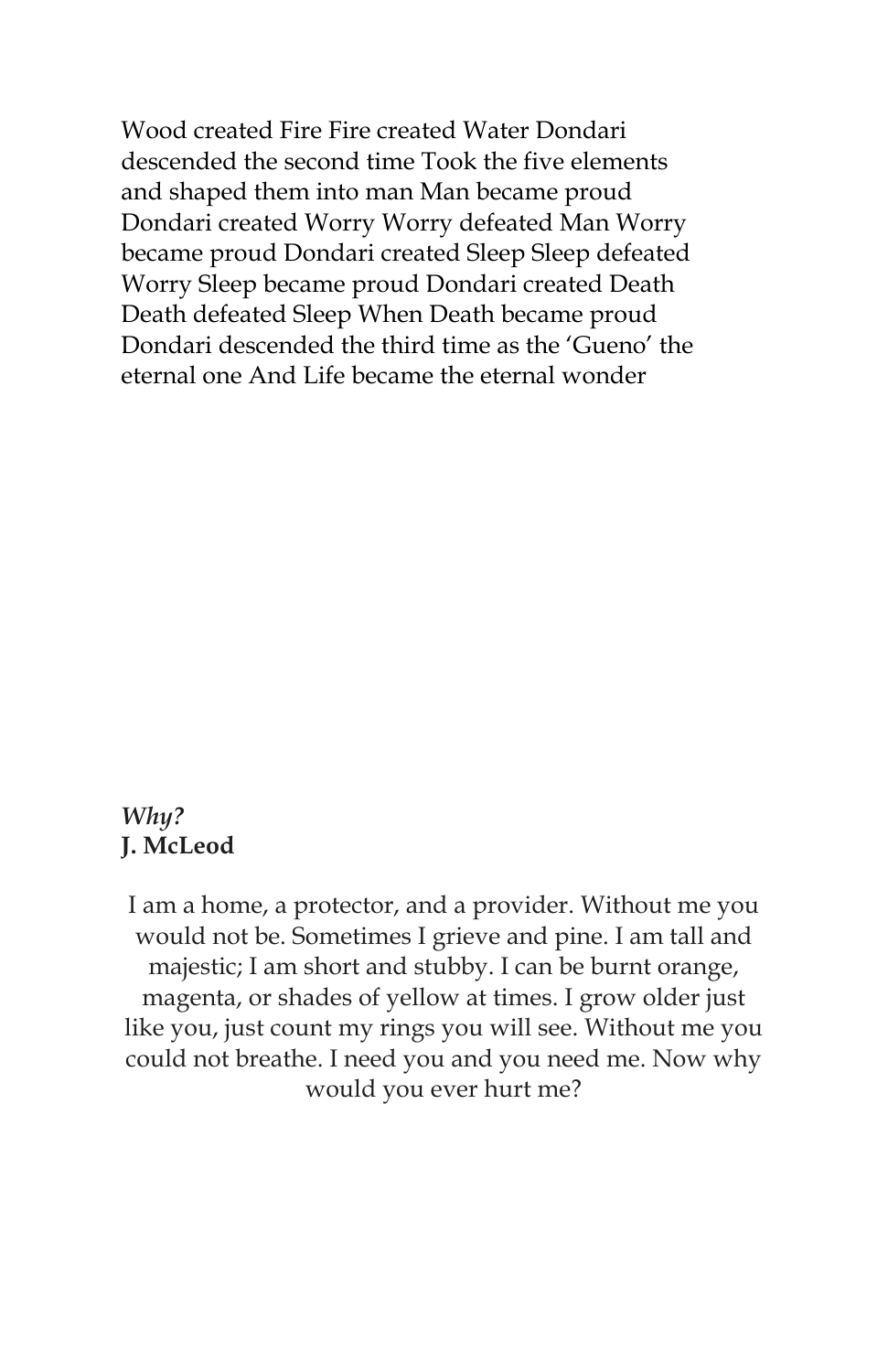#### *To: Aunt Jennifer*  **Summer Deese**

*The massive weight of Uncle's wedding band Sits heavily upon Aunt Jennifer's hand. -Adrienne Rich* 

I urge you to

Speak.

Forget weak-ringed fingers. No mere meekness. No shyness. No yes your highness.

Stand.

Stand tall. Create awareness. You are a goddess – A mighty force to be reckoned with.

Smile.

Smile all the while, and showcase the beauty God has blessed us with.

Live.

Live life like life is yours. Live life *louder* than a tiger's roar.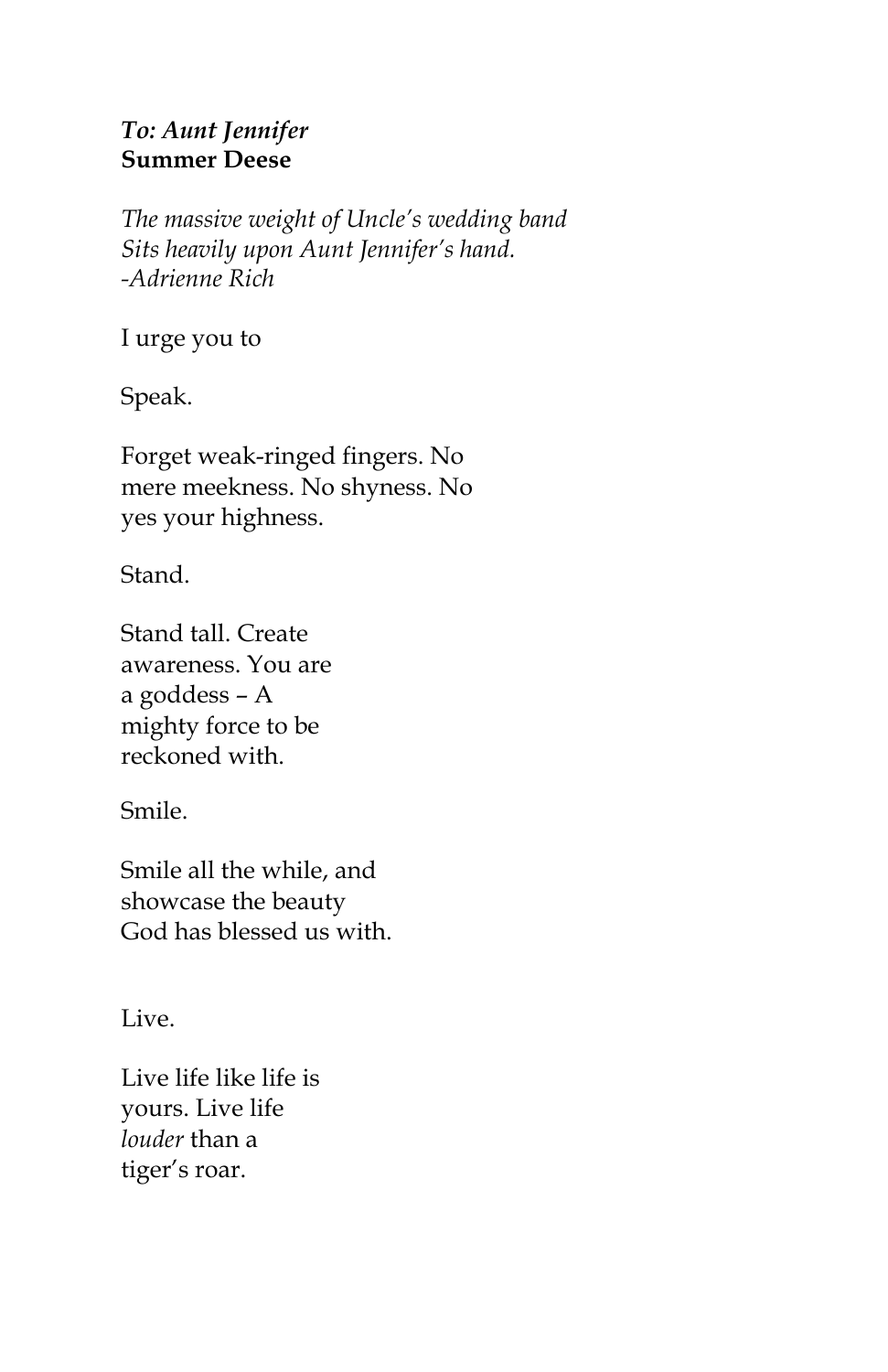Live. Live. Live life. Live life. Like life. Like life.

Is yours? Is yours?

# *A Kingdom as Wide as My Imagination* **Yvonne Robinson**

Please don't wake me from this dream world I don't wanna face the ordinary day to day Oh what did you say? Sorry, I didn't mean not to say hey I'm just in my own place A thousand miles away A realm in my head As vivid as all the books you've ever read

There's a vampire in his old mansion And a cat from another dimension A pirate seeking treasure from a magic stronghold A dragon for every season that unfolds Princesses with minds of their own A band of aliens from the unknown

There is action, horror, and romance Perhaps someday I'll be brave and take the chance Write this all down Share with you my beauty realm If in typing I do not become overwhelmed Like painting a picture I feel but do not see But if a hardcopy is ever born Be sure, you're invited to my jubilee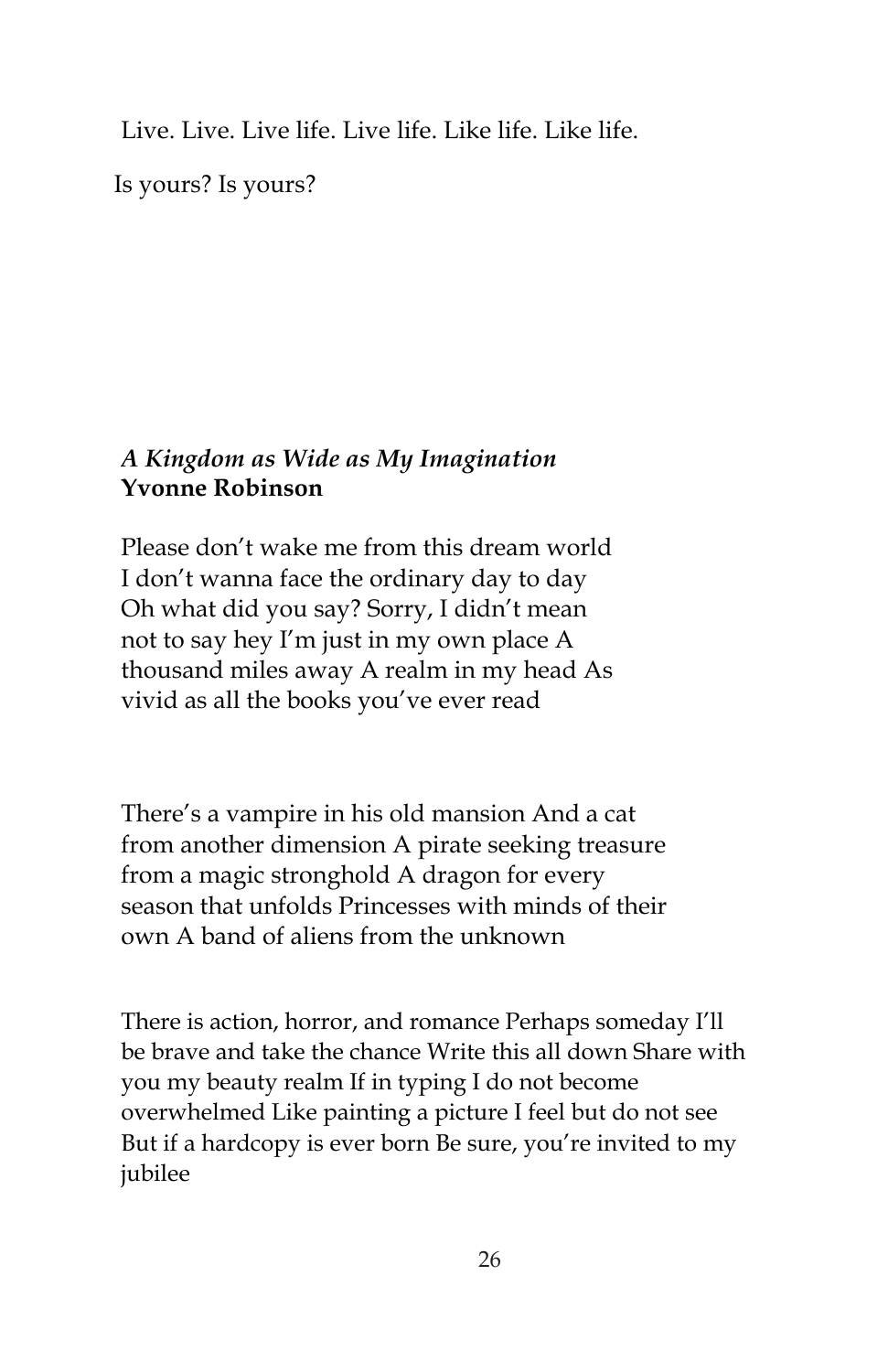## *Random Thoughts* **Summer Deese**

I wish to inspire the exact thoughts I am not completely sure of they're not solid, yet I can feel them pounding away at my tongue wanting to release needing to find resolve in this place I have it all inside this masterpiece I hide I know I'm not supposed to write I beat the odds- I guess? Why do I never know how to spell? I do not think it matters that much Hearts- I want to touch people need to know how true love feels the hate in this world is consuming so many It's not fair for us to fight underneath this great big sky of starry light. no man knows anything for sure so why must everyone try to defend the unknown seems irrational and very immature -to me Why can't everyone awake from this sleep awake to a brighter, sunnier day flowers blooming, birds chirping, crickets, BBQ's, fireflies, children playing in sprinklers, little girls with short hair and freckles, snaggle teeth, mommas hugs and bedtime stories. you're first crush and finding TRUE love riding those rickety carnival rides, hot dogs and beer at a baseball game, pride for your hometown and respect for others, good deeds and and Christmas! what a wonderful place this world should be there's so much good just waiting to emerge evil is scared of the good we posses it's positive verses negative 27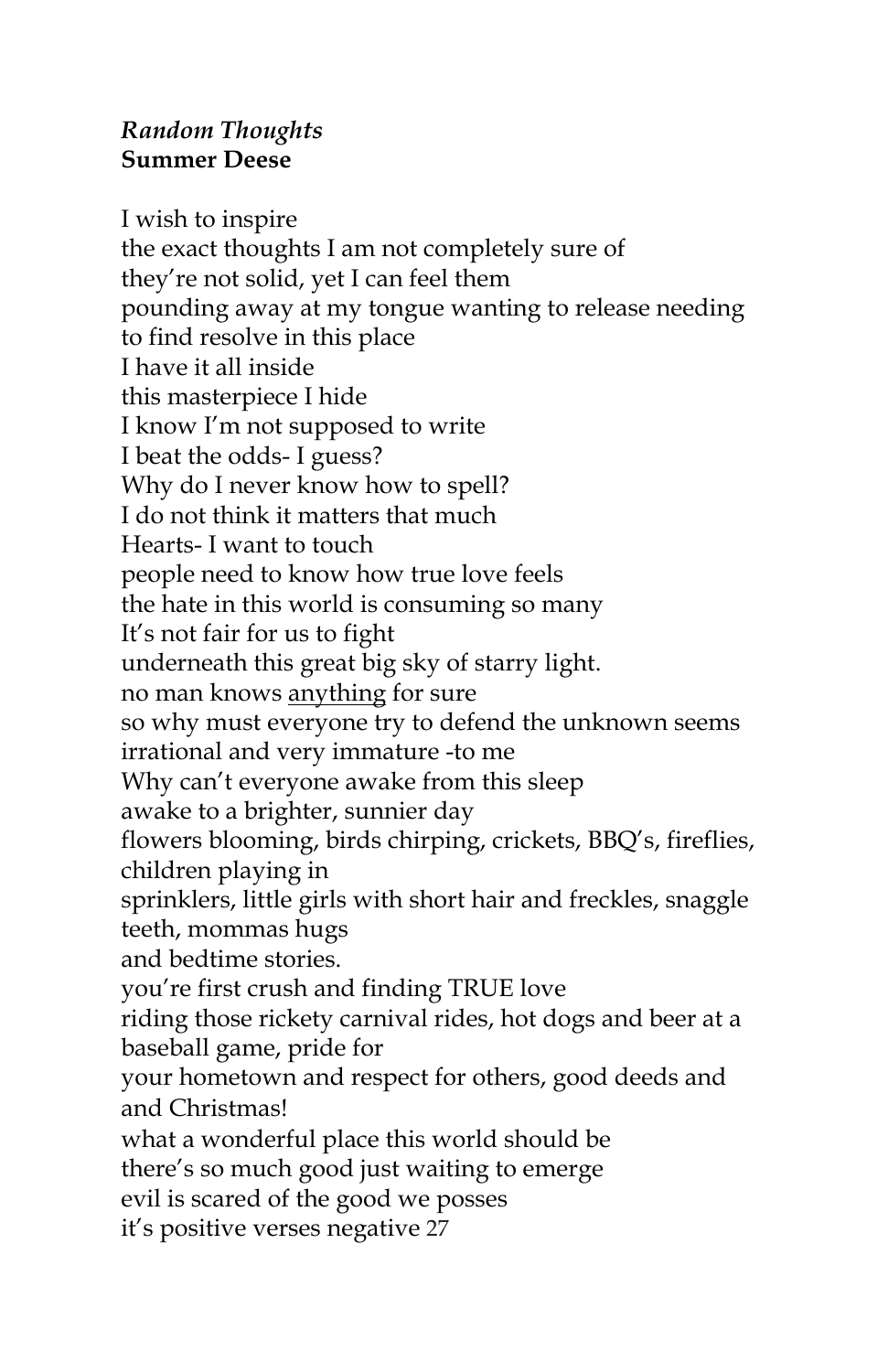head to head I believe in a place where peace is the norm and home is all around you I may be called a dreamer for my hopes but I'd rather imagine love than despair I'd rather be wrong with a smile on my face I'd rather be blind than to see so much hate relax your fist and embrace your brother stands beside you with his arms open wide just let yourself go … find your space and then give it away! this world is ours, equally Together, we can evolve into Anything! Life is too incredible a gift to waste! the colors- just think of all these wonderful colorsand rhythm rhythm takes my breath away People- unique in their own special way Why can't we just be okay- with that? I am a dreamer I love it … clouds, flying, sunshine, salty ocean waves, shooting stars and fresh cut grass, receiving mail when you're a child and making phone calls to your best pal, leaning on God's shoulder to cry … Simple-the pleasures of this life Why can't everyone just pause and see it? it's so much easier than living with the chaos peace is a wonderful place feel the warmth of it on your skin it makes me smile such a great way to live at such little cost Allow yourself the chance to know everything.

It's worth it.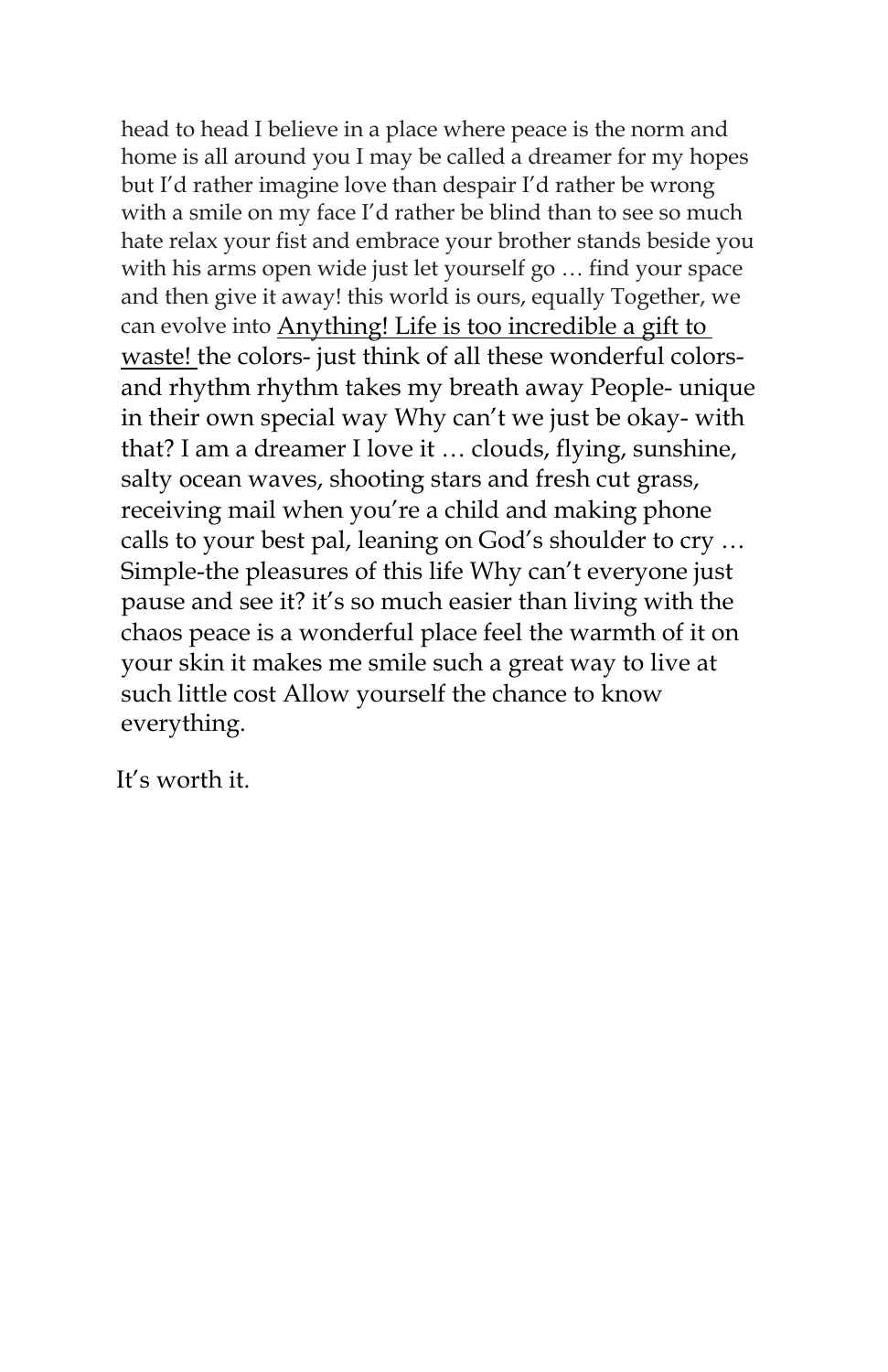## *Judging Giant Hats*  **Carol Canfield 2007 Best Poetry Winner**

We are giant hats with scraps of paper written on inside. And if I draw from you an ugly piece I may conclude that you are full of faulty pride. You too may draw a failed exam and so assume my loyalty defective. Then we have both collected one for error because the other scraps were ne'er by us inspected. But if we learn to draw in turn and not be too demanding, We may find that with time we will have understanding.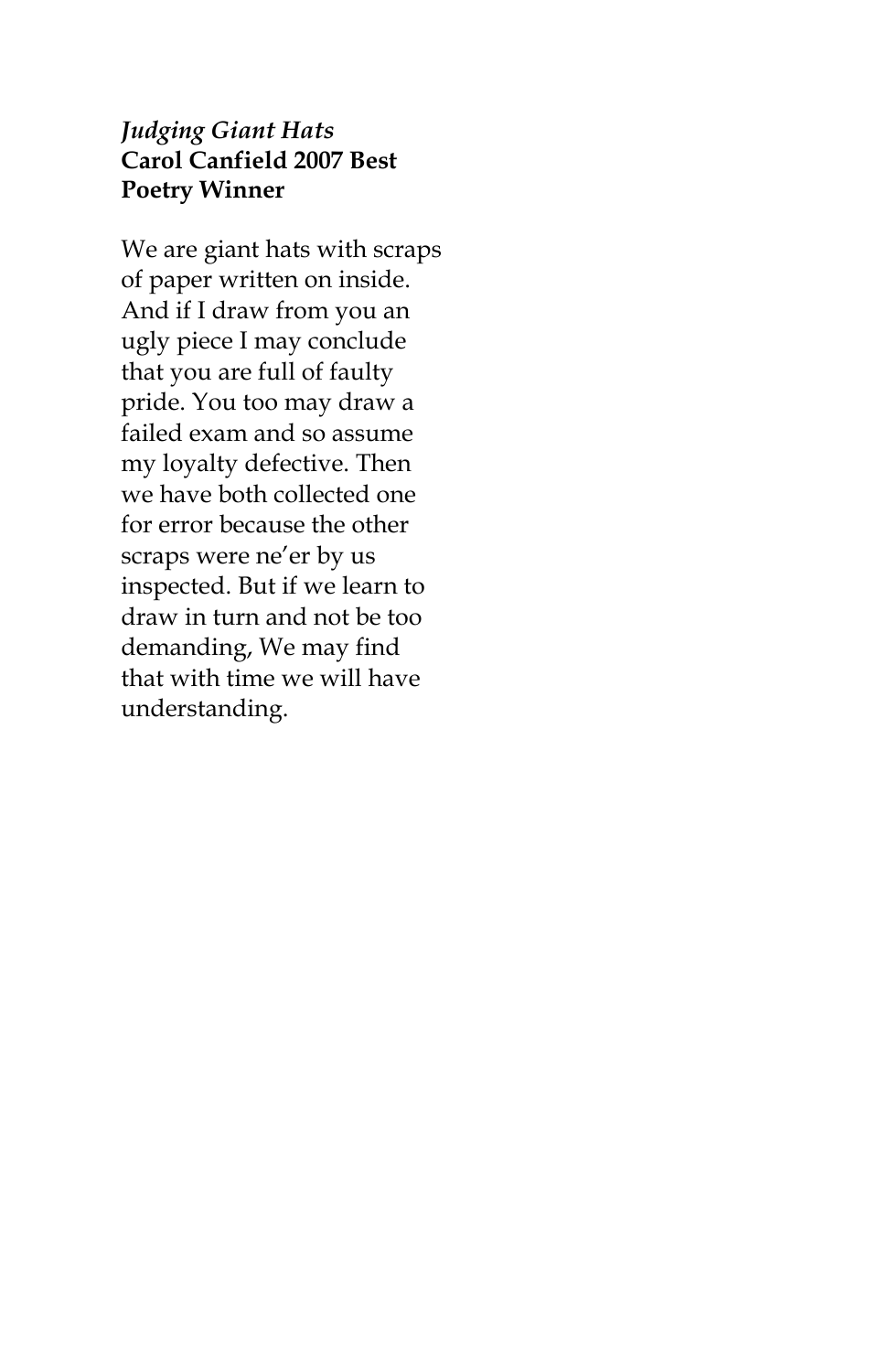#### *Train Station*  **Jennifer Parris 2007 Best Prose Winner**

Sitting nestled in the shadows near the center of town, it had been abandoned for over thirty years. The railroad company, which owned the abandoned train station, had no plans for it other than to allow it to rot. We found refuge inside the ominous structure from our teenage pressures as the turpentine timbers absorbed our conversations and gave off a distinguishable smell.

Sitting just off the square, the train station sat on the edge of the historical section of town. On its rustic foundation sat several cement markers bearing the date of 1889. Surrounded by broken train cars and overgrown vegetation, the building was protected by creature-like shadows at night.

The only entrance to the building was a crack in the gigantic bay doors on one side of the building and all light that entered was quickly absorbed by the darkness. Tiny particles, suspended in mid air, danced in the remaining light as we entered the building. Walking across the floor, our shoes crunched bird droppings and gave off hollow sounds that echoed off the high ceiling.

The light from the windows touched our eyes as the room narrowed led us into another part of the structure. The floor, bathed in the glow of the street light, was covered with old papers dating back to the 1960s. In the far right comer was a hallway lit by the warped light passing through the barred windows.

The hallway contained wooden lockers holding various items forgotten by time. Adjacent to the hallway was a room containing only a lone chair illumined by the moonlight and glowing as if alive.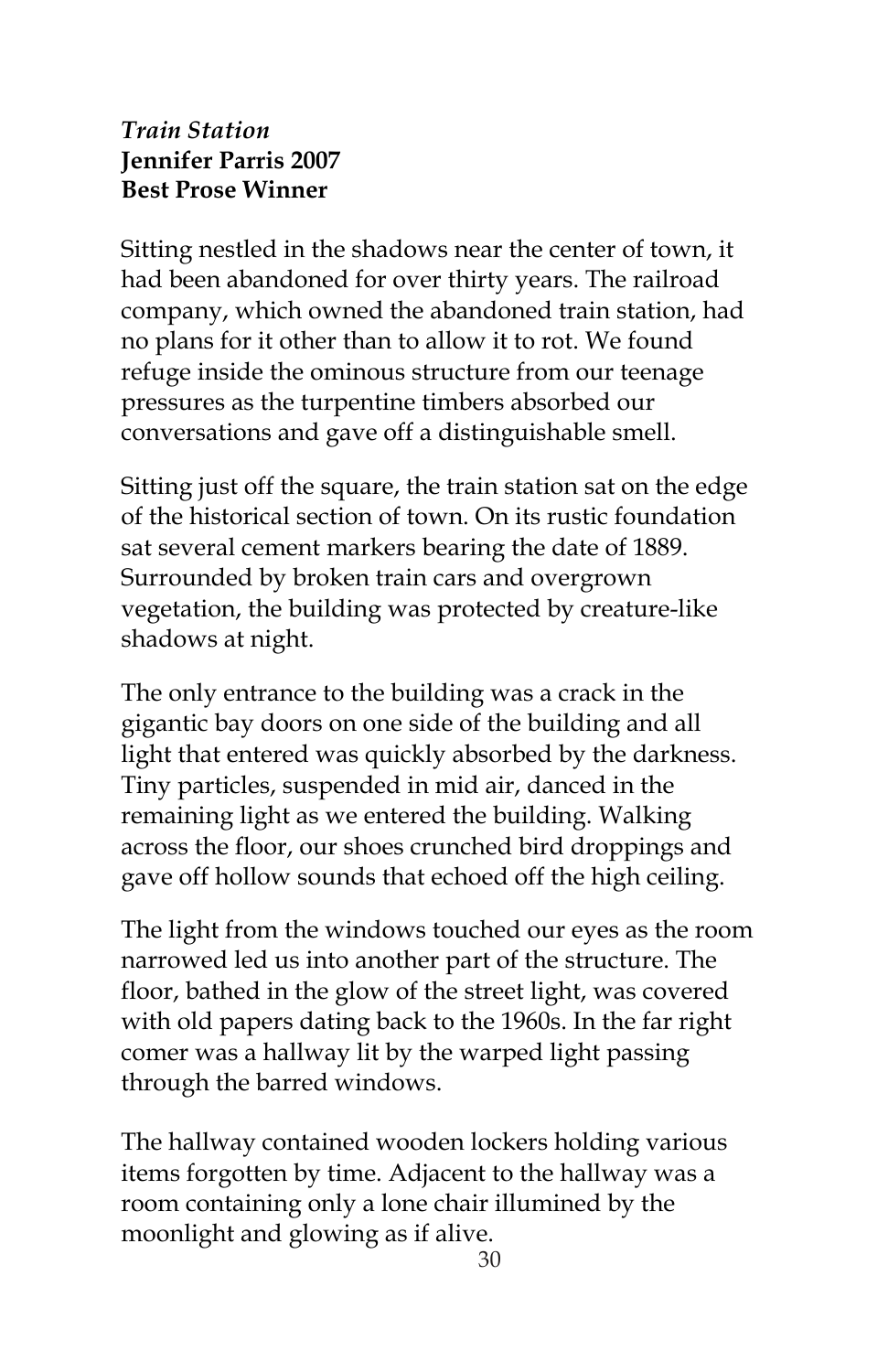The hallway dead-ended into a small room containing a sleeping bag and other personal effects. Some nights various items in the room would be rearranged, removed or, may have been replaced with different items. Reflecting on those nights, I wonder if someone may have been lurking in the shadows. He may have only been a defenseless wayfarer, but the thought of his eyes watching us still gives me chills. Beyond the makeshift bedroom was a hole in the wall that lead to the next and final room.

Our destination must have been some sort of garage many years ago because of the structure. Large swinging doors on the far end of the room opened to the outside and allowed headlights from passing cars to seep through their cracks and scan the room. The opposite wall was covered with windows a few feet from the passing trains that served as our entertainment. Our footprints were retained by the thick, snow-like dust covering the floor. An overturned spool served as a table and chairs had been collected from different rooms and were placed around it. We were safe in this room from anyone looking in, but we still ducked as the engines from passing trains shot past the wall of windows.

Upon our last return, we found the bay door pushed shut and secured from inside. The next week the newspaper would run a story about the purchase of the train station by the city. Eventually a chain link fence encircled the structure. Our time with the train station was over.

I still pass by it from time to time and try to peek in the windows to see if the old spool and chairs are still there. Memories of the times we spent there invade my thoughts as the smell of the turpentine and the old timbers linger. I smile as I turn the comer and lose sight of the old train station and wish that I could visit one more time.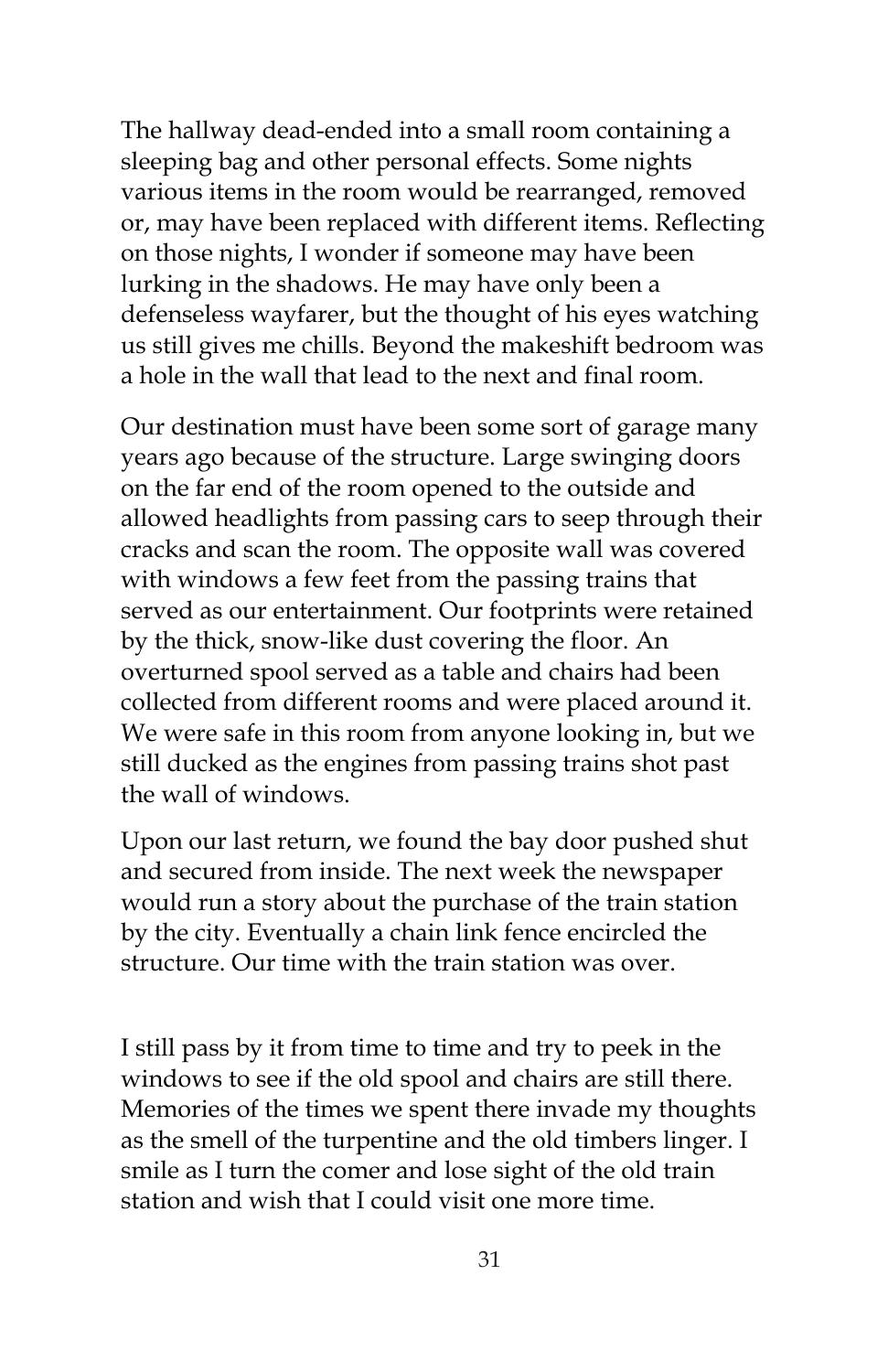# *My Dream* **Ansley Shipp**

Life is short I hear them say So why is there so much hate every day? Seems the world would be a better place We need to change before it's too late.

Material achievements seem to matter most. People are judged by our riches, The heart of a person has long ago been lost; To be a good person is my wish.

When I leave this world I hope they say: She helped others in every way. Not the achievements of every day, My dream is to be a good person day by day.

## *Mirror Image* **Dameian Polk**

Hey you! Yeah I'm talking to you I see the way you look at me I see the way you stare around those corners Hey you! Yeah I'm talking to you I see the frowns on your face I see the expressions that you face makes I see the way you bite your lip and nod your head As if I'm supposed to be scared Hey you! Yeah I'm talking to you Oh no! This couldn't be I see …me 32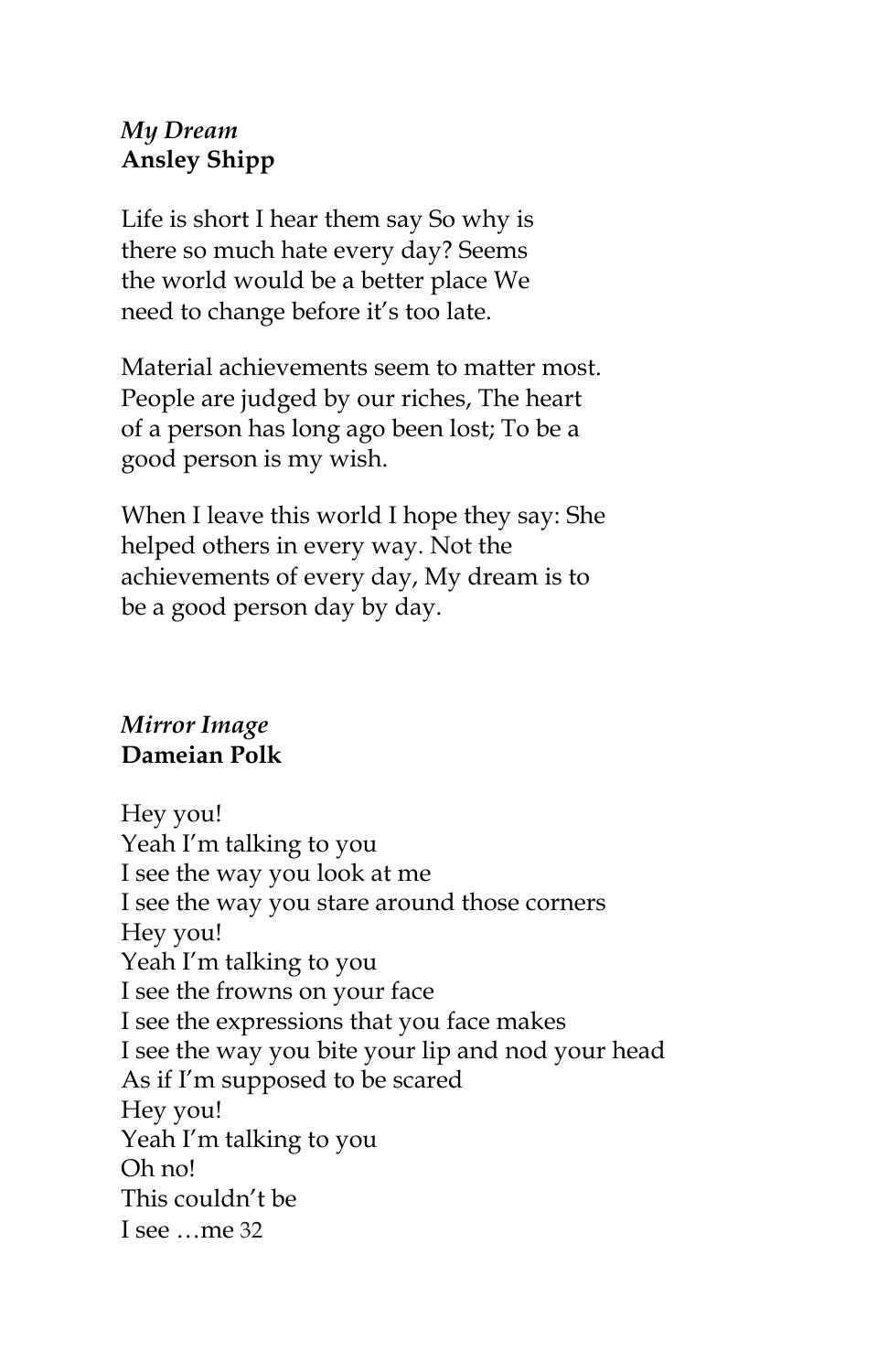# *Love Seems So Small* **Merlie P. Alley**

Perched naked on the ledge of this jejune life, I could see dangling beneath my feet glimpses of the places I had run playing hide-and-seek with myself. How easy it was there to pause far too long to pity the souvenirs of my sojourning, the hoofed scars upon my spirit. So softly did the warmth of your dawning approach my side that I remembered what it was to have been a flower. Turning my face to draw life from the light in your eyes, I heard the rushing of a thousand wings signaling that my flight was near. The depths of me sensed the distant approaching thunder of you. The arms of my soul reached out at your passing— Always, I knew you would come.

Your valleys and peaks beneath my hand, against my heart, are frontiers new to me with each abandonment of ourselves; Every shudder breaking the veil, ushering my rebirth. Seeds of life are sown from the hands, the sinew, the brow-breaths; But the nourishment is in the eyes, in the knowing, the language without words. How delicately your life force unwinds the tangled threads of my essence. Maestro and the willing Marionette dance to harmonies never before whispered. And I hear the music, the rushing of a thousand wings and I know my flight is near. With eyes wide open, the depths of me ache for the resonant thunder of you.

In the maze of hollow traces burrowed by unforgotten worm-words, my yet unborn self seems lost.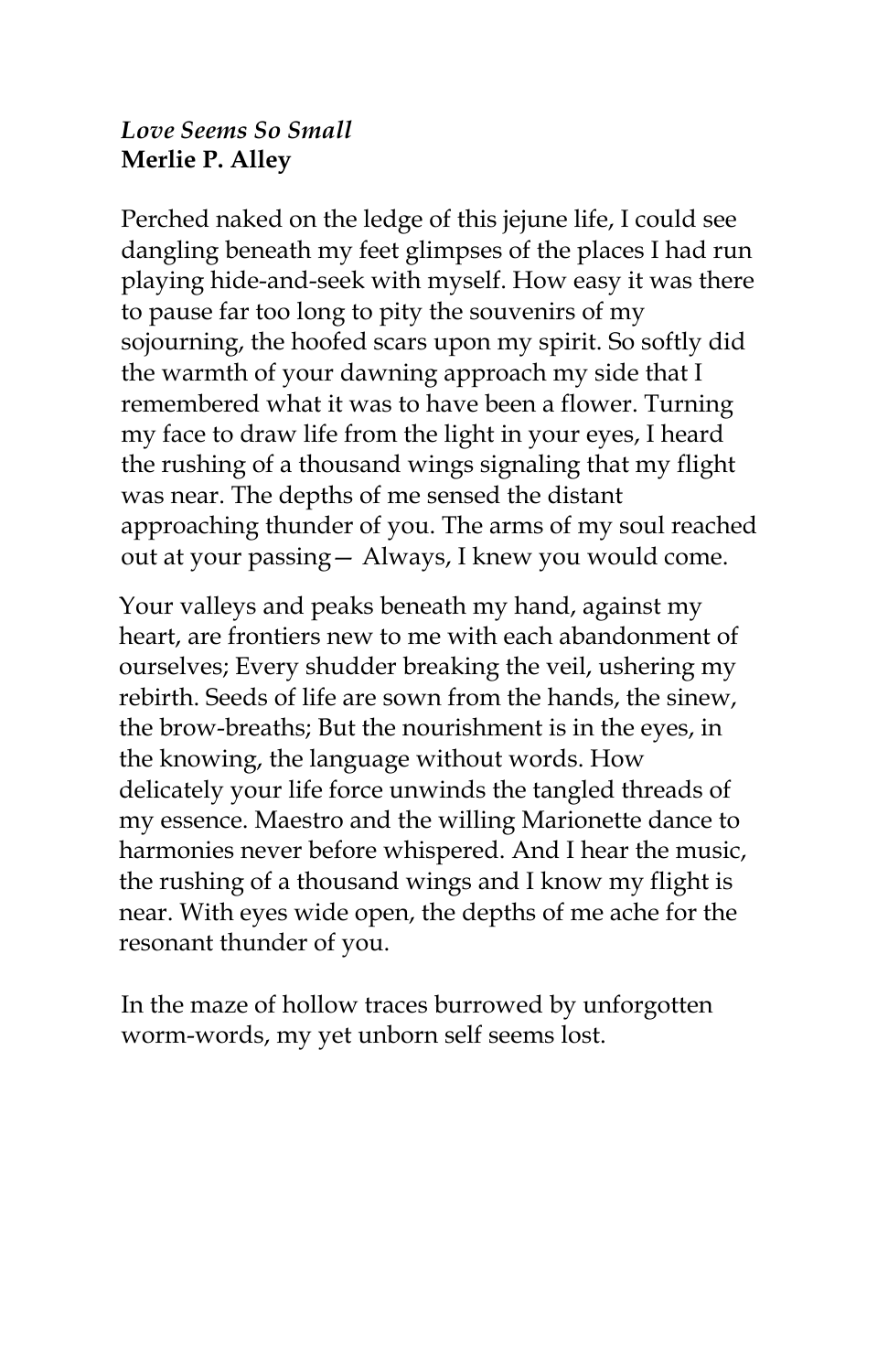Holding its most precious breath, my deepest being gropes for the pathways to light, though stumbling in the footprints of dead men walking. The passage to weightlessness is daunting and solitary, but the smell of freshness is not so vague a memory. If I find significance in the surface journey, parable then transcends into philosophy. Somehow, a small notion of victory has taken root, though the avalanche of scars in this labyrinth may bury me time to time again; Still, I hear the rushing of a thousand wings and I hope that my flight is near. So I close my eyes while the depths of me fear the imminent thunder. Painfully, it always comes.

Nothing of me is hidden in the brilliance of your sunrise where there is no shame in the baring of myself. Shadows of used-to-be and what-was stretch forth their black fingers, yet they cannot reach me here, safely within the nearness of you.

#### **Love seems so small a thing for the greatness that has become this indefinable absolute.**

This universe swelling within me cannot be branded by the trite accepted wisdoms and concepts of mere men who, in their soupcon acumen, cannot discern that which passes between us. Who I am with you is everyone that I always was, but dared not be. Moreover, all that matters in the world more than any moment with you…. Is the next Strength for all moments is garnered from the rhythmic pounding within your strong frame. In that sacred moment of your breathing into me, I felt the rushing of my own wings. My flight is upon me-Your thunder bearing me up.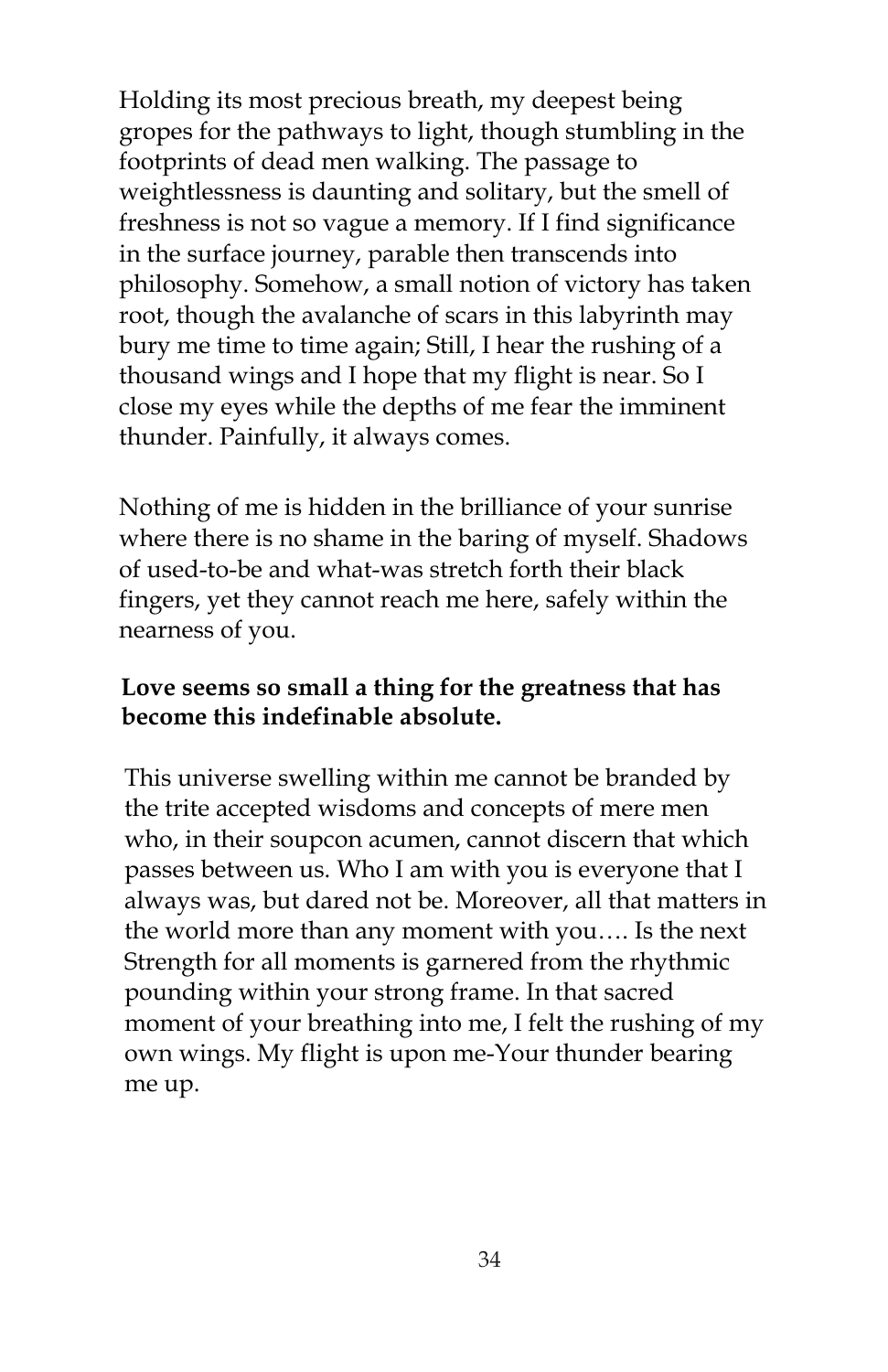# *The Cell*  **Robert Clemente**

A weightless chunk of plastic and micro-metal inside (we do not know) clipped to ear or flipped to mouth—colors, styles, shapes, sizes-all having nothing to do with hearing sounds at all, just the sights of sounds perhaps; the carrier of messages more important than the messages. The shopping list is replaced by the menu, but nothing to eat.

Birthdays and sizes lost in memory but inside plastic, not to worry, interruptions will produce information on demand. What time is the meeting? Remember? When? Why? Check the menu, but still nothing to eat …

Honey, I'm looking at the counter; what kind of lettuce?

# *The "Lie" in Belief*  **Lauren Shumate**

Beauty in the depths Of your never-ending soul Can never melt the freezing Of a heart turned so cold Your words are so smooth They just cut like a knife Making scars across my heart And all across my life I want to break free Spread my wings and fly But I find hidden in belief There always is a lie.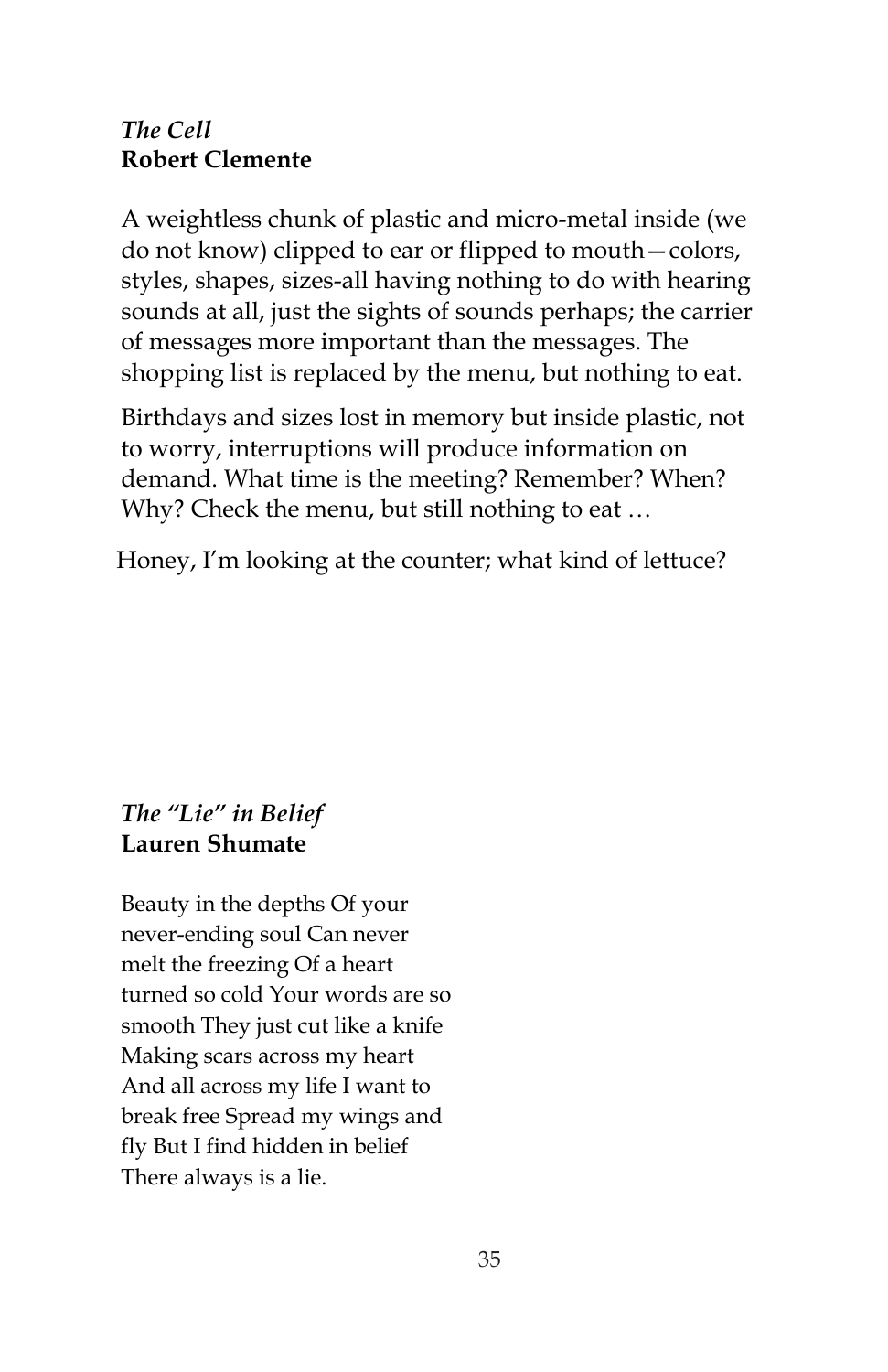# *Equality at What Price?*  **Jenny Rabaduex**

What price would this country be willing to pay in order that it may reach equality? Kurt Vonnegut, Jr.'s short story "Harrison Bergeron" is a depiction of what could happen if the government is given full control over human population and never questioned by its citizens. In this story, there is a dystopic world where no one understands that he can – and must – question authority.

Vonnegut's story tells of a world where everyone is equal. No one is judged by how smart or beautiful he may be. "All this equality was due to the  $211^{\circ}$ ,  $212^{\circ}$ , and  $213^{\circ}$ Amendments to the Constitution, and to the unceasing vigilance of agents of the United States Handicapper General" (192). Due to this enforced equality, not one person is able to express himself to his full potential. For example, George and Hazel Bergeron are just average people with average lives. They are sitting at home watching the ballerinas on the television when the show is interrupted by a news bulletin. Because the announcer has his handicapper (a government- monitored headset) on, he is not able to speak clearly. Hazel states, "He tried to do the best he could with what God gave him" (194). However, this statement could not be further from the truth. God gave the man the ability to speak, and the government has taken that away from him by forcing him to wear a handicapper.

Harrison Bergeron is taken by the government at the tender age of fourteen because he is questioning the laws; most critically, he questions the laws that require the handicaps. He escapes from jail and rushes into the television studio. Once inside and on the stage in the middle of the ballerinas, he "tore the straps of his handicap harness like wet tissue paper" (195) and all his handicaps are thrown to the floor. Harrison decides to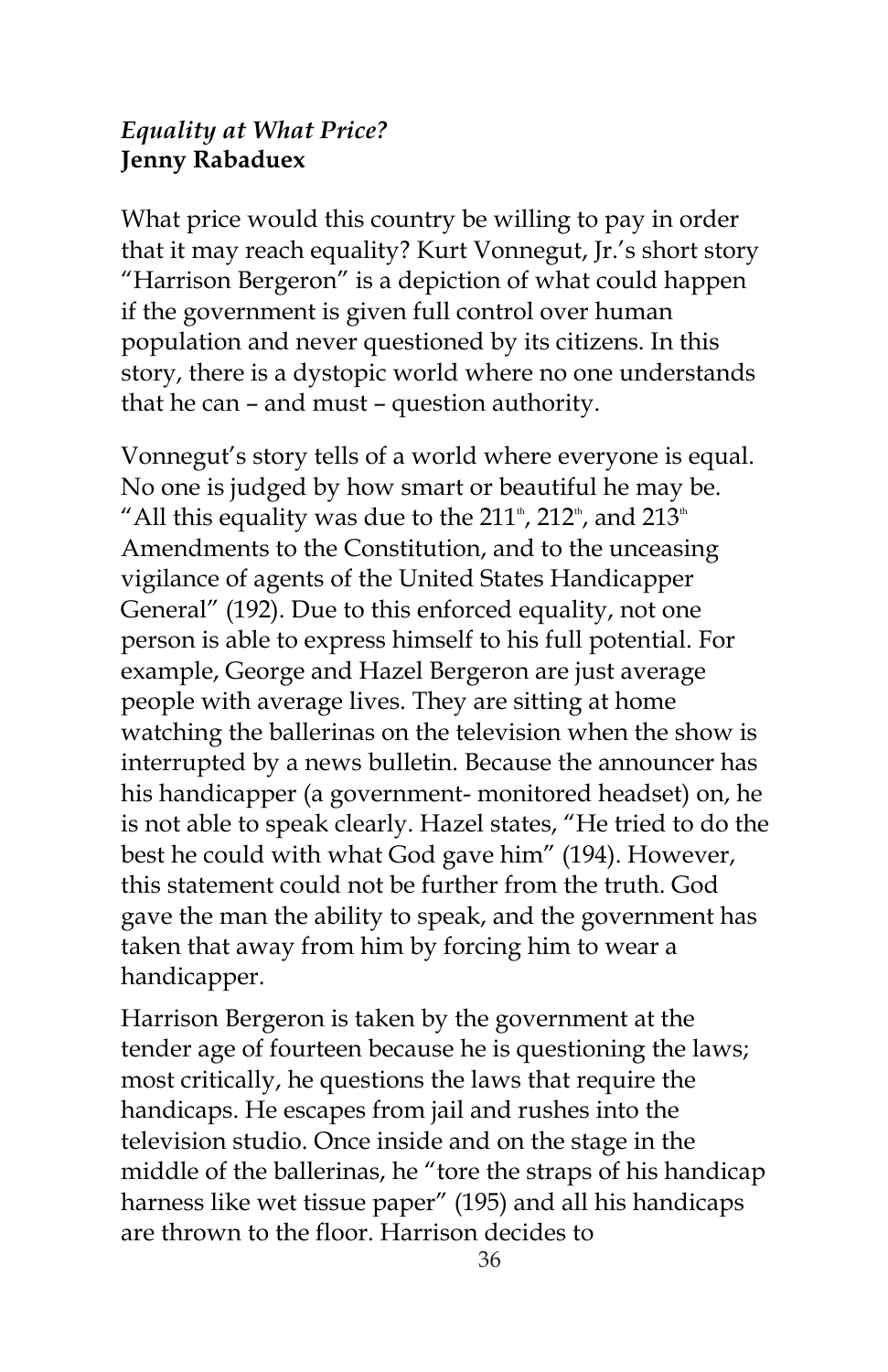take one of the ballerinas into his arms and dances with her. Soon the Handicapper General comes in and shoots them both dead. "It was then that the Bergerons' television tube burned out" (196) and the Bergerons cannot remember what they just saw. When George asks Hazel if she has been crying, she can only comment, "I forget" (196).

There is no hope for the future in this story. Harrison gives his life for a cause that he thinks is important, yet everything soon goes back to the way it was before he stood up to the government. "It was tragic, all right […]" (192), but nothing is done to make things any better. Equality may be a good objective to pursue, but is it worth giving up all the good that comes with the differences in life? If a society's differences are ruled out, so are the possibilities for excellence in that society. George says, "the minute people start cheating on laws, what do you think happens to society?" (193). This country has become what it is today because minds are allowed to explore and question what reality is. In order to make something better, there must first be someone who is willing to question it and to see the potential of the idea.

Vonnegut's purpose in writing this story is to tell a fable about what might happen if we allow the government to control our every thought or action. He implies that if trends continue the way they are going, society will become more and more under the control of government. It makes people who are strong wear scrap-iron and "Harrison looked like a walking junkyard" (194). Though the government may only be trying to get rid of the potential greed and chaos in the world by making everyone "equal," it is suppressing the good that people have in them too. When Hazel tells her husband that he should rest and take out a few of the lead balls out of his bag, he says, "If I tried to get away with it, […] then other people'd get away with it—and pretty soon we'd be right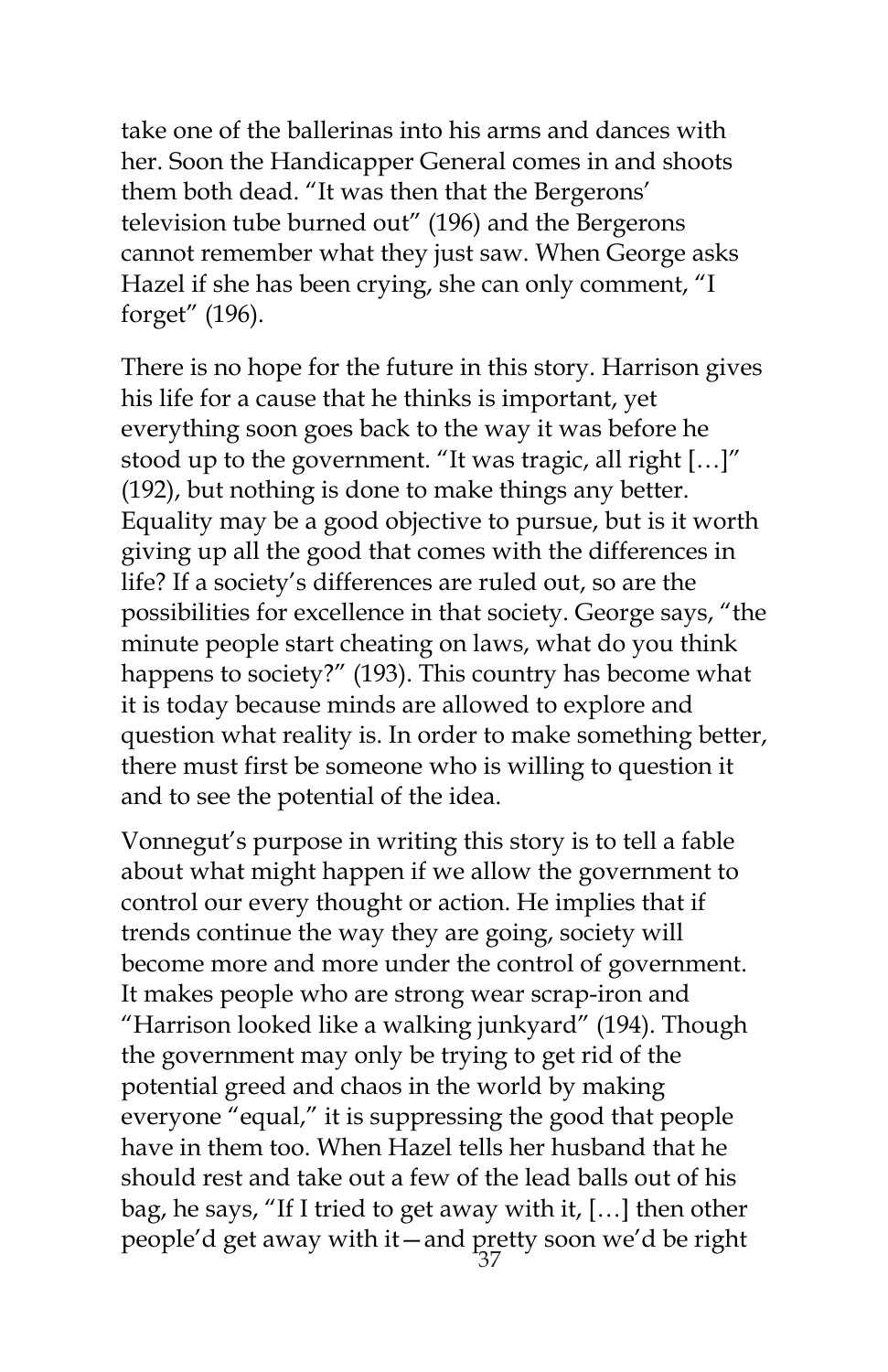back to the dark ages again, with everybody competing against everybody else" (193). George is suggesting that things will get worse again if everyone tries to cheat the laws. This may be true, but would it not be wonderful to be able to fully express what is inside the soul?

Somewhere along the line, someone has to stand up and say enough is enough. There are certain aspects of life that government should not control, like the human mind. As Vonnegut's satirical story shows, there comes a point in time where equality can become dangerous, and at this point we have the obligation to speak up and challenge the laws which we think are immoral.

Work Cited Vonnegut, Kurt, Jr. "Harrison Bergeron." Literature: An Introduction to Fiction, Poetry, and Drama**.** Ed. X. J. Kennedy and Dana Gioia. 4<sup>th</sup> ed. New York: Person Longman, 2005. 191-196.

#### *Backward Rides*  **Carol Canfield**

I dream of backward rides Through folds of time that seem to sooth my soul. Hear echoes of a spirit past that did not fear the cold, The heat, the storm, To nothing did it yield. Yet then I pass a kindred of my present there Who longs to be consoled. My spirit past has not a trinket warm, Not cool, not safe. For nothing does it feel.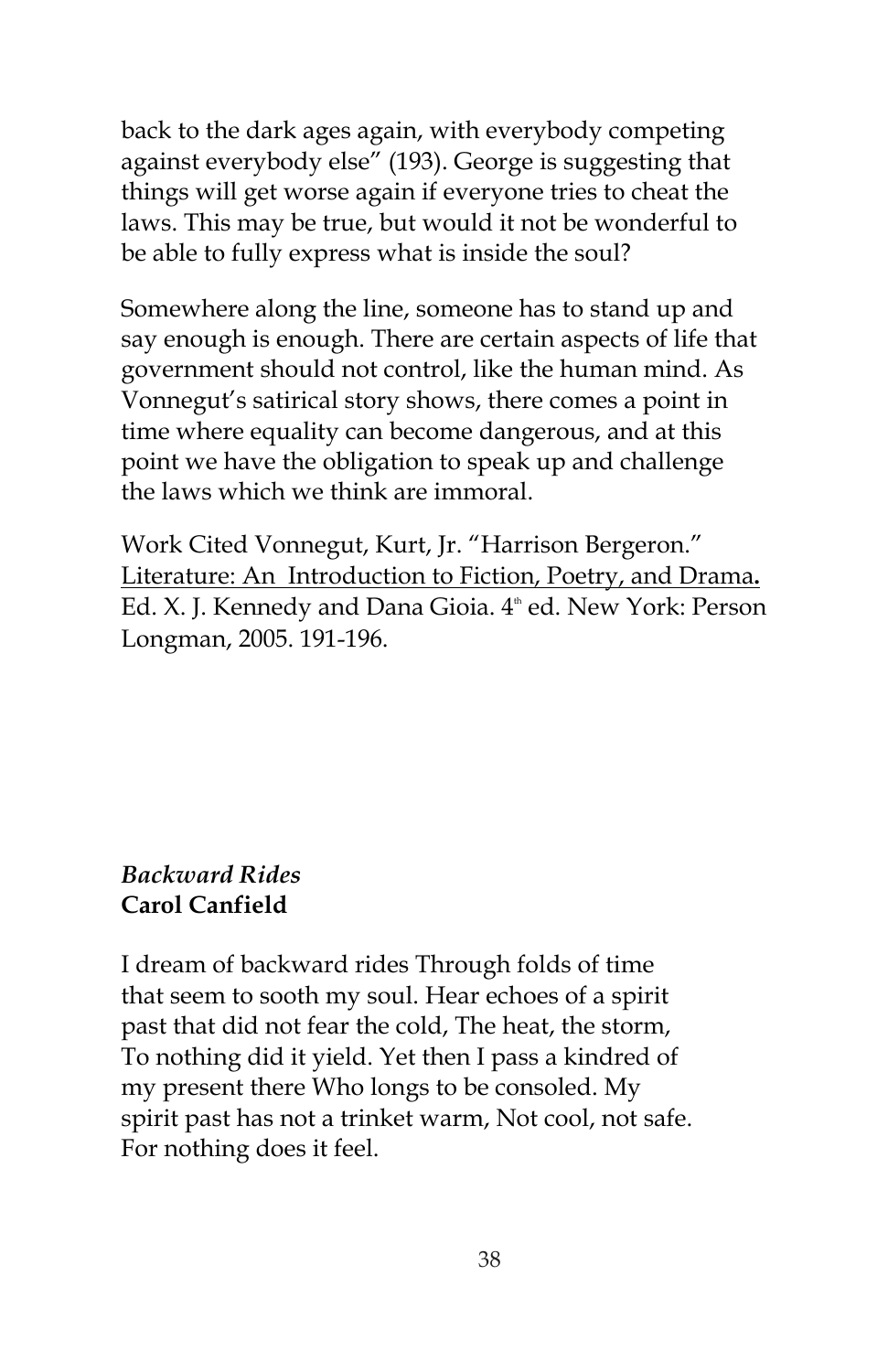# *Alphabet* **Abimbola Daramola**

25 letters from my native Yoruba language in Western Nigeria Children learn these in school along with the English A B C's

A – aja (dog) B – bata (shoe) D – doje (string guitar) E – ejo (snake) F – fila ( cap) G – gele (woman's cap) GB – gbaguda (cassava fruit) H – hausa (a local tribe) I – igi (tree) J – jagun jagun (soldier) K – kiniun (lion) L – laba laba (butterfly) M – Malu (cow) N – nangudu (teeth) O – ogonao (father of all birds) O – ogede (banana) P – pepeye (duck) R – rakunmi (donkey) S – salubata (slippers) SH – sago (cup) T – tafa tafa (archer) U – uku uku (clouds) W – waala (writing material) Y – yanmu –yanmu (mosquito)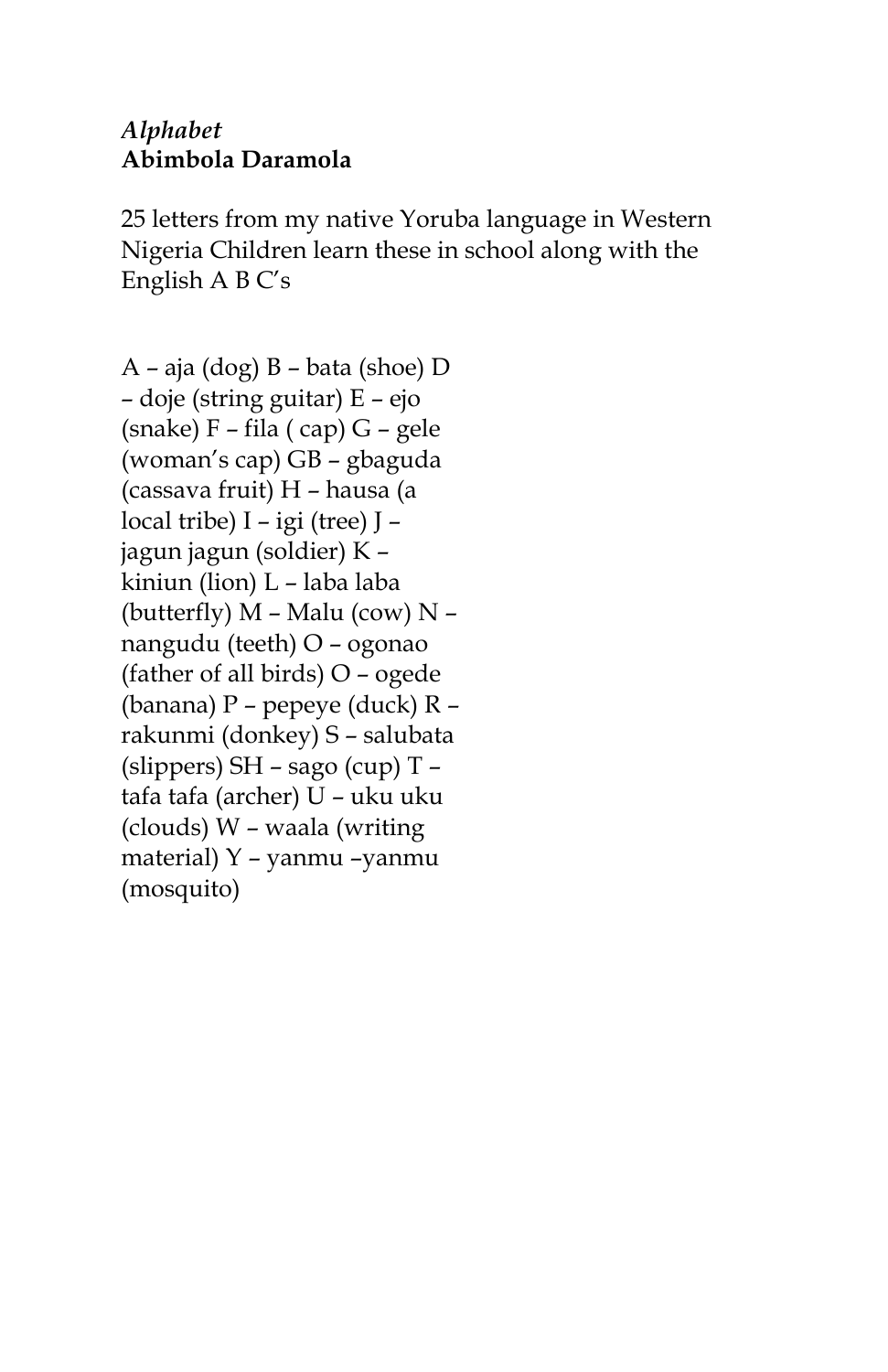

*Decline* **Jill Mundt**  Charcoal

*Desire* **Sandra Ingram** 

I've allowed them to seduce and tease me. I avert my eyes and pretend not to see how I hunger wantonly Turning back I abandon myself, In a bag of Oreo cookies….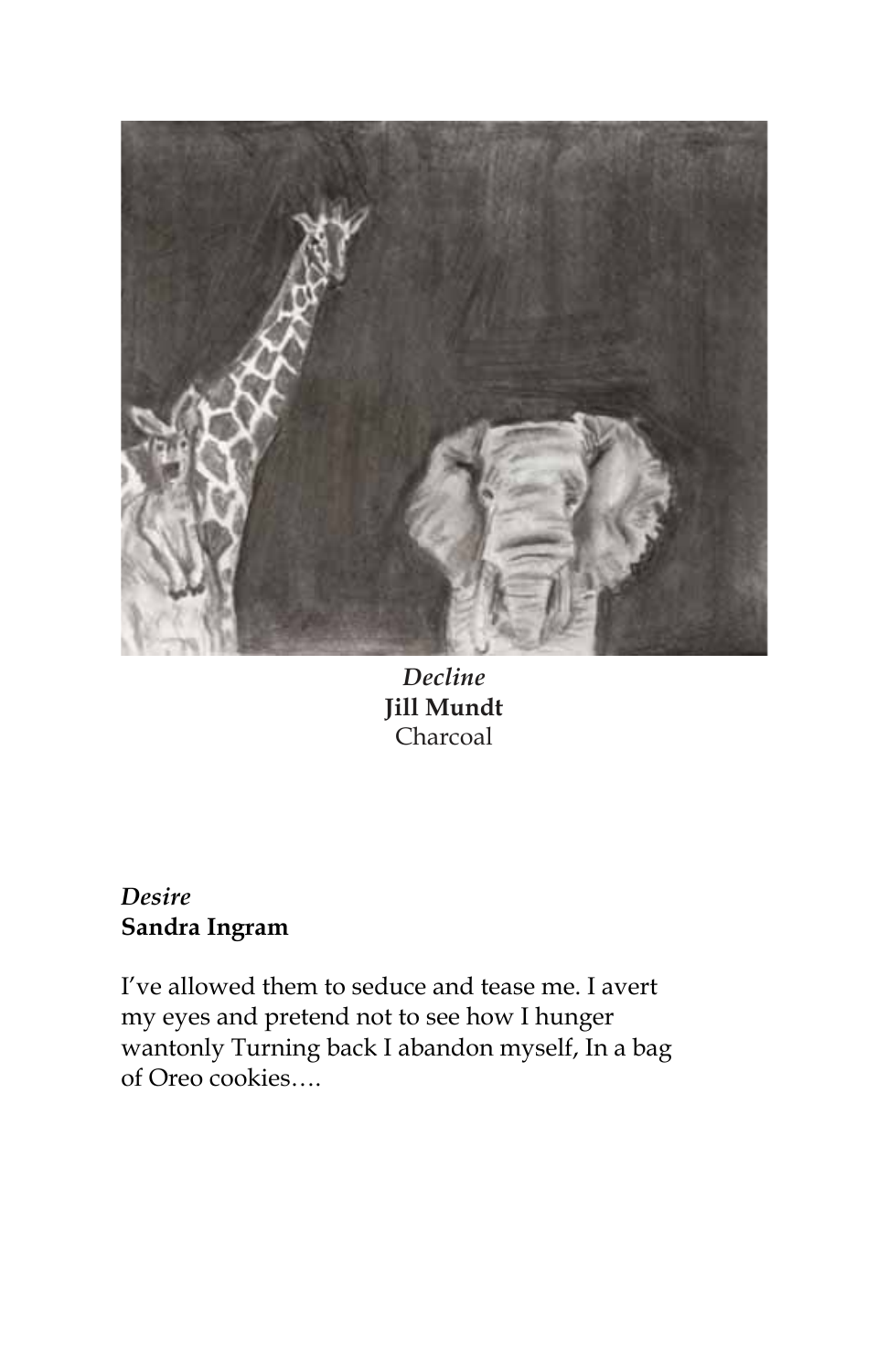#### *Genealogy*  **Carol Canfield**

Big, dark, bulging eyes Stare at me from inside the mirror. A hereditary possession. Beautiful, I've heard. Monstrous screams my mind sometimes.

Those in the occupation of unfathomable magnitude Have their by-lines upon us. Even on those who left the home world at birth. Intergalactic postcards are floating Somewhere between the tiniest lines.

Poverty and violence and inappropriate affection. They were staples on my planet. I've made my boast in sanity and optimism Despite the overwhelming menace. But then I do not mention constant fear That my thoughts are audible. Or that he and she and they are phonies underneath it all And they are waiting to strike.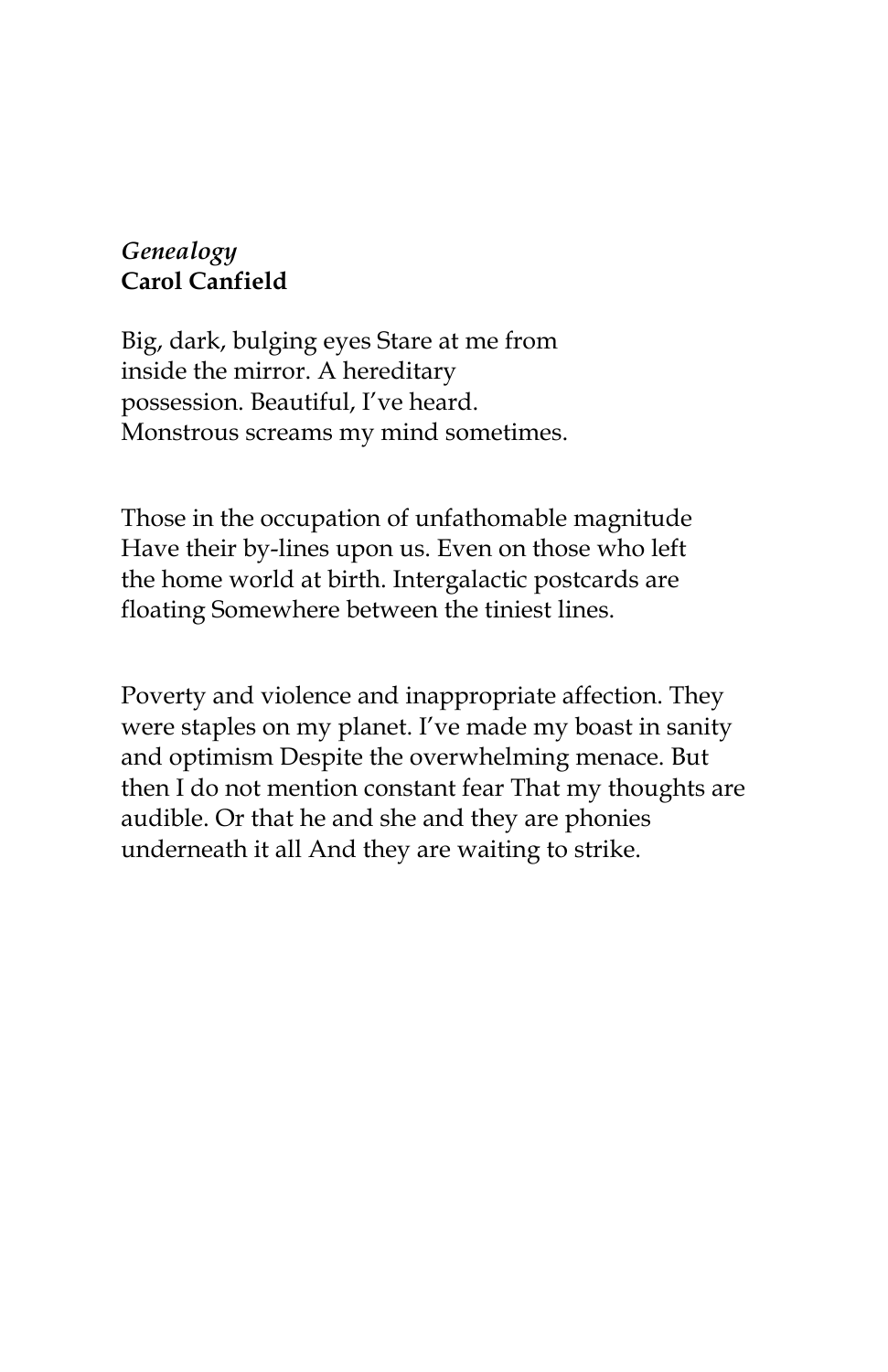# *Sudden Echo*  **Carol Canfield**

I had hearts and flowers but everyone had those… not the cliffs and bridges and a soul to follow as naturally as the leaves change color and fall from trees in autumn. For so long at first it lashed against the windows in the storm-impatient like decisions. The final residue a sad and lonely droning in the background (loss not fully mourned), too impotent for bitterness forever stuck at resignation… Until recently I looked into a stranger's face and saw the loudest echo of it In almost twenty years.

# *There Shall Be No Other Way*  **Michael Boggs**

Because of pain; we do not hide. Because we know it's all about mine. Because it reminds us we're "all Man." Because we're in control, all the time. Because a left, a right, and a left renown. Because those directions are well known. Because easily the road is over there. Because of pride, predominately aware. Because we're lost and not despaired. Because a stereotype, ill-prepared.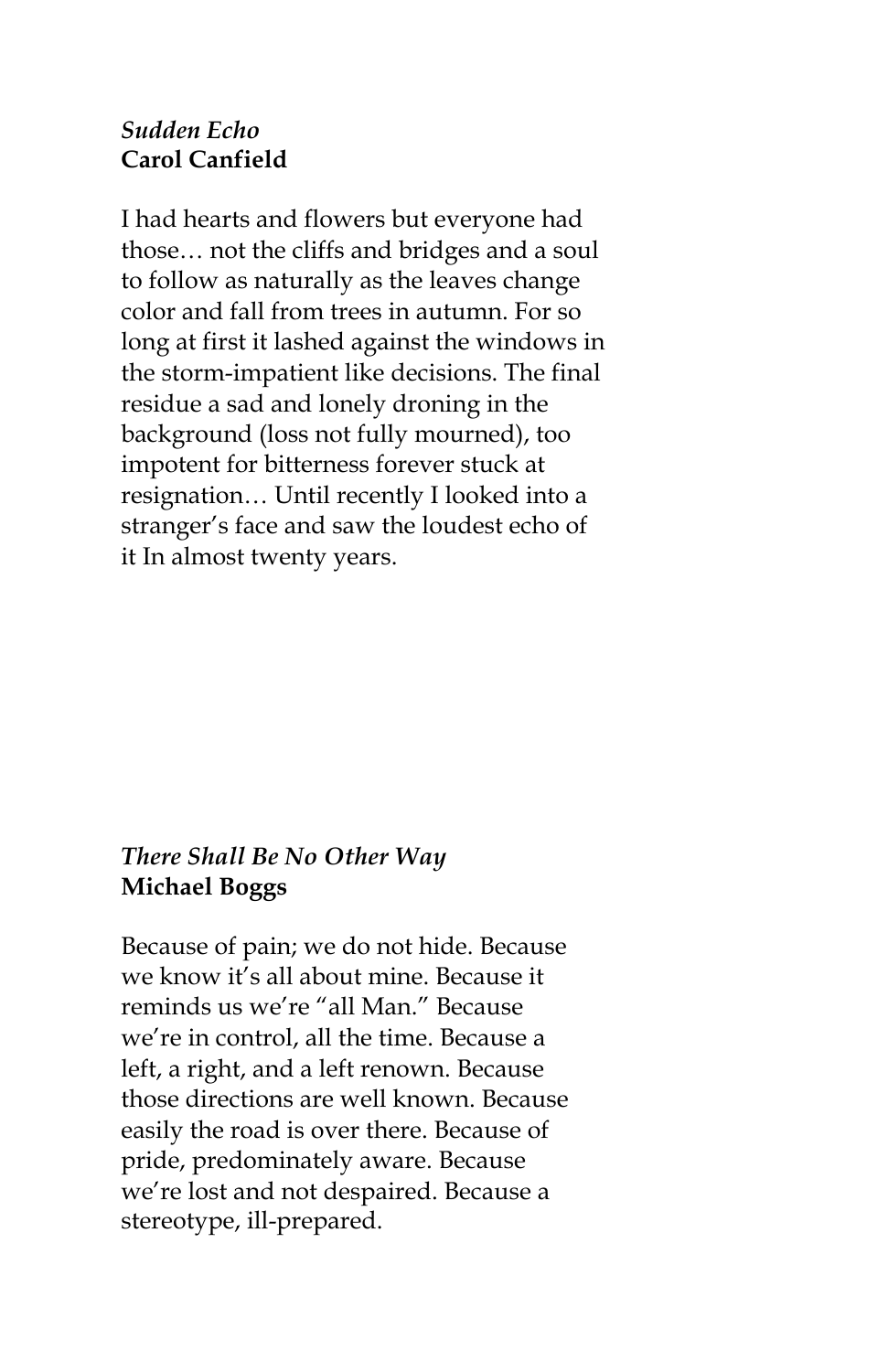

*Lizard, Black and White Checkered*  **Casey Cronan** Acryllic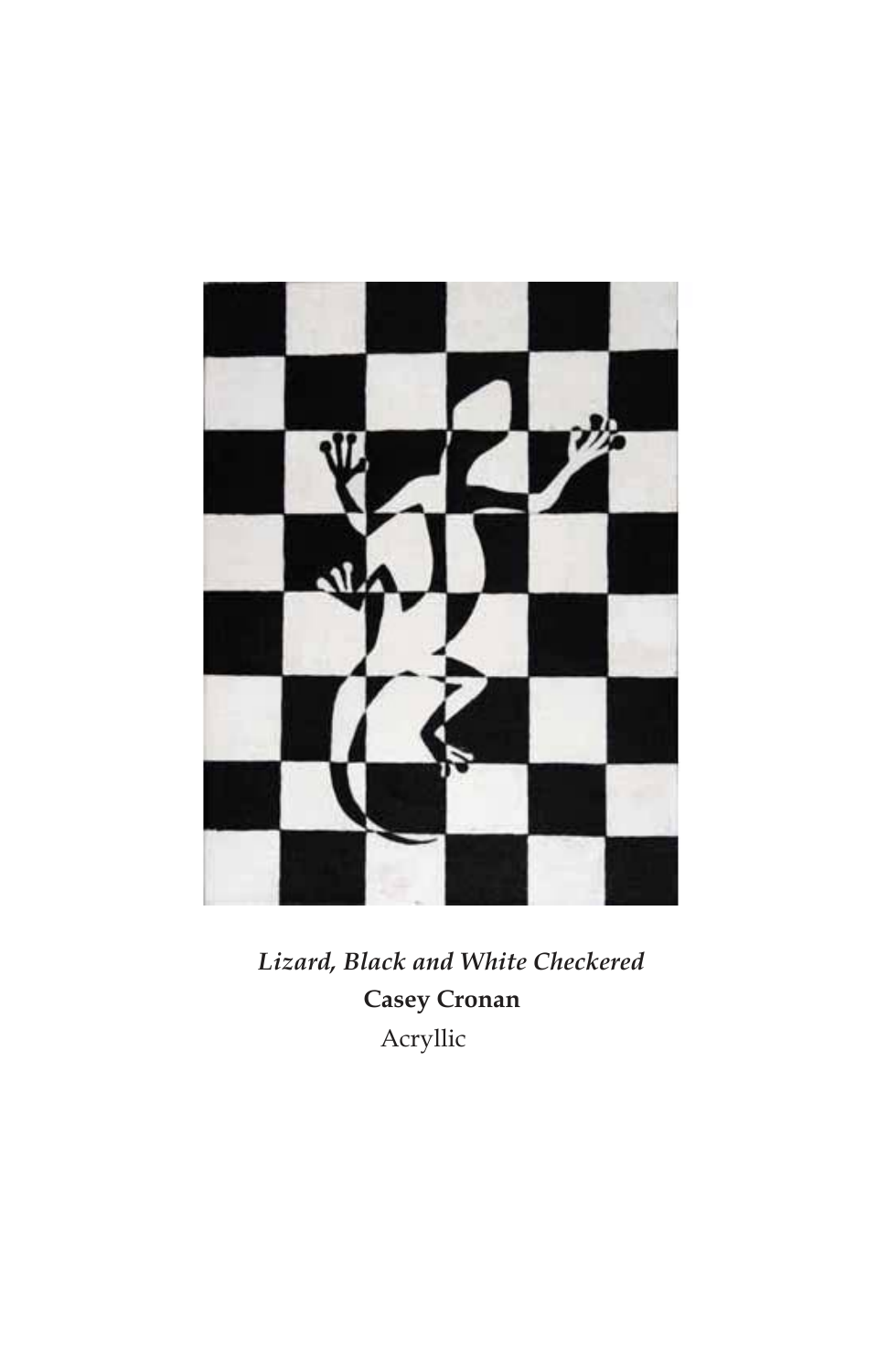

*VOICES are Everywhere VOICES are Everywhere* **Jamie Brown**  Photography



*Submerged Head*  **Tiffany Garrett**  Photography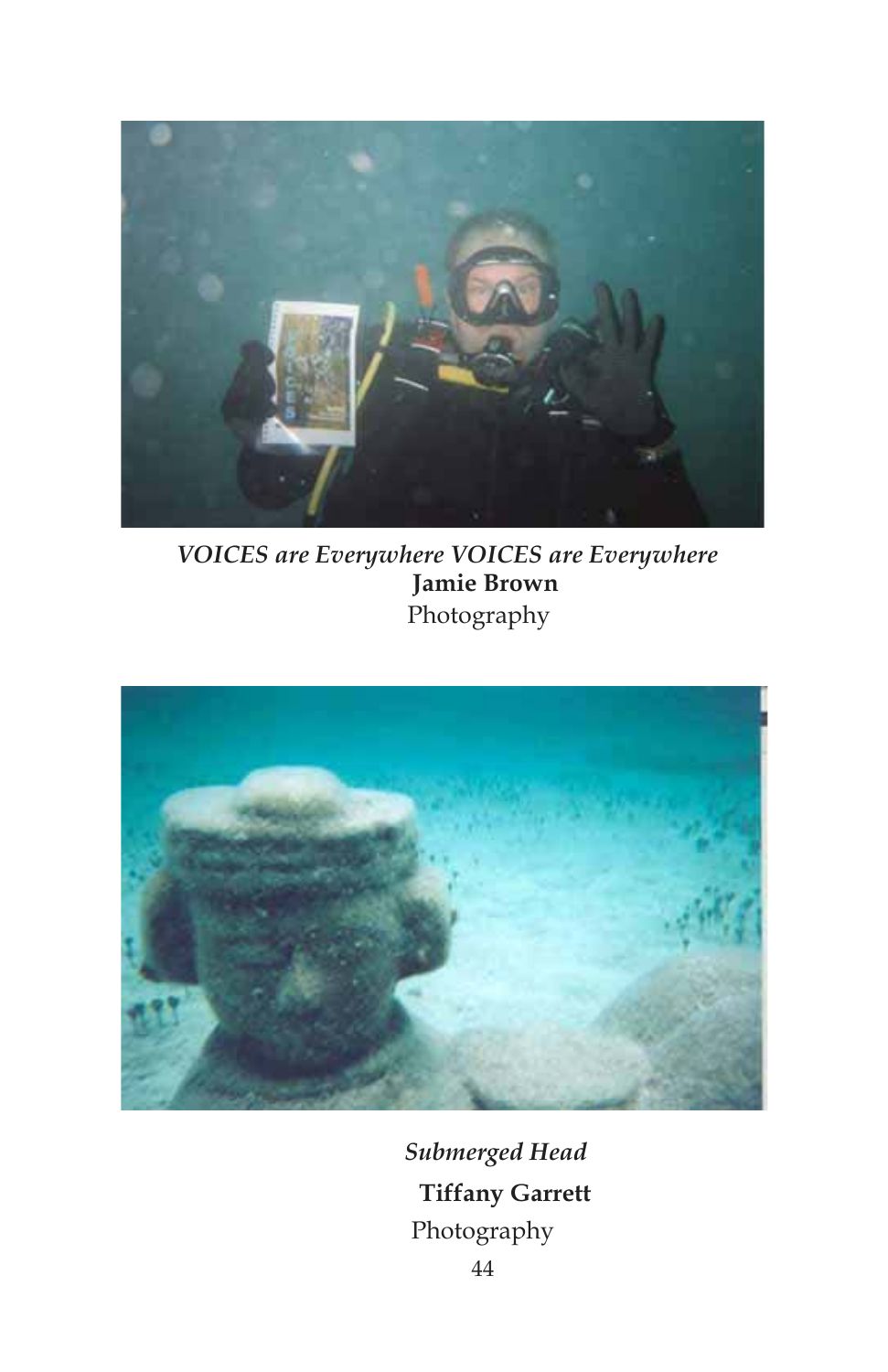# *One Place*  **James Brown**

If I could put it all away, I could see what is underneath. I hold on to what you said, and what we did, and all the regrets in between. Dim the lights we taught ourselves to hide behind. It was all over since it began, and I don't feel anything has

changed since then. I feel the words that make me hurt and the words that make me smile. My memory fades and we all die too, but we are born again to live and die. We all return from where we came and then we spread out again. Where you and I stand in this world is in one place. No matter how far we move we are always here.



*Bear Creek Mill, 1992*  **Chuck Lott**  Photography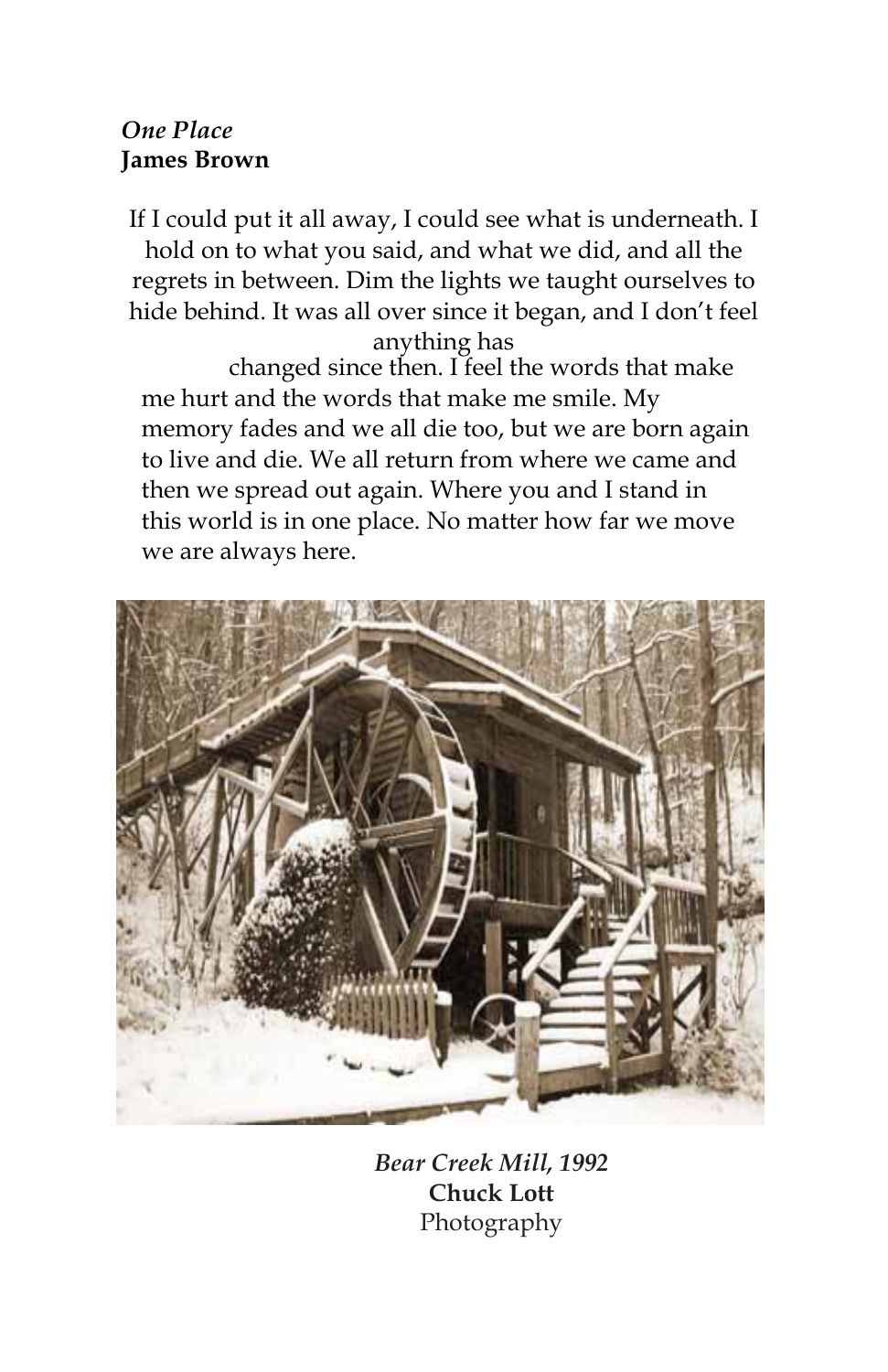

*Happy Mothers' Day*  **Amanda Allen**  Watercolor



*A Summer Flower*  **Yvonne Robinson**  Photography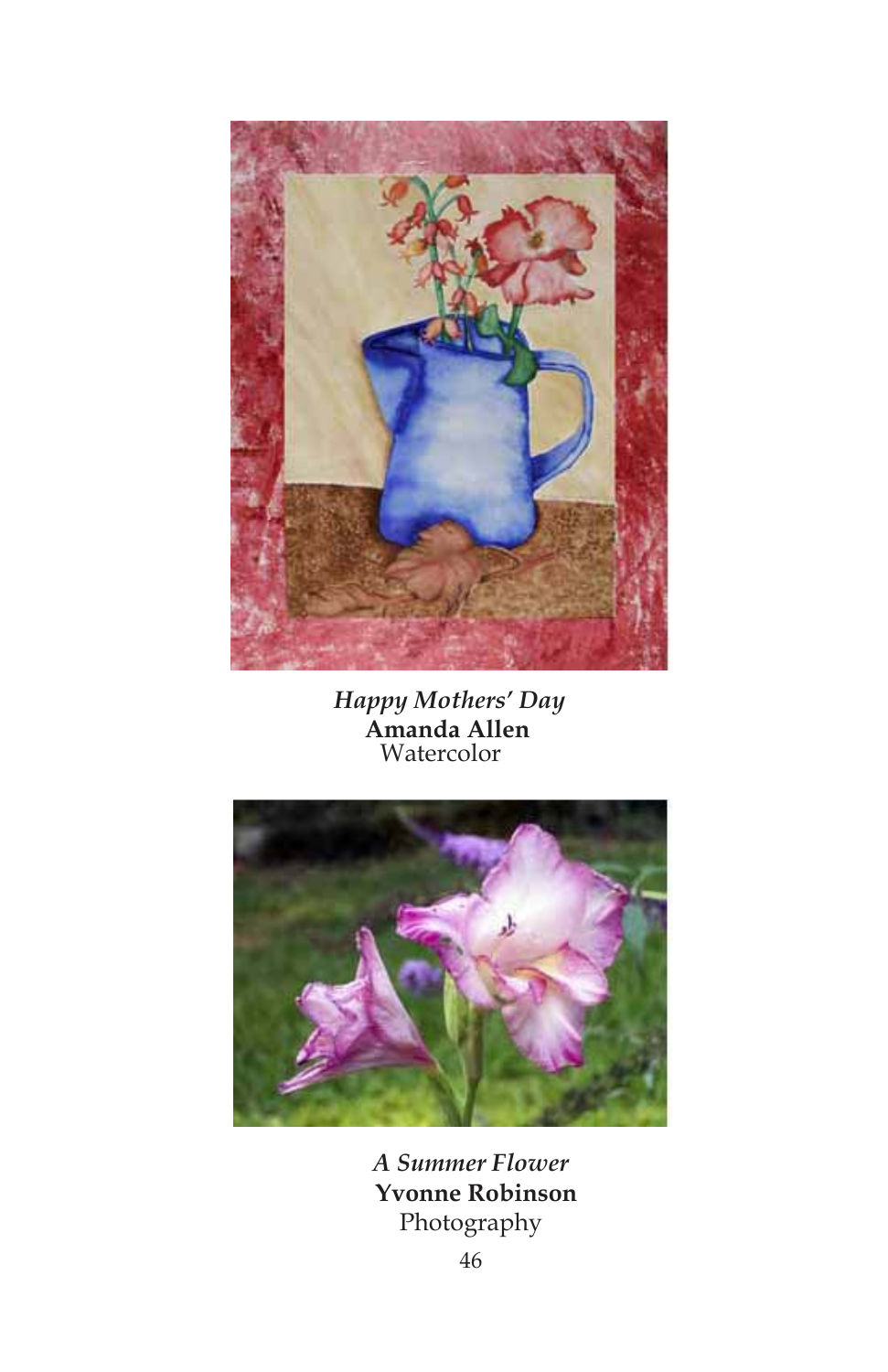

*The Winding Road* **Brittany Peters**  Watercolor



*In the Eye of a Horse* **Christopher Liphart**  Photography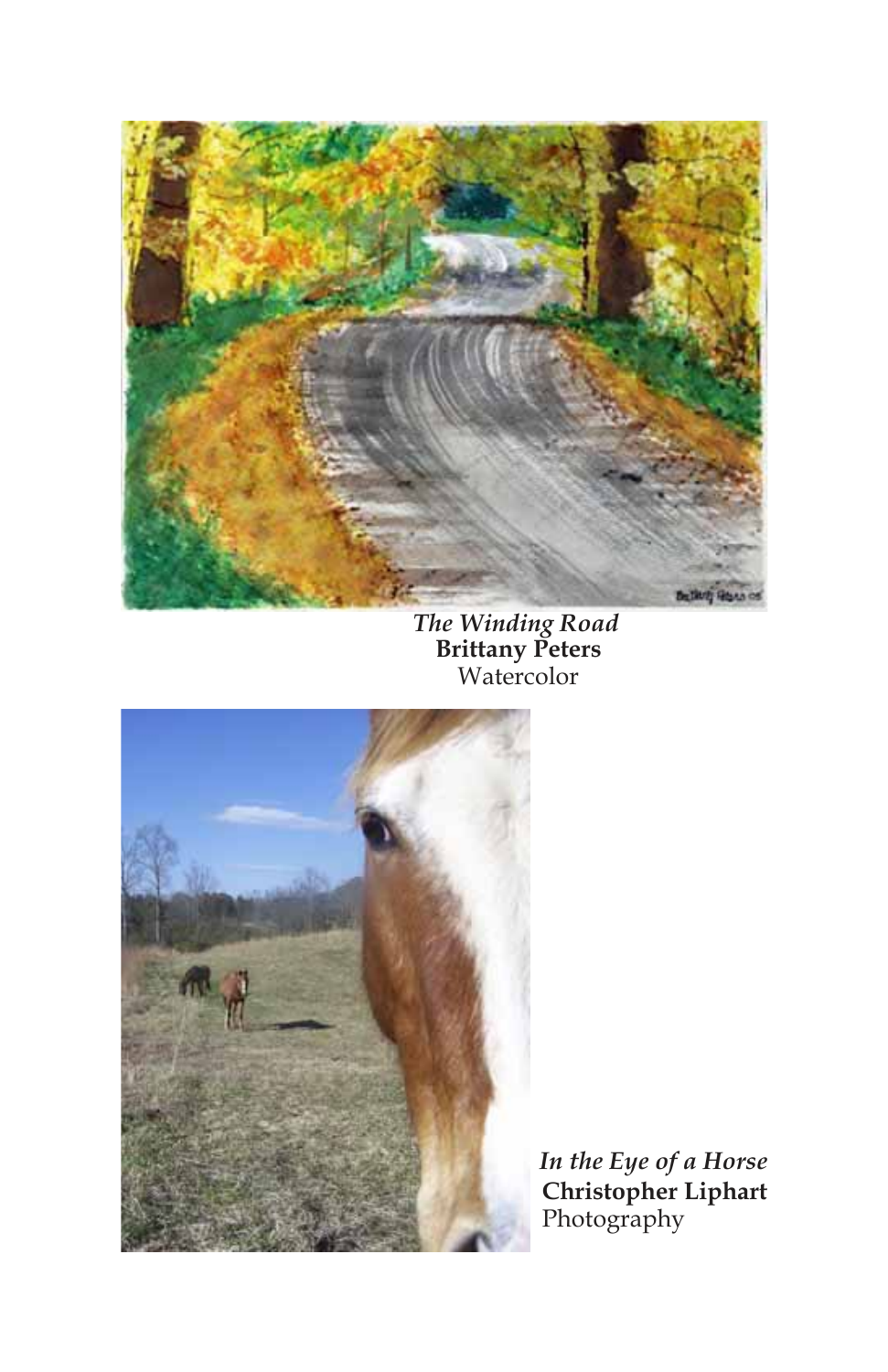

*William Wetmore Storey's "Medea"*  **Penny Jiles**  Photography



*God's Nature*  **Brenda Tillman**  Photography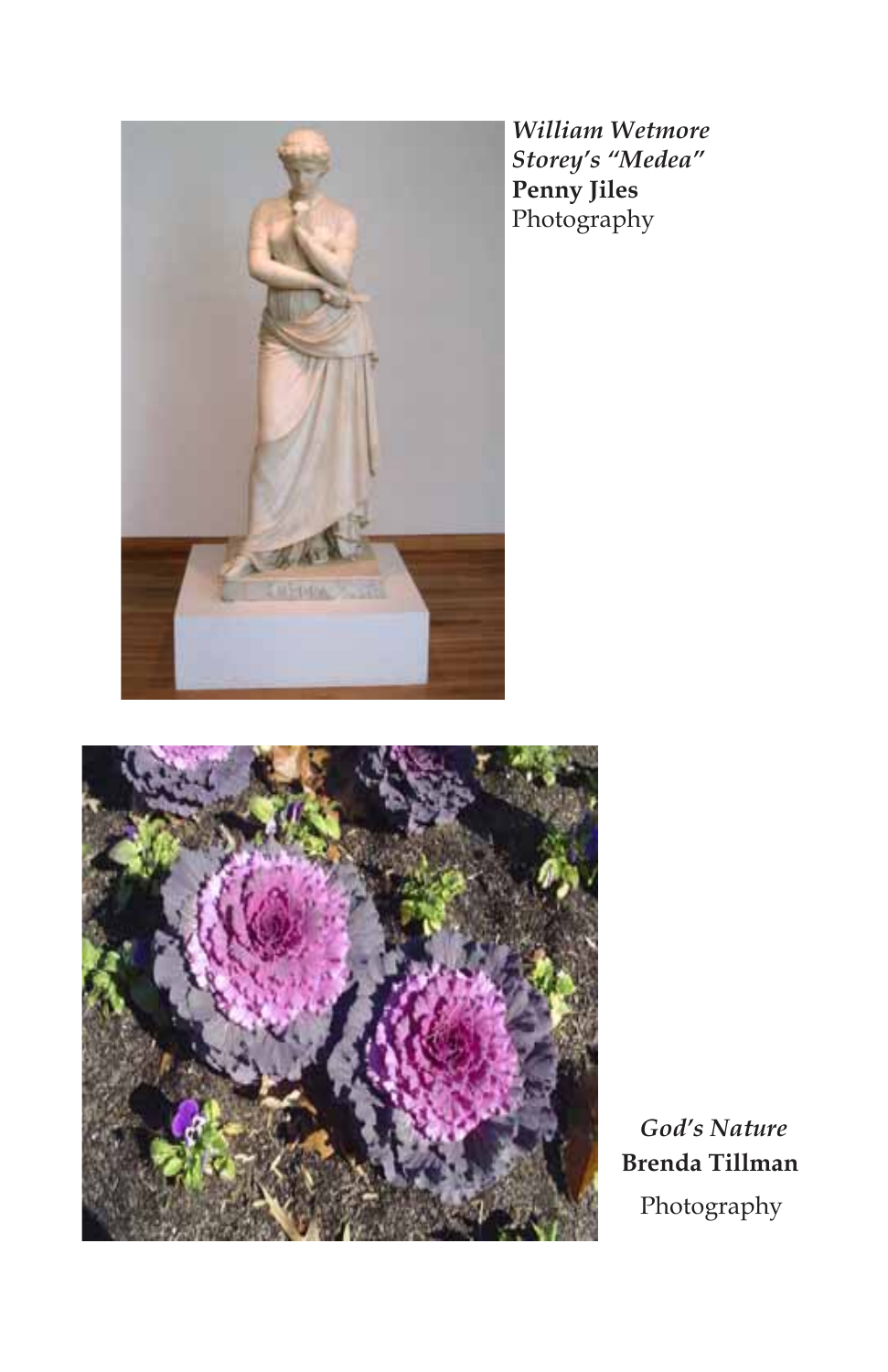

*Golden Glow*  **Tracy Ward**

Photography



*Smell the Rose*  **Shevon Rowell**  Watercolor 49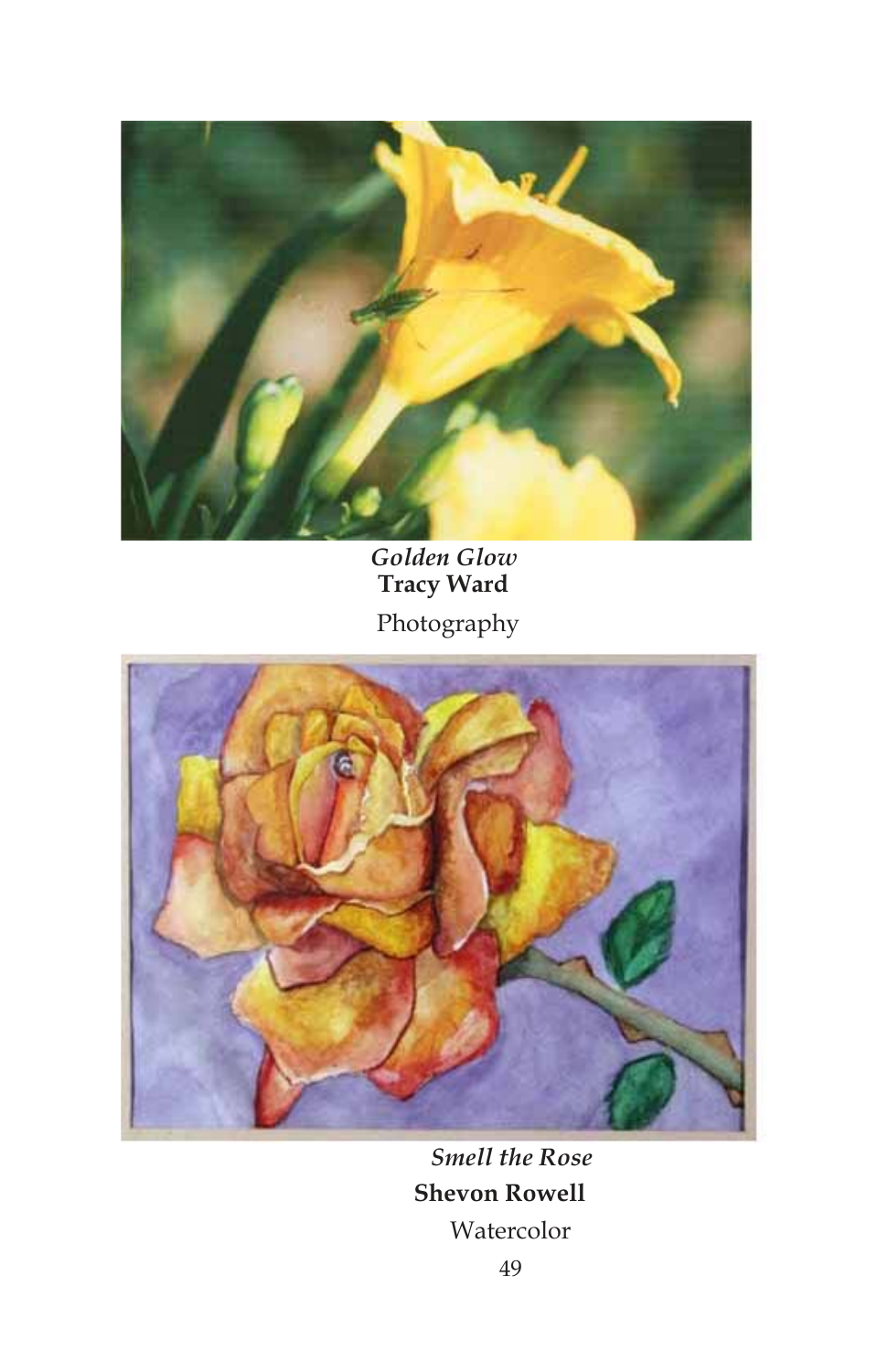

*The Names*  **Justine Harris**  Watercolor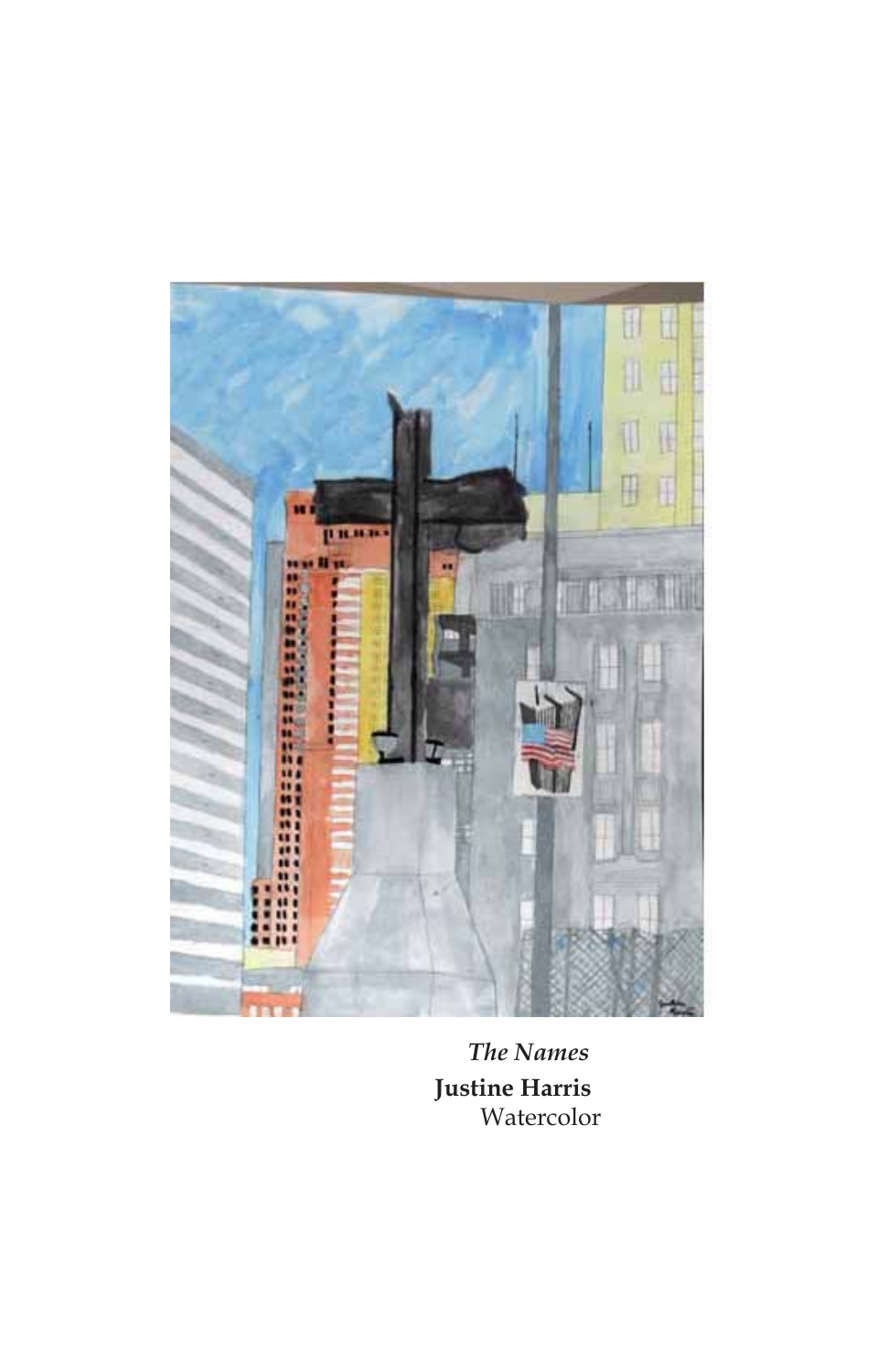

*San Fransisco*  **Brandon Oakes**  Photography



*Montana Mist*  **Kevin McMichen**  Photography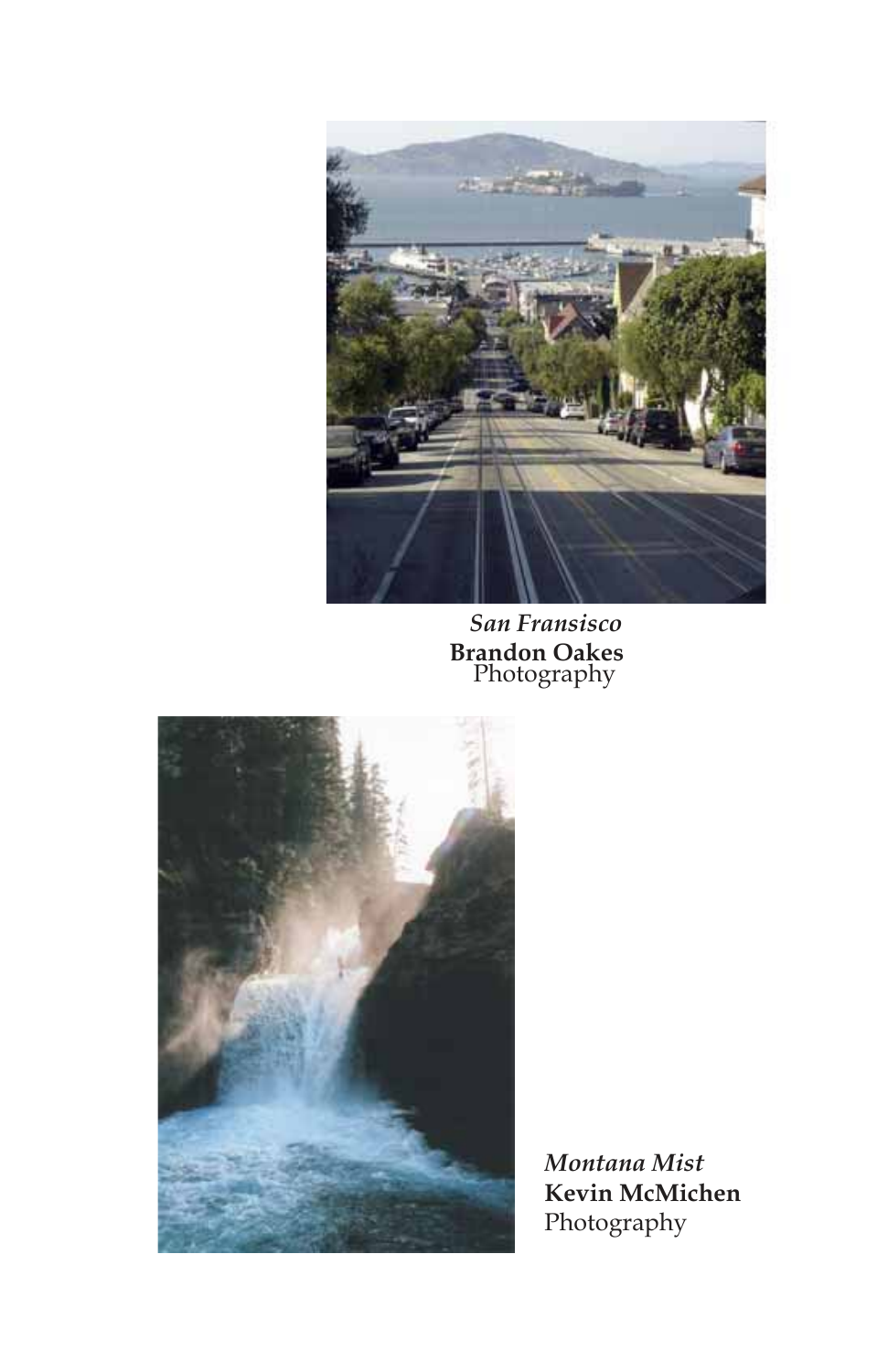

*The View from Snowbird Trail at Red Lakes*  **Malena Soucy**  Photography



Will's Fall Elaine Heifner Photography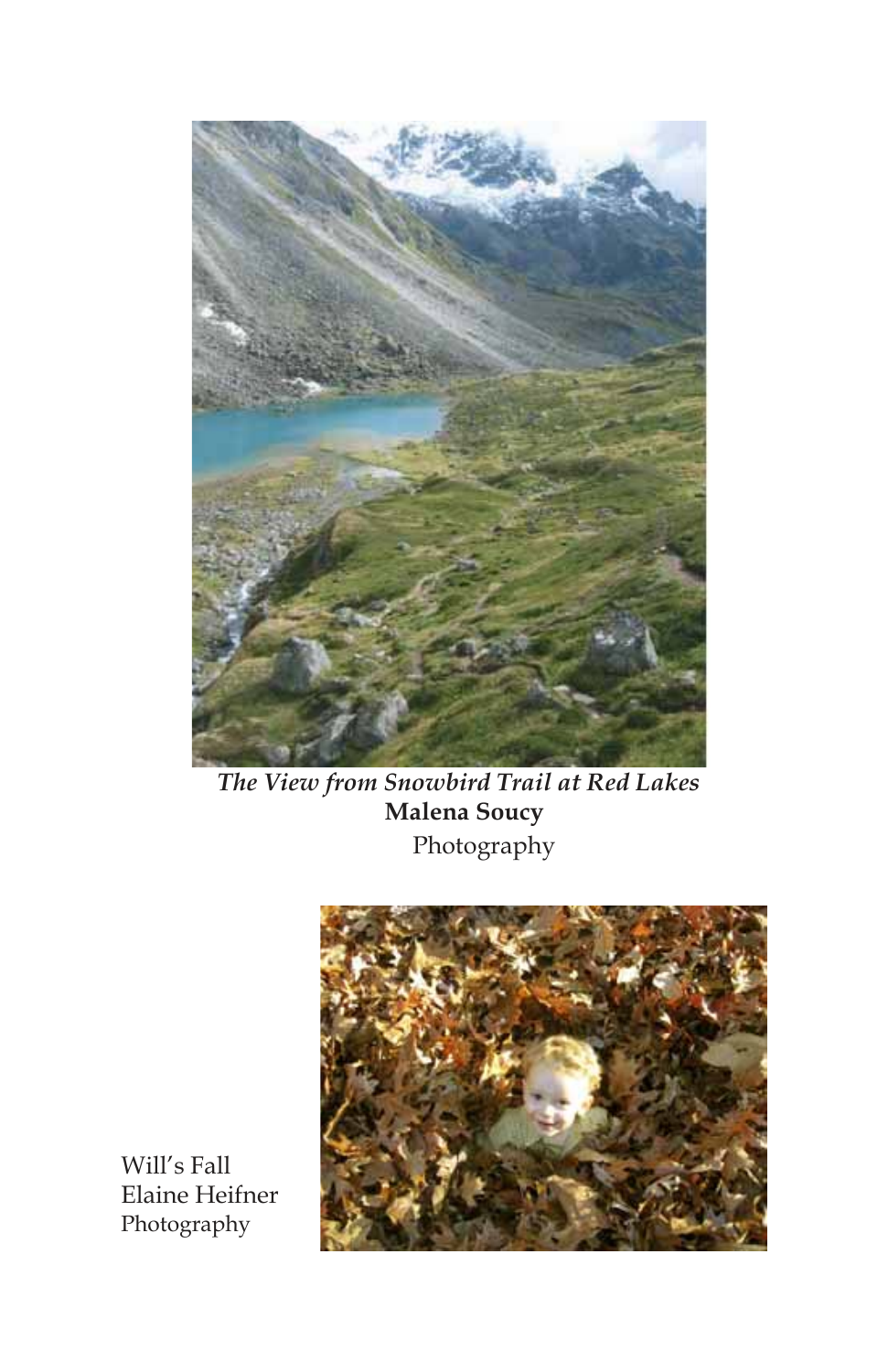

*Pickled*  **Shevon Rowell**  Colored Pencil

**2007 Best Art Winner**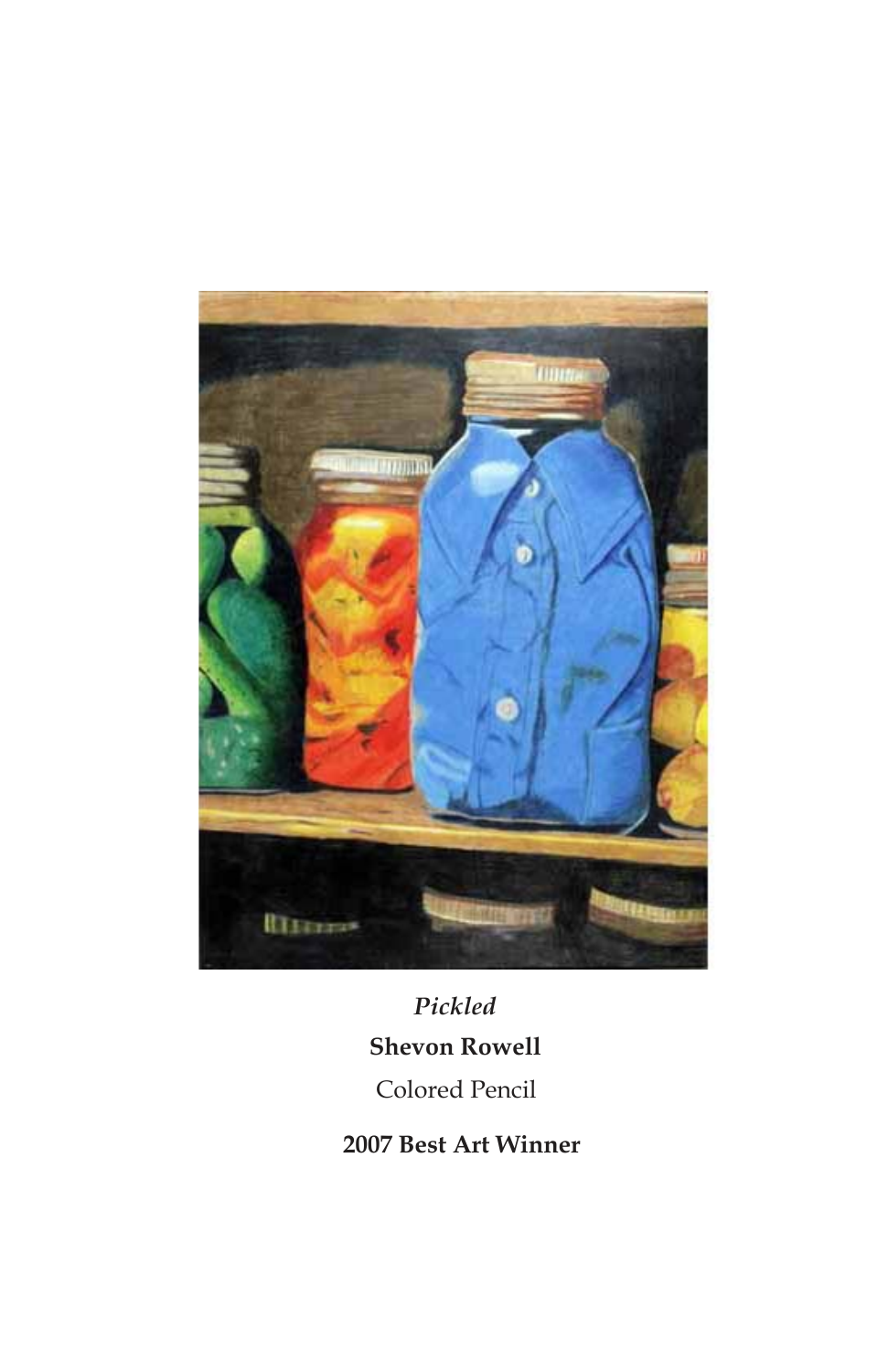# *Perspectives* **Jill Mundt**

Whenever I could manage, I'd be sick. I would go to their house and spend just a little while under a white blanket that always made me sweat, while drifting off to the sounds of The Price is Right coming from the television. She always worked her magic, and miraculously all better, I would head downstairs with Grandpa. The garage was so clean, every little nut and bolt had a place. I'd sit on a tall stool and spin in circles until I was dizzy, watching through wide eyes at a man who I knew was so perfect, who smelled of Old Spice and the motor oil that never quite came out from under his fingernails. When he was finished with whatever it was he did there, I would climb through the window of the car (because I *was* Daisy Duke after all) and ride on the "hump" in the middle of the front seat to go get the evening newspaper. When we got back, she and I would play cards and I would win. There was no such thing as time at Grandma's house.

In kindergarten we had a playhouse in our classroom, and on top of the playhouse was a dreamland. It had a ten story ladder that only very lucky kids were allowed to climb up, and only two a day. The top of the playhouse had a fence around it, and nothing more, but it was the best place in the world. I waited a million years for my turn, and when it came I was terrified to climb the ladder. My teacher gently coaxed me up it, and I climbed with shaking legs and my heart pounding in my ears. When I finally reached the top I looked down at the kids playing below, and realized *I* was the lucky kid on top of the world.

I remember being a little girl, and walking one street over to my friend Kelly's house. She was a year younger than me, we met the summer before I started first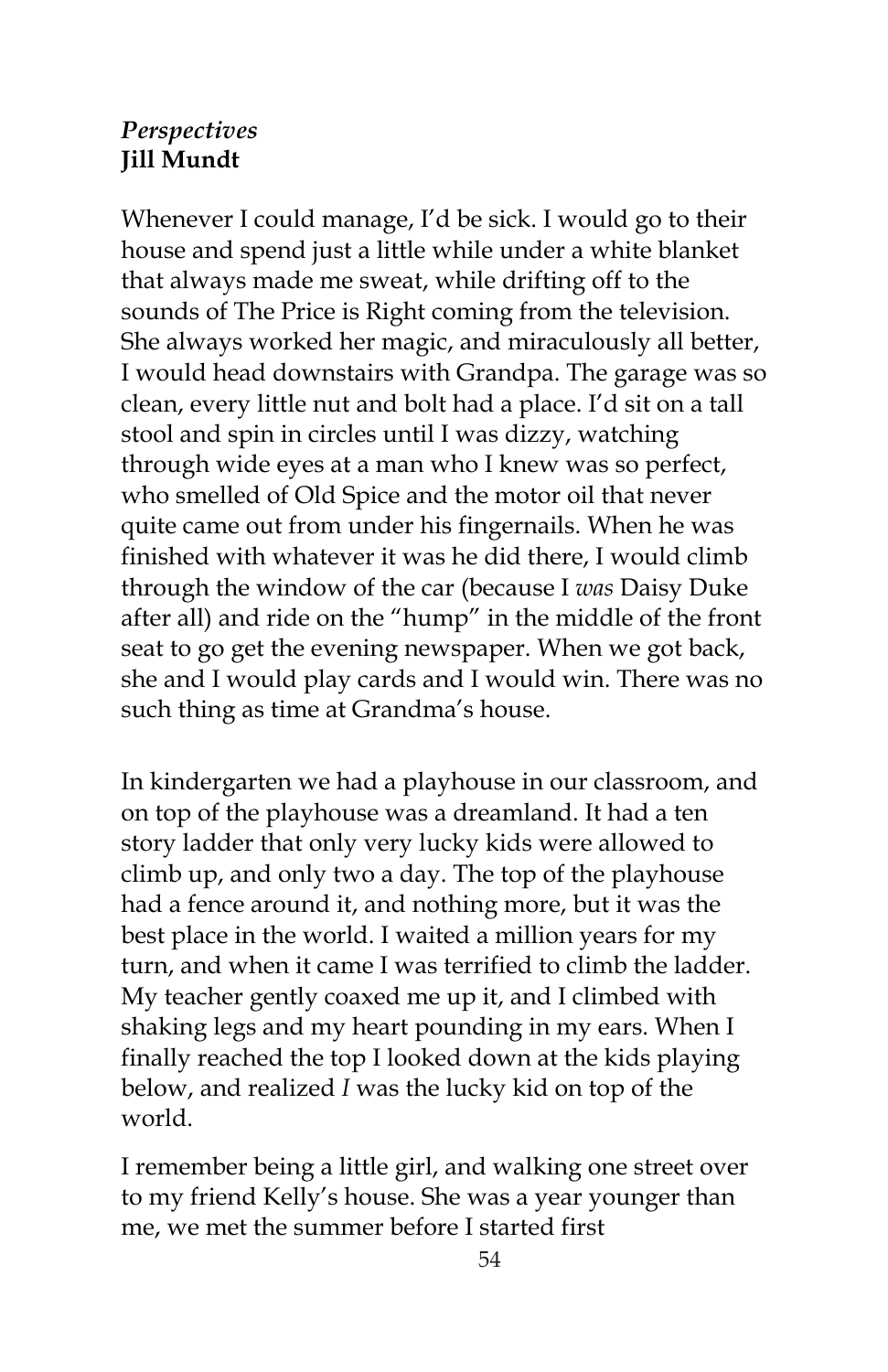grade. I always wanted to go to her house, because she had a swing set, a playroom, and a tiny baby sister. We'd spend eternity swinging to the treetops and singing made up songs, jumping on beanbag chairs, and eating peanut butter crackers- mine always had lids. I bet her mom made a thousand of them during those years. She would always offer something else, and we would always tell her "No thanks, just peanut butter crackers." They had to be Jif on Ritz, it never tasted right otherwise. I would ask to go over there, and my mother would remind me that dinner was in an hour, and I would tell her that was okay, and skip off. We lived close enough that she could stand on our porch and yell my name six hours later when dinner was done. I'd hear her yell my name and go running home to eat, promising Kelly I would come back the next day.

I was always fascinated by creatures. As I grew a little taller the world expanded to include the woods nearby and a field the big people rode their dirt bikes on after we were in bed. I'd lead my fearless band of Mighty Creature Hunters, expertly equipped with stolen Tupperware (that my Mom never seemed to miss) and goldfish nets into the woods, which had trees so tall you couldn't see the top. It always seemed so dark, but somehow we managed to see. We never did quite figure out how to get the tiny garner snake into the Tupperware bowl, or how to hatch the egg that momma bird must have left behind in that nest way up there, or quite what to feed the dozens of tadpoles that inhabited my Barbie swimming pool. Entire summers were devoted to chasing tiny toads around a field so big we were scared when we got to the other side that we might not find our way home, for if we could not see my house, we were obviously many miles away from it. When we finally managed our ten mile hike across that two acre field and back into my house, my Mom would meet me with a stern face and scold me for being an hour late, even though I'd swear we only left ten minutes before. I remember the knowing 55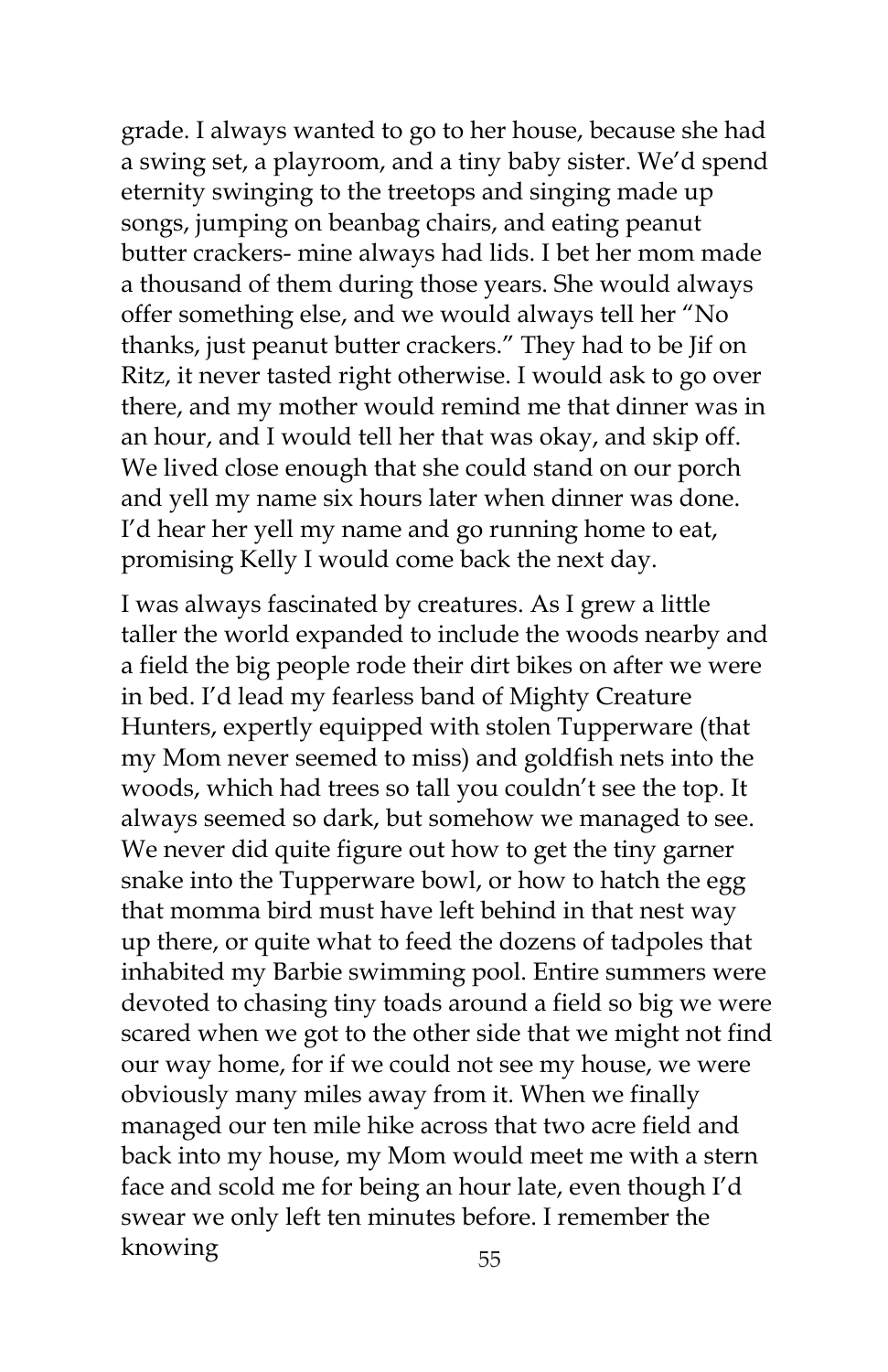smile my Dad would give me from behind her back, letting me know the world was still okay.

Several years later I worked after school bathing dogs at the local grooming salon to buy my first car. Around that same time new creatures appeared in the world. They were strange, but somehow familiar...and not so concerned about catching tadpoles any more. That creature had an odd way of making time shift- how else would you explain the fifteen minute drive to his house taking an hour? We spent forever in the sound booth of the high school theater, listening to the strumming of a guitar, laughing at jokes that may not have been funny, and pretending we really had an interest in learning how to light the stage for Jesus Christ Superstar. All we had to do was push a few buttons, no problem! That time warp was amazing, while locked in that little crowded room with five more people than seats, time slowed to a crawl. Eventually the lights would go out, and time suddenly sped back up. We'd find a way to sneak out without being seen by the prison guard with the push broom. Was it really six o'clock? Surely our parents wouldn't find out the rehearsal had ended at four.

The world was just as big as the old pastel green 1978 LTD could take my over sized load of friends and I that next summer. That car was the most beautiful in all of the world and the rust orange spots were cool- of course. When I wasn't looking, the house I called home faded in the distance, obviously this new world had links to another dimension. Road trips to Washington DC, sneaking across the state line to West Virginia- "no really Mom, I put 200 miles on the car driving my friends home!"- and cruising the endless roads of South Park with the radio blaring that one same song over and over. That became the entire world, and in that world time was a chain that eventually drug me unwillingly back to my bed after eating leftovers from the dinner I forgot I should  $\frac{56}{ }$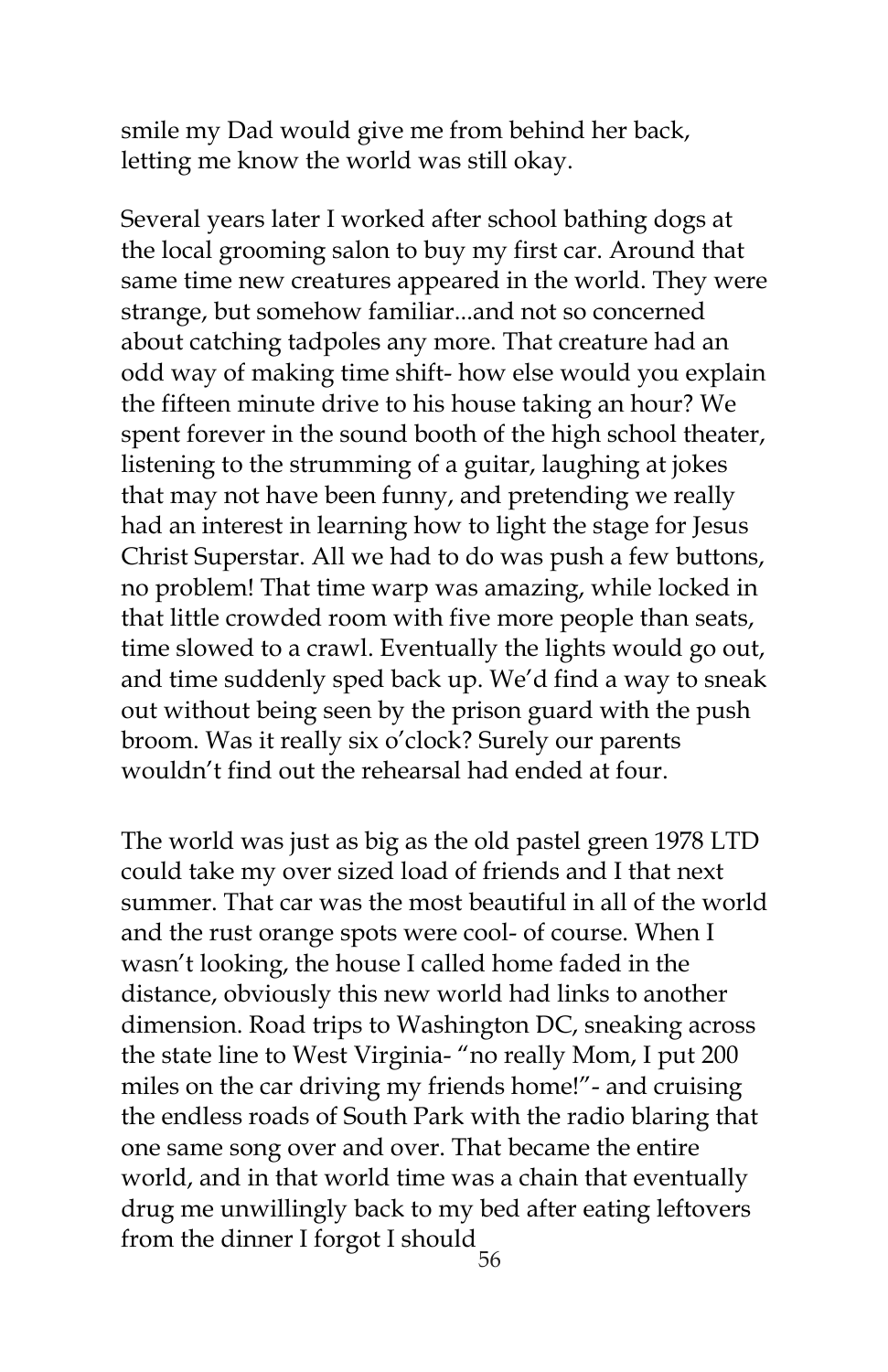have been home to eat. Nowhere to go of importance, nowhere to be but where we ended up, the summer days slowly turned into summer nights, which I thought never really would came to an end. Yet somehow August always appeared.

It took just a short time more before the chain to that old world was broken with a quick snap of a worn out link. The new world grew times a thousand instantly. Austin, Knoxville, Chicago, Atlanta... so much to see! People came into and faded out of view, just a few leaving lasting footprints behind them. There was no room for such a silly thing as time in those early years. We would make enough money to get to the next city, the next adventure, the next person we \*had\* to meet. Dinners consisting of bags of Doritos and Mountain Dew, and the Greyhound bus for sleep. I had no fear of not finding my way home, so I didn't once turn around to realize it could no longer be seen.

Something strange happened between then and now. Time managed to become an enemy always close by, but never quite seen. I feel no different than when I was the small girl snacking on peanut butter crackers with lids. That *was* just yesterday, right? Yet now I somehow know that the roof of the playhouse was only four feet off the ground, and the six hours before my mother yelled my name *was* really just an hour. I know that the mother bird was probably wondering just where that egg ran off to while she ate, and that hour drive to his house *was* really just a few miles down the road. I know that summer nights lasted only from sundown until I closed my eyes, and I now understand that the more footprints people leave behind the stronger I become.

It took many long years to find my way back home. The roads that lead there now take so much longer to travel than the roads I took to get away. I spend a great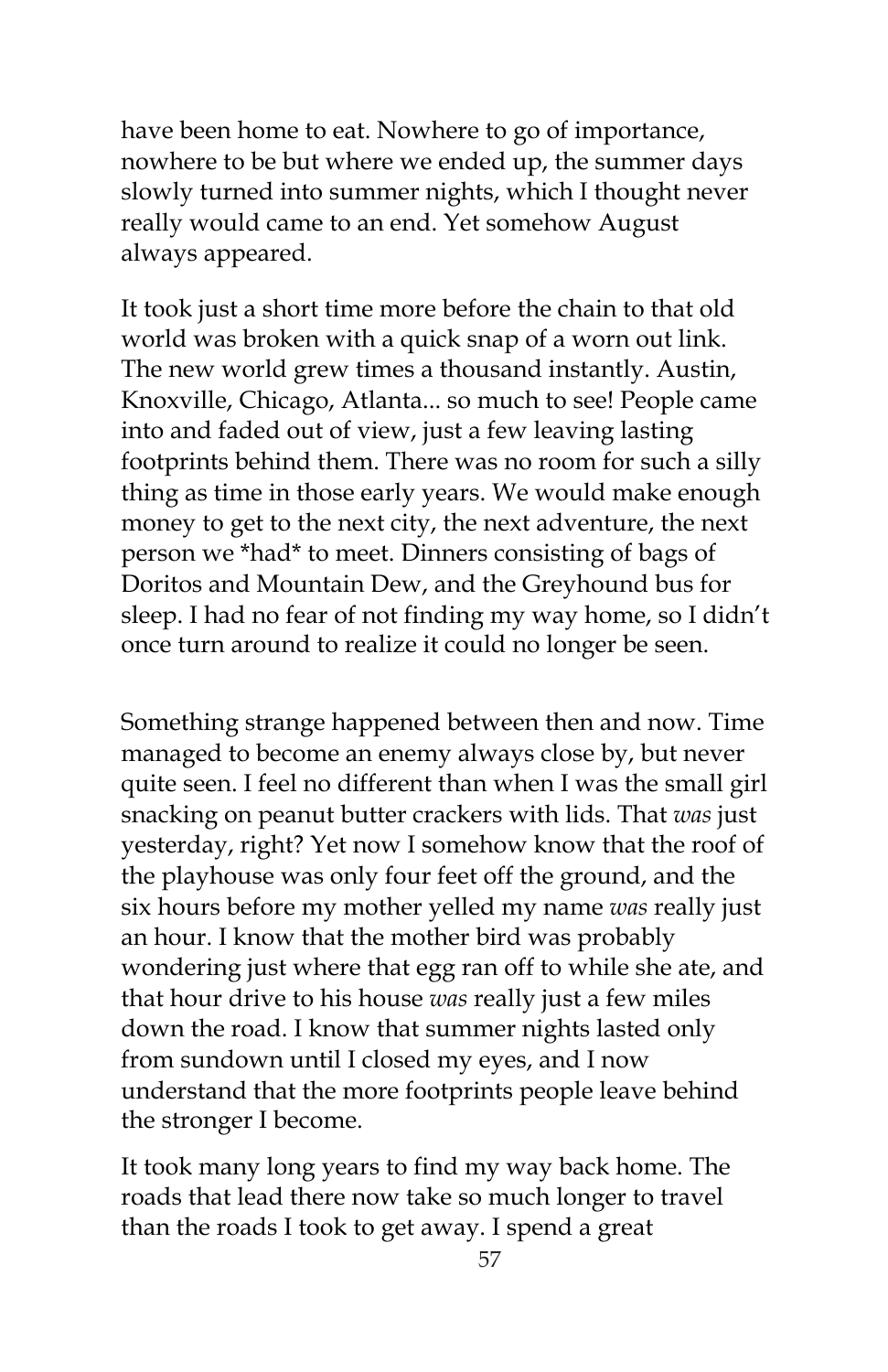deal of time and energy trying to find shorter ways back, and when I do manage I ask my Mother if she minds if we stay for dinner, instead of hearing her yell my name from the porch. In my absence, time seems to have found its way back into my Grandma's house. I try to stay long enough to play cards or ride along to get the evening newspaper while I am there. The world now is much smaller than it had ever seemed. It's only as wide as I can stand to drive, but in the rare moment when I am given a choice, it instantly shrinks to the size of my own backyard. The endless summer nights have morphed into a brief acknowledgment of how hot and humid it is as I rush to someplace I'm late. The creatures that fascinate me most now I regret not being able to stop and chase as often as I would like. They are little, loud, messy, and so very easy to love.

Every now and then I will catch from the corner of my eye an oddly familiar site of a small child holding my stolen Tupperware, laughing and getting soaked, all the while trying to catch tadpoles; or of one soaring to the very tops of the tallest trees, held down by nothing but the chains of a swing. When I do, I can't help but smile as I remember ... for just a second ... as it's all the time I can spare now.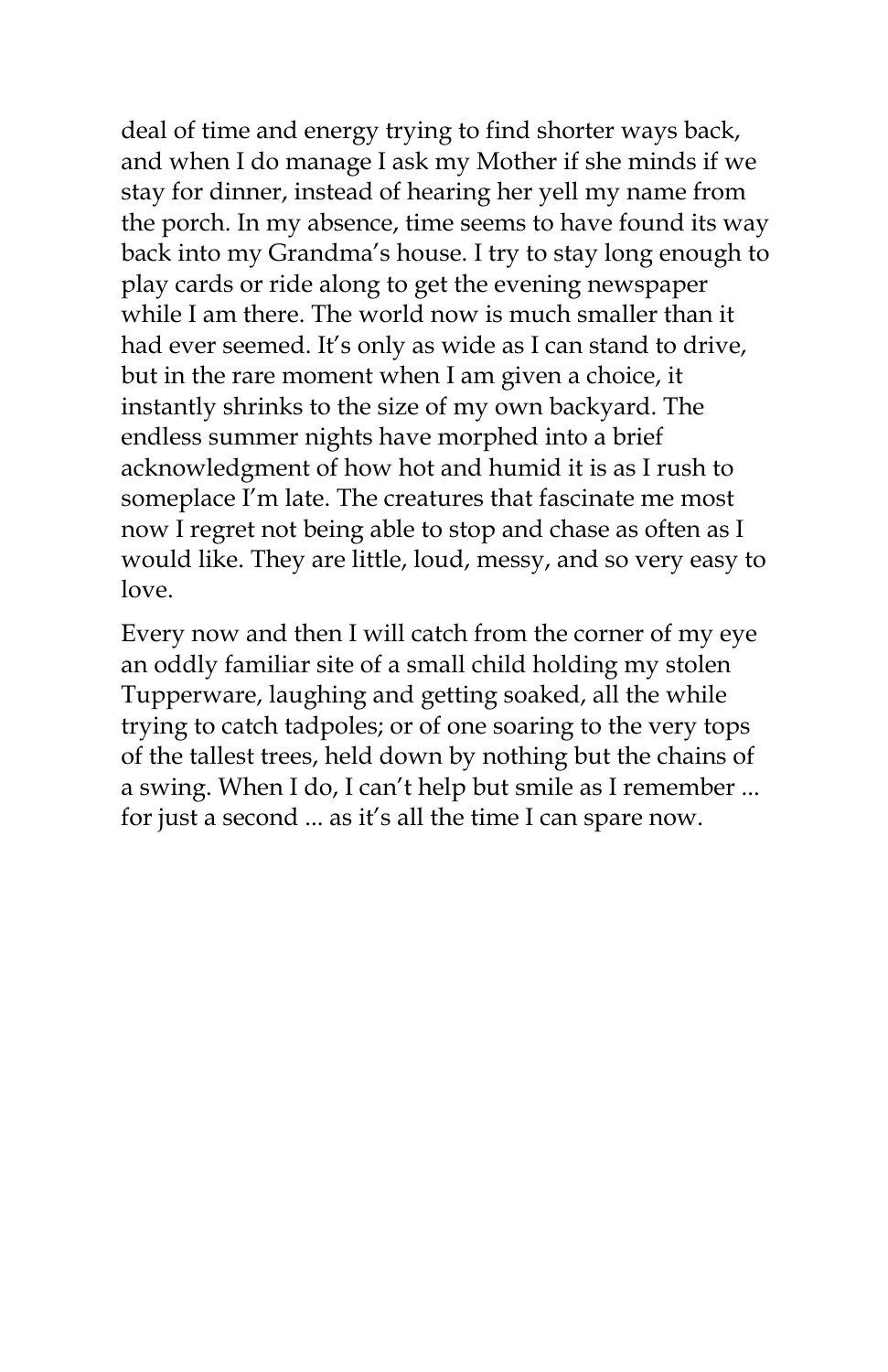# *School Daze*  **Robert Clemente**

I find a parking space right out front-I plod up the walk with wind whipping leafy frenzy and hair to swirly display.

The walk is slow but the cold is brisk to feel some mishappen place or mistaken space, climbing cemented cubes, holding ceremonial bagel, fake cream cheese, balancing coffee …

Stairs stare me and sometimes scare to dare not to elevate but evaporate into the fog of thought and wonder.

God, they're half my age.



*Master Student*  **Catherine Blabac**  Photography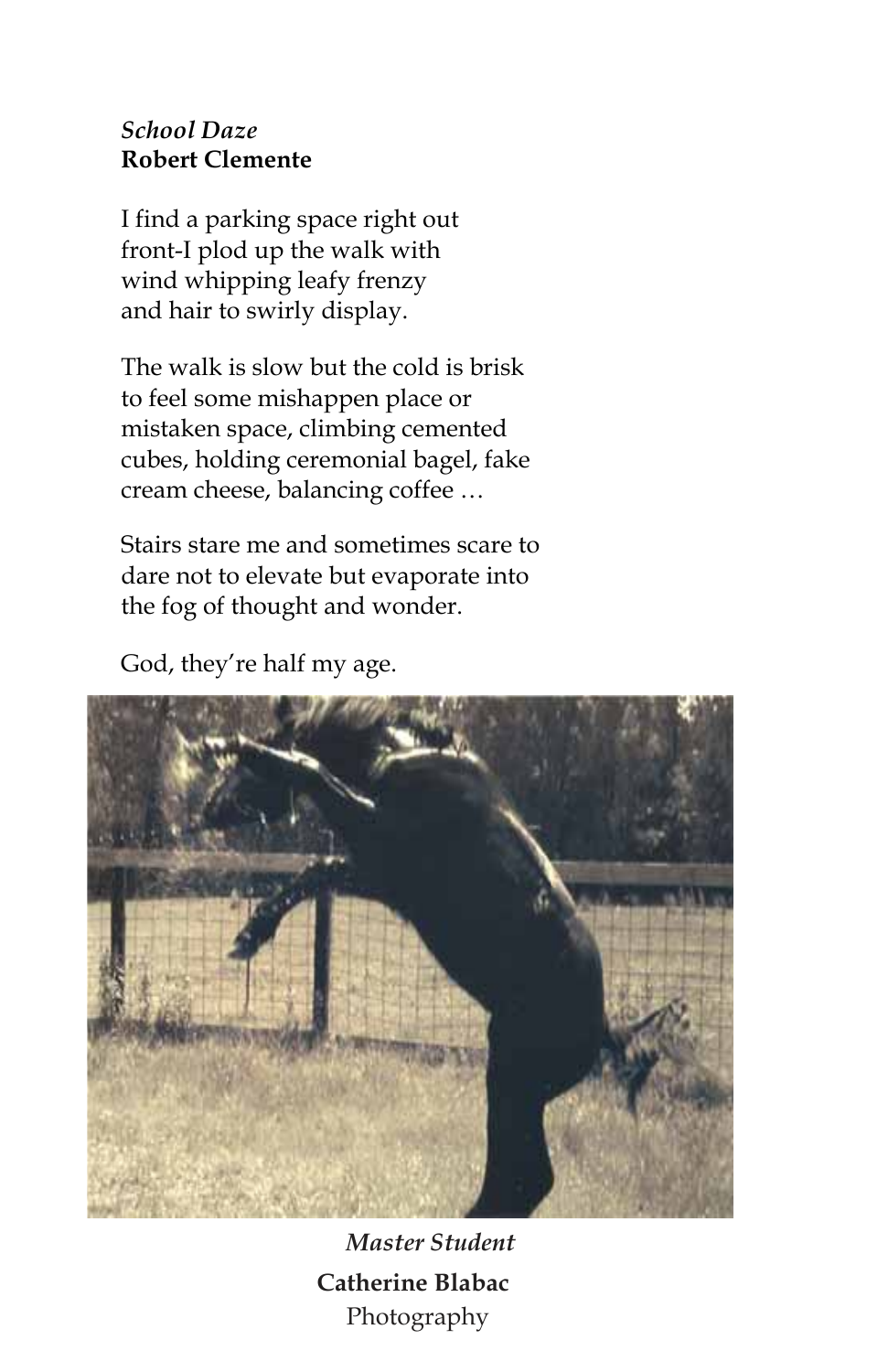#### *Meteor Crater: Time, Space, and the Unknown* **Diane Greene**

As I stood on the rim of Barringer Crater, 35 miles east of Flagstaff, Arizona, my awareness grew, and I realized that time means nothing and time can mean everything. This natural wonder brought together the aspect of time, space, and the unknown. I felt my minute existence threatened by our never-ending race against time. I imagined myself as a bewildered dinosaur before the impact confused by which direction lead to safety, and I envisioned suffering plants, scorched and vaporized by the intense heat given off as the meteor screamed towards them.

Growing up I branded myself as the sister that lovingly abused our family's encyclopedias that overflowed with colorful pictures and information about outer space. My childhood curiosity for earth science and the beyond beckoned me to study briefly about meteors. Astronomers relish in digging through the realms of deep dark space to find powerful wonders for where it all began. I looked forward to my daily emails from numerous astrological websites such as www.space.com, describing new discoveries and adventures from the millions of years of galactic activity.

I received an exciting advertisement about a self-preserved meteor crater in Arizona and instantly made plans to investigate this desert wonder. The very next weekend I arrived at the entrance to Meteor Crater; the sky appeared an exotic shade of turquoise crowned by silvery, wispy clouds resembling a Native American dream catcher. The endless landscape around my Saturn vehicle made me ponder if astronomers viewing the planet Mars observed terrain like this on a "good day." Barren areas of rusty colored soil contained boulders and layered rock haphazardly tossed alongside the winding road. Leading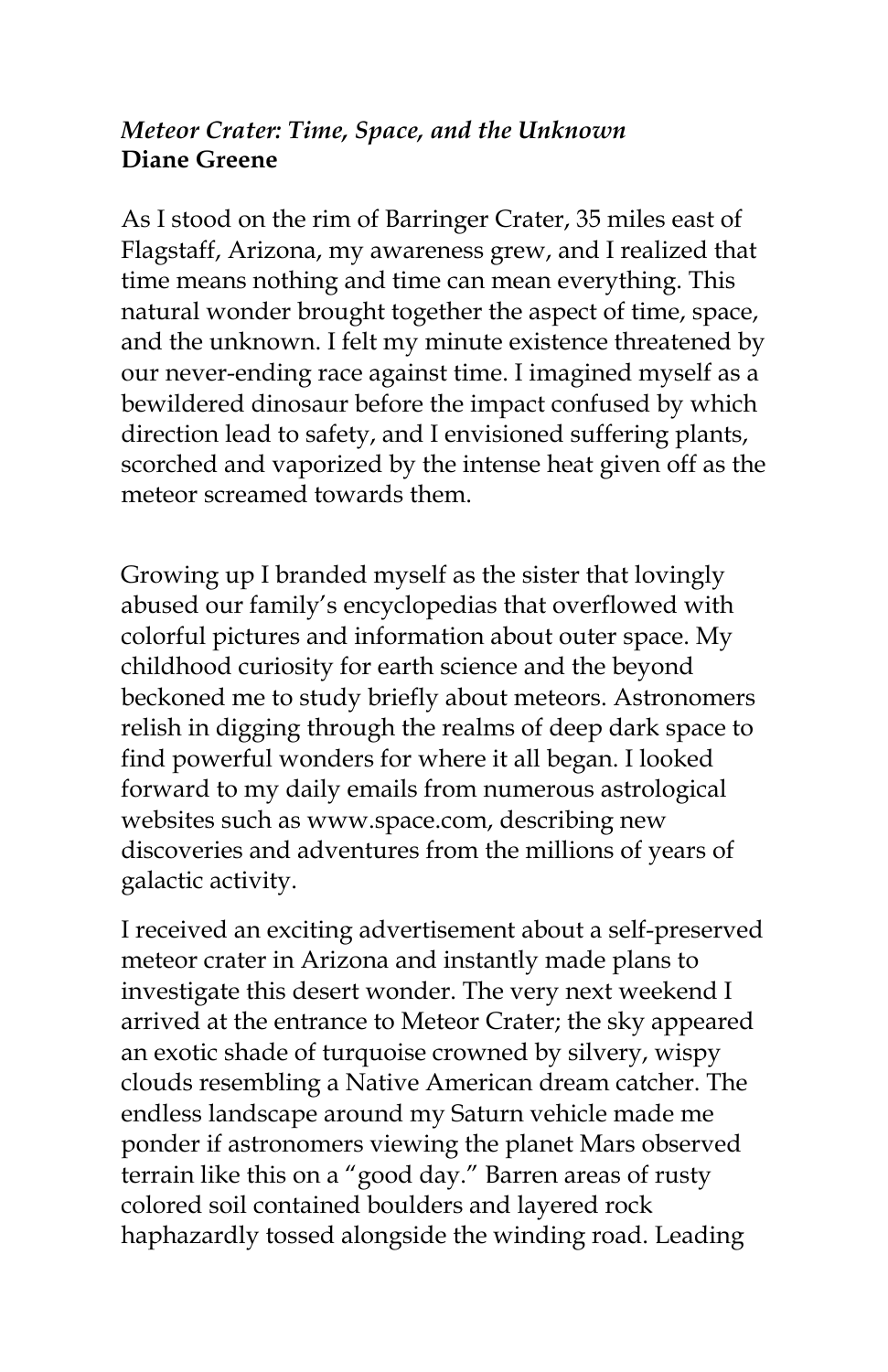up to the entrance building that appeared lifeless and camouflaged, shrubbery, cactus, and greenery refused to show themselves. I approached its unsophisticated, bunker-like entrance, waited impatiently to pay my fee, and received my mandatory ticket stub to catch a glimpse of the landmark. I anxiously followed the cold, metal rails as they guided me, ascending to the rim of the crater. The only thing faster than my heartbeat was the sound of everyone's footsteps in unison crunching in the desert sand. I reached the brim and the feelings of wonder, fright, and admiration washed over me. Meteor Crater, also introduced to tourists as Barringer Meteor Crater, a vast and profound cavity of the past, came to life and whispered its story.

A new, young, inexperienced tour guide made his excursion with our small, chatty group, tagging along struggling to explain the highlights of Meteor Crater. However, at a closer glance, the winds of time told me their tale kept private in the plains for thousands of years until my arrival. The fiery, grotesque sphere of molten rock swiftly sped hundreds of miles towards earth and hit the sandy soil like Jack's enormous, terrifying giant and the beanstalk during the last frantic swipe of Jack's axe.

The ancient remnants from the metamorphosis lay scattered around hundreds of feet down in every direction. At the bottom of the crater, an old abandoned exploration site looked like a small pile of ash from an extinguished cigarette. To the left an oxidized pillar of rock the size of a house rested uneasily on the edge of the crater's rim, and to the right heaved earth and stone against the crater's walls suggested the needed force to create such agony against mother earth. I sensed time stand still, considering this devastation upon the plains. I felt so insignificant, as if time transformed me into a grain of star dust in a cosmic sea.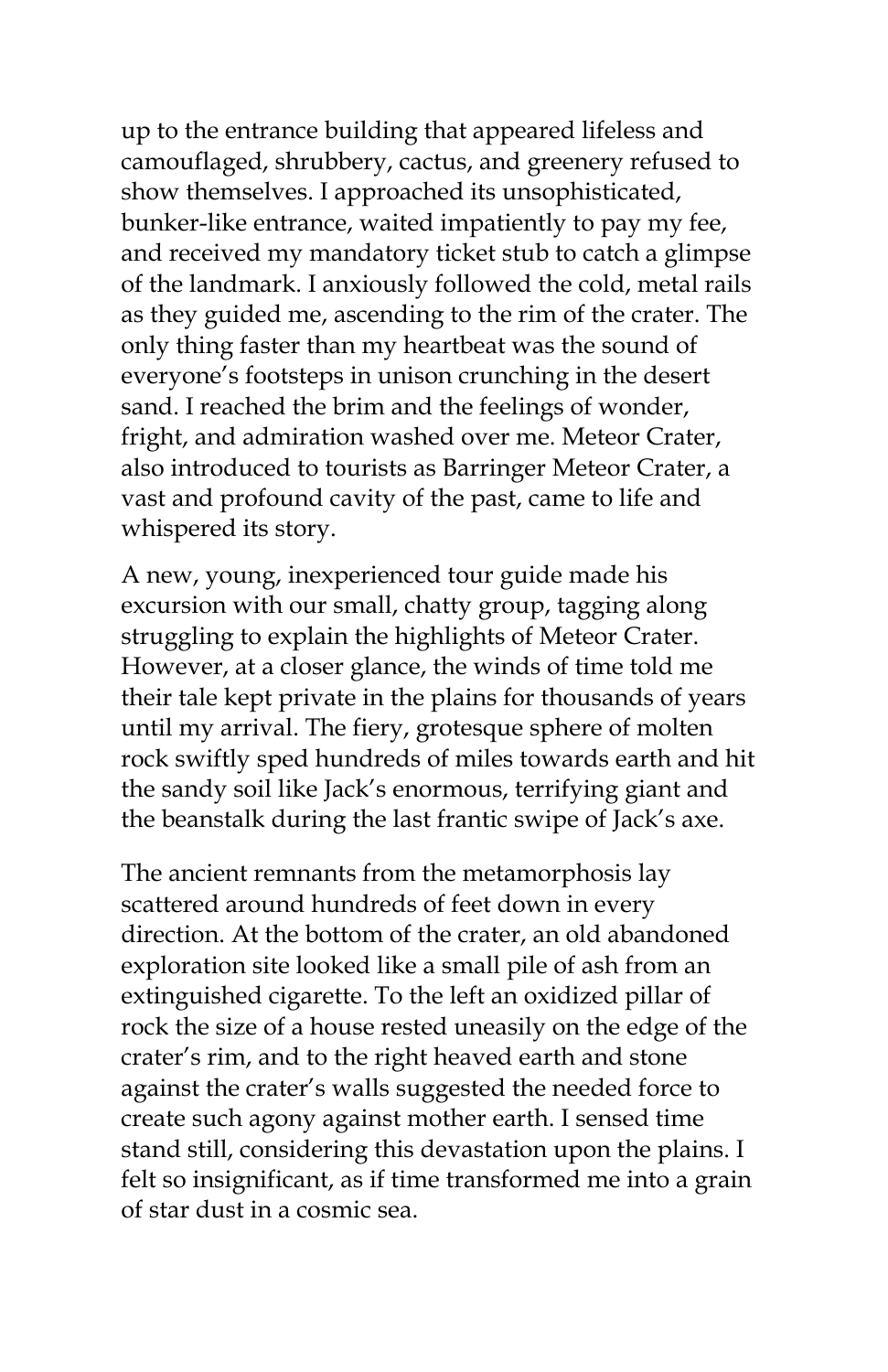Dark clouds quietly alarmed our dwindling group that a storm lurked ahead. The sun became lazy in the once turquoise sky, and the closing announcement for the natural museum rang out like a double barrel shotgun shattering my time warp. Reluctantly I left quite a find. I glanced behind me and witnessed the magnificent crater recede into a dim shadow by the increasing darkness.

I acquainted myself with the perplexity that time can be irrelevant. I envisioned the blazing iron-nickel mass streaking across the sky on a collision course with Mother Earth as if it happened in front of me 50,000 years ago. The extreme impact inflicted self preservation. The monument had an eerie sense of beauty that overtook me. Meteor Crater humbled, mystified, and bewildered me with the unknown. Because of this experience, I have decided to visit as many natural wonders in my given life as time permits. My everyday existence depends on evolution, yet the crater has stood the test of time for each soul to relive the drastic event through physical detail exposing itself, naked, in its entire splendor.

Work Cited "Meteor Crater – Experience the Impact!" Science Data. Meteor Crater Enterprises. 2004. 21 Oct. 2006 <http://www.meteorcrater.com/index.php>.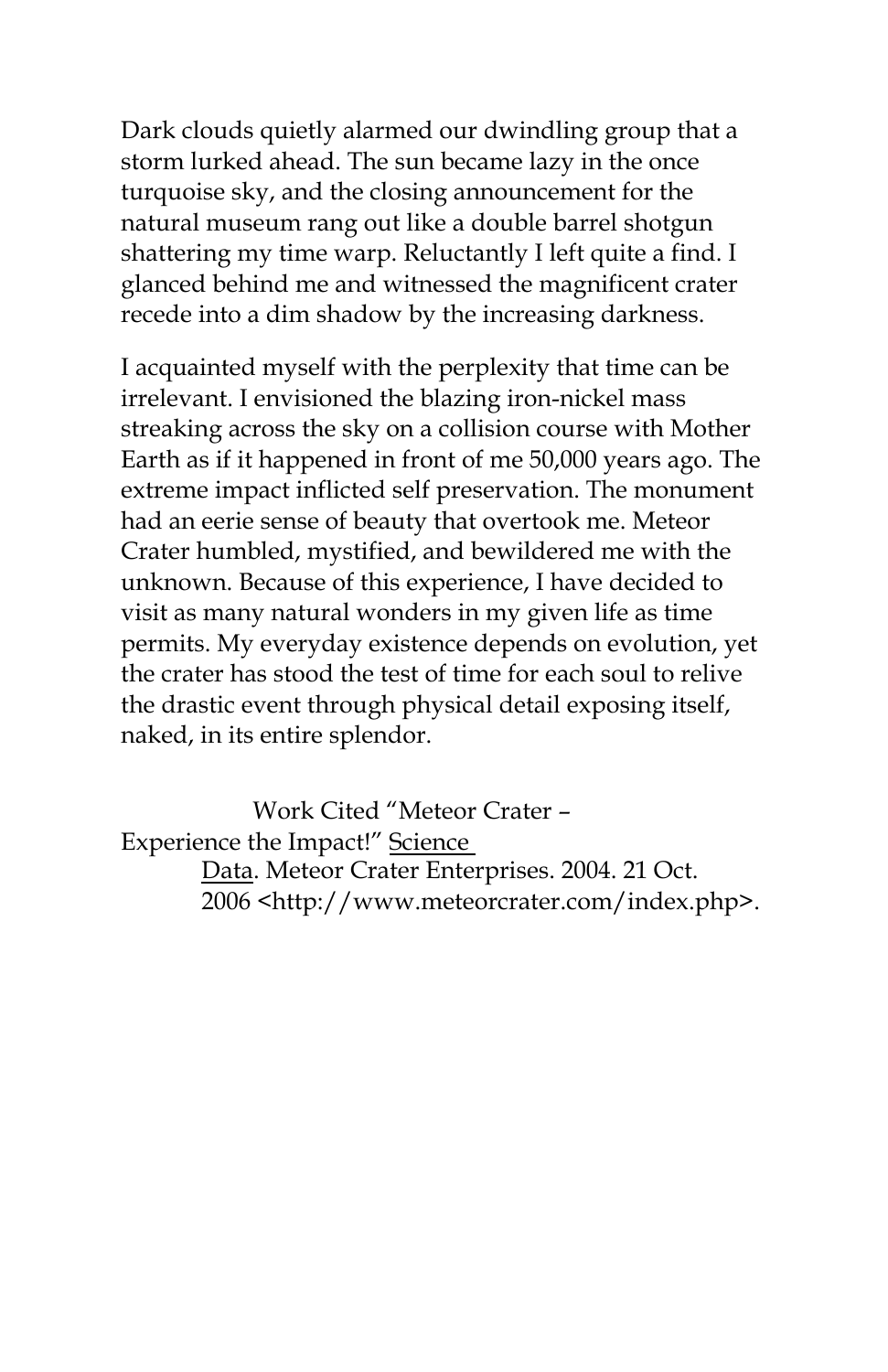#### *Identity Theft: A True Life Story of Transgression at Big Mama's Kitchen* **Alison Payne**

 I have to kill some time in the small Georgia town of Waco where I am waiting to meet with a real estate client, so I decide to eat lunch at what appears to be the only diner in town, Big Mama's Kitchen. The dirt parking lot makes my SUV jitter like gizzards in a boiler, forcing me to slow down and take my time. I predict that taking my time will be an important part of the Big Mama experience.

 As I reach for the front door, I read an advertisement for the gospel music of Reverend Al and Passion Lewis. I'd like to be named "Passion." People would know right up front what I stand for, not just who I am. Like some Native American names. If your name was "Two-Faced," I'd at least know to watch out.

 Inside, the room is painted bright blue with even brighter yellow trim. Fake bricks are painted around edges and doorways to make it look old, but they needn't have bothered. It's old. The pale green plates look just like the three sectioned plastic plates we ate lunch on in grammar school forty years ago, and the slat-back chairs look just like our old auditorium seats. The wall is mostly decorated with faded Pepsi posters. Those I get. I'm not so sure about the lone Titanic sign. Does it mean if there's a flood, Big Mama will go down with her diner? Will the waitresses stand arm in arm, their aprons glowing like celestial robes, and sing "Amazing Grace" in tragically sweet a cappella? Would the flies sink, or would they swim?

 I am seated at one of two remaining tables. This is a busy spot. Of course, there is no menu. The day's offerings are written on a blackboard beside the kitchen.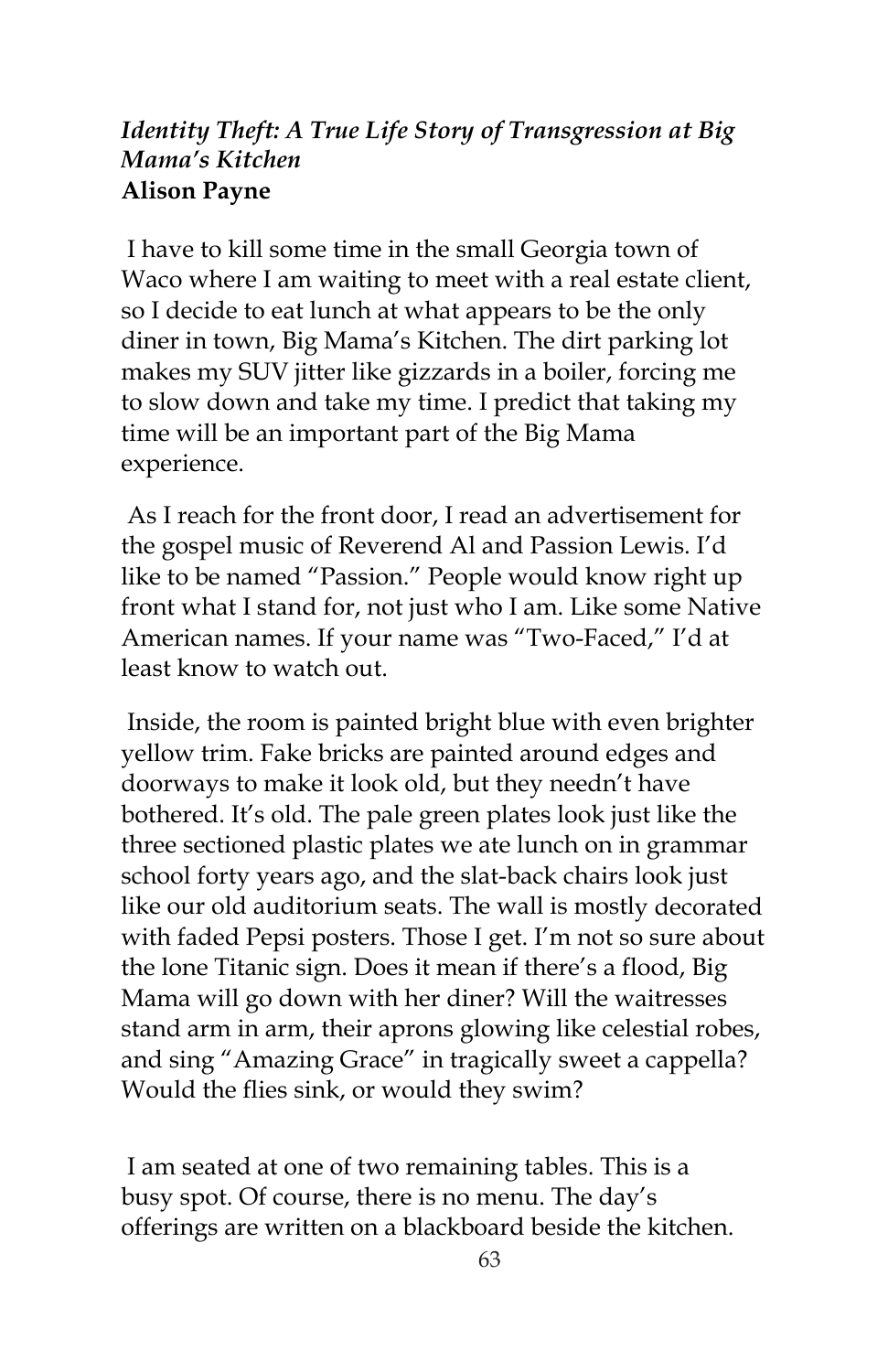Today's specials are fried chicken, meat loaf, and neck bones. I'll get a vegetable plate, though. It reminds me of home, when my folks grew summer gardens and we ate like this every day: butterbeans, okra, corn, collards simmered all morning in fatback. I am just about to begin my order with fried squash when a burly guy in a hair net comes out from the back and erases it. I guess the squash was extra good that day, but I'll just get okra instead. The rolls of paper towels instead of flimsy napkins on the tables tell me the grease will be plentiful, so the food will be good.

 Once my order is placed and my bucket-o-sweet tea has arrived, I try to take in the ambiance. Four cops in full uniform are sucking the air out of one corner of the room. At the far opposite corner sit a group of young African American males and females, eating quietly. Beside me is a table that must represent three generations, disturbingly close in pasty-faced resemblance. The grandmother is chiding the hefty toddler for still drinking from a bottle instead of a "big boy" cup. Granddaddy is threatening to take Baby Boy's "sugar tit" away. Baby Boy is threatening to scream bloody murder. His mother knowingly gives him the bottle, and I sigh in relief.

 There's a smattering of men and women in professional garb, some on their cell phones while their fried chicken sits at their elbow growing cold. I wonder what sort of business in Waco would require one to "dress for success." I don't think it's the tiny post office or the feed 'n seed across the street. Down the road, a defunct sandwich shop and vacant barbeque shack speak to the proliferation of burger joints on the other side of the freeway. I wonder if they will ever be the undoing of Big Mama's? She seems to holding her own so far.

 I also note some farmers in worn overalls and baseball caps of all descriptions, worn the way they believe God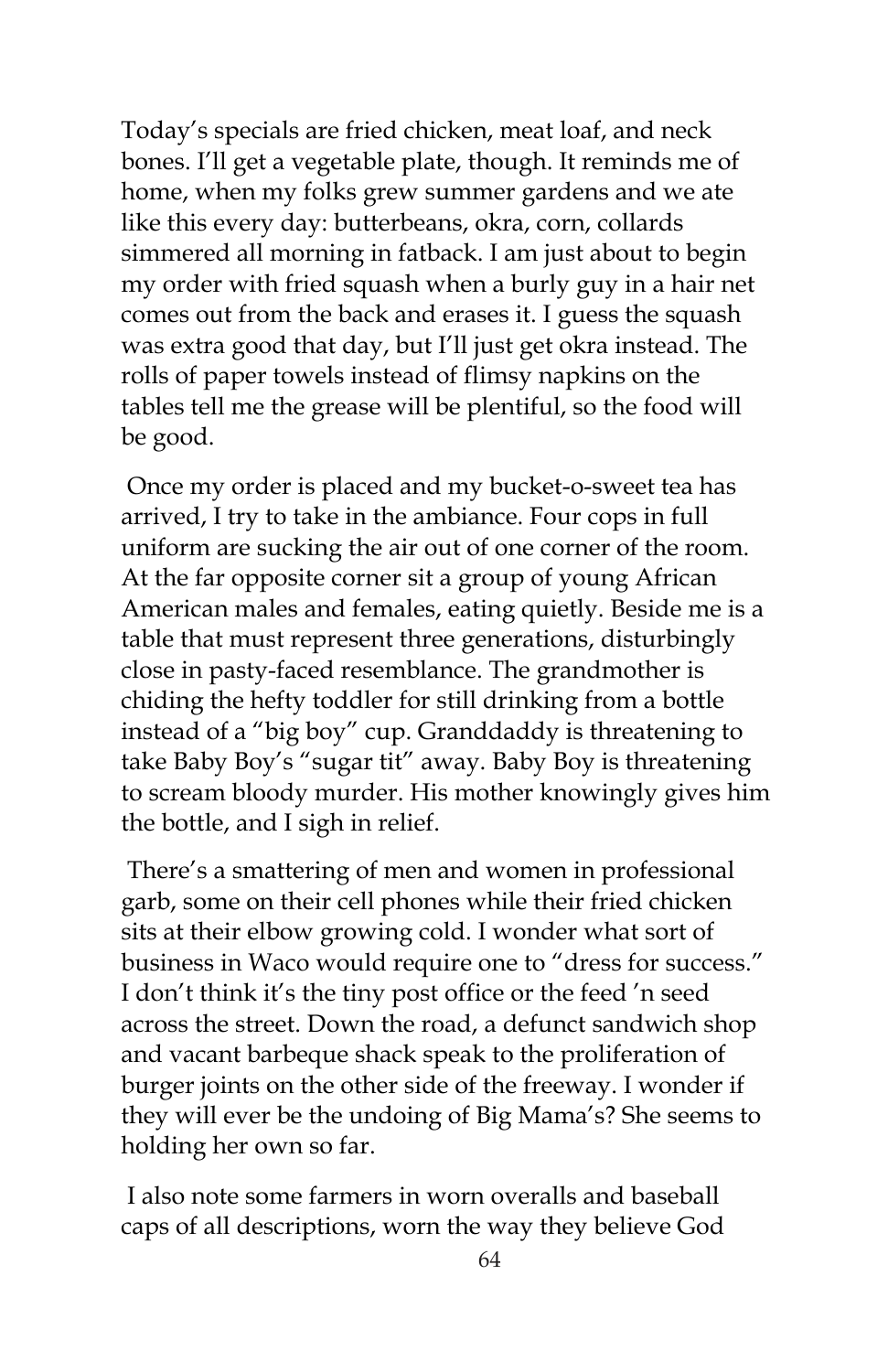intended, brim forward. Then I see another sign I had not caught earlier: "Big Mama's Coffee: the Hottest Thing in Waco." A couple of young males in the room might beg to differ. They have had their eyes glued on, I'll just call her "Little Mama," a young waitress with a waist so slim the apron strings have to wrap around twice to keep her apron snug. The front bib dips a little lower than the pink tank top she generously wears underneath. Nice and snug. I see how she keeps trying to sneak glances at one of the boys through her poofy blond bangs. He is talking loud, showing off, but she just keeps blushing and ducking her eyes. A little later, she slips a ticket onto his checkered table. I don't think it's a bill either, because when he opens it, he just grins wolfishly.

 The fact that it has been the hottest summer on record has, fortunately, not disabled the air conditioner at Big Mama's, but it is enough on the warm side that anyone who opens the door for access or egress gets the "Hurry up!" stare from everyone else. Now as the door slowly swings open, all attention is drawn to the next customer. With midday temperatures hovering around 100, he is incongruously draped in black leather, though the sleeves of his jacket have been ripped off at the shoulder, displaying a dense tapestry of tattoos down the length of both arms. His long wiry hair is slightly tamed by the confederate do-rag tied around his head. But it isn't any of that that worries me; in fact, Big Mama's seems to be just the kind of place where anyone can eat, so long as there's no trouble. But Motorcycle Guy here is giving off too much heat, and I don't just mean road heat, but a heat that smells of sweat, adrenaline, and testosterone. It makes me shiver.

 Then the cute waitress, "Little Mama," comes out from the back, and she suddenly looks nervous for more than obvious reasons. "Crystal," the guy says. Just, "Crystal." You can tell she wants to keep him calm. She quickly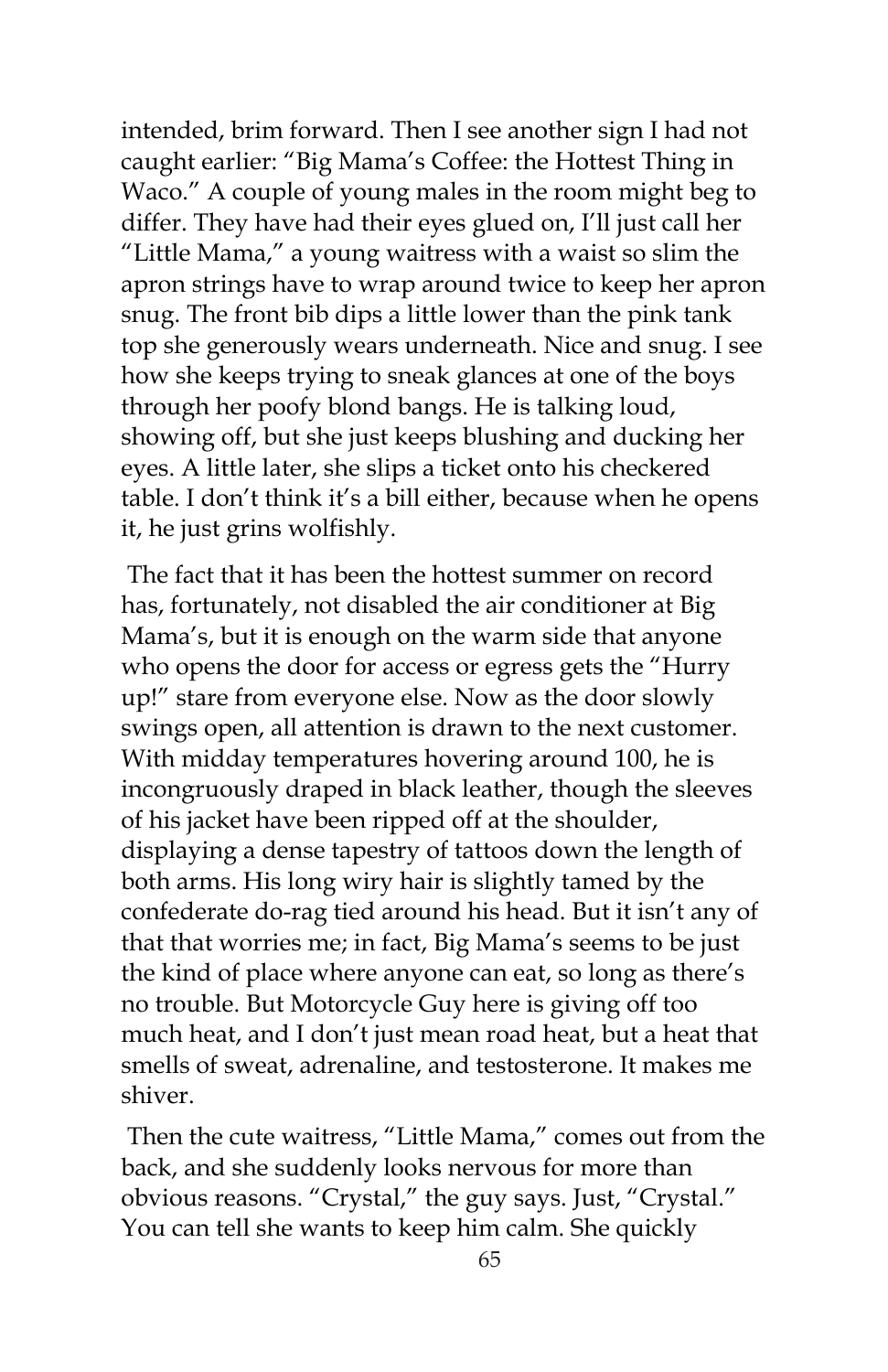gives a dirty tabletop a swipe and tells him in a voice sweeter than honeysuckle that she will be right back with his tea. A sideways glance tells me that the boy who was giving her the eye has suddenly turned as pale as an uncooked biscuit. I don't know whether to get out of there for my own safety or stay for the entertainment . . . curiosity can be a perilous thing.

 Smiling tensely, Crystal waits for the Man in Black to order. "Anything you want – coming right up." She's breathing so hard now, her chest heaves. The man's fixed scowl turns to suspicion; his eyes squinch up and his mouth curves down. "I know I been gone a while, but you still my gal, ain't ya?"

 The slight pause is too long for anyone's comfort. The cops have finished eating, but they obviously aren't leaving yet.

 "Course I am, Sugar." Crystal has a charming smile, but perspiration is making her face slick and sticky. She tears off a section of power towel and blots her cheeks. "Have you ever seen it so hot?" she asks. Motorcycle Guy just grunts. "Let me get that plate for you, Sugar. Be right back." I notice that she has loosened her apron strings, probably to get a little more breeze when she walks by the exhaust fan beside the kitchen door.

 When Crystal re-enters, minutes later, her apron just hangs loosely from her neck. She is no longer perspiring like a lady; she's sweating like a grill jockey. She holds a plate, piled high with neck bones, butterbeans, and mashed potatoes. As she bends to put the plate down, her tank top, no longer secured by the apron bib, sags just enough to let Biker Guy see her newest tattoo.

 At first, he just looks befuddled. Then, he grabs her shirt and tilts his head to see the word better. "Don – nie,"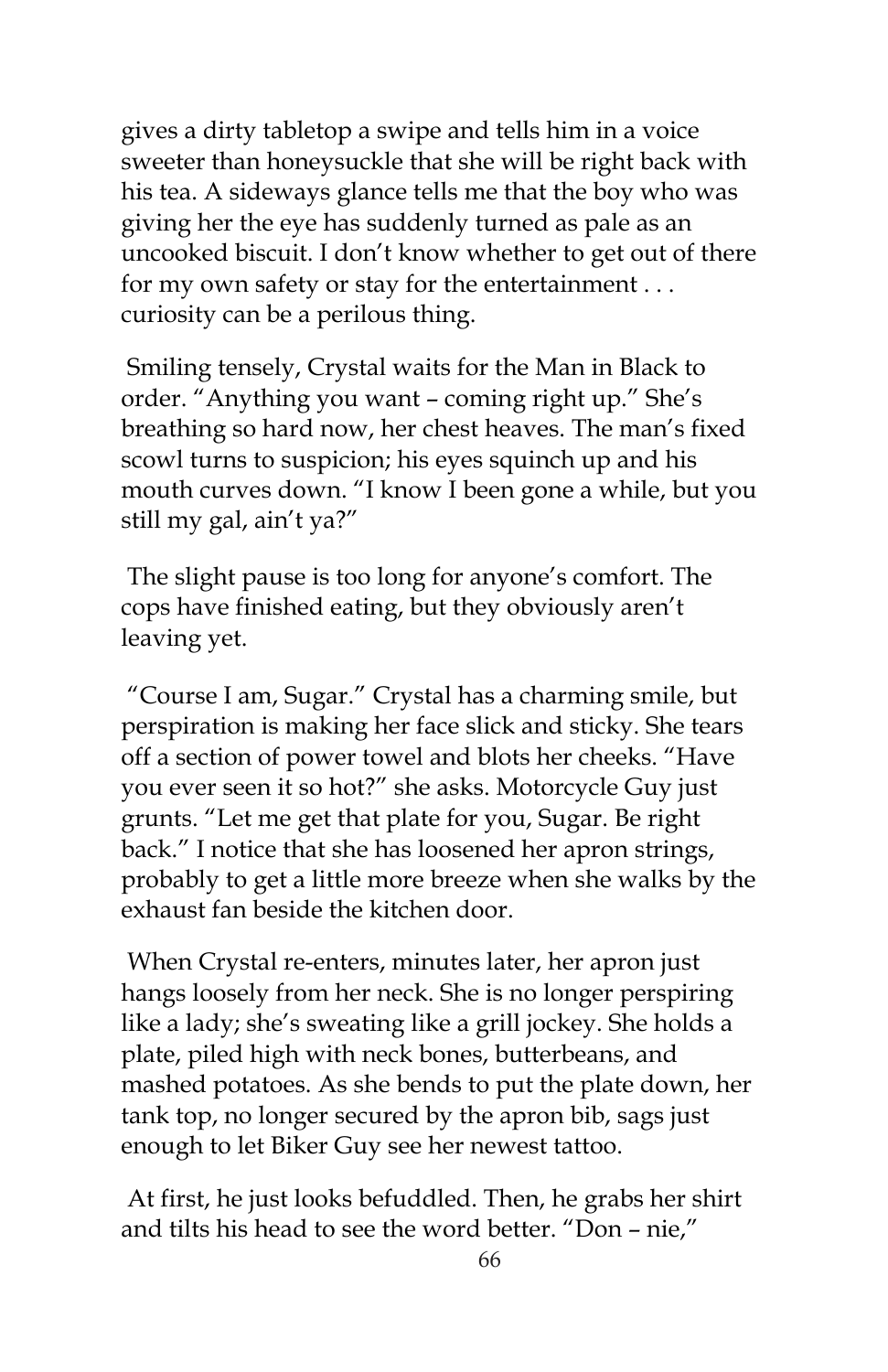he reads. "Donnie?" He's still thinking. "Donnie! Who the hell is Donnie?" The place goes so quiet you could hear a bean drop. The cops are watching. Crystal just can't help herself. She looks straight at the boy she passed the note to earlier. Now it seems like hours ago. She looks at him with pure fear. Biker Guy turns and follows her eyes until he finds the answer to his question – the putative "Donnie" of her tattoo. Now "Donnie" looks scared, looks like he wants to be any place else on earth rather than Big Mama's Kitchen. "No," he says in a real low voice. "No, t'aint me." He's hunched over, arms crossed over his narrow chest.

 Biker Guy walks over. "Stand up," he commands. The cops are getting up now too, their hands hovering near their sidearms. The younger boy stands up. He is wearing the uniform of the tire store where he works, the kind that has your name embroidered over your chest pocket. The nametag reads "Bobby Tucker." Biker Guy is still staring at it uncertainly when a cop takes him by either arm and says, "It's time to move along, buddy." You can tell the guy doesn't want to go. You can also tell the cops really do mean for him to go. They walk him out the door and watch until his chopper rumbles away, spitting gravel in its wake. They loiter outside in the heat ten, fifteen more minutes, to make sure he's gone. Finally they go back in to pay their tab.

 Waiting in line behind the boys in blue are "Bobby Tucker" and his friend. I'm not sure what happened here, but I'm glad it didn't get dangerous. Once the cops are out the door, the two boys start to laugh all over themselves. Tucker is patting his nametag, just laughing himself silly. Finally his friend says, "Good thing you wore your brother's overall today, Donnie. If you'd a had a clean 'un, you'd be dead meat."

"For real," his friend answers, but he is already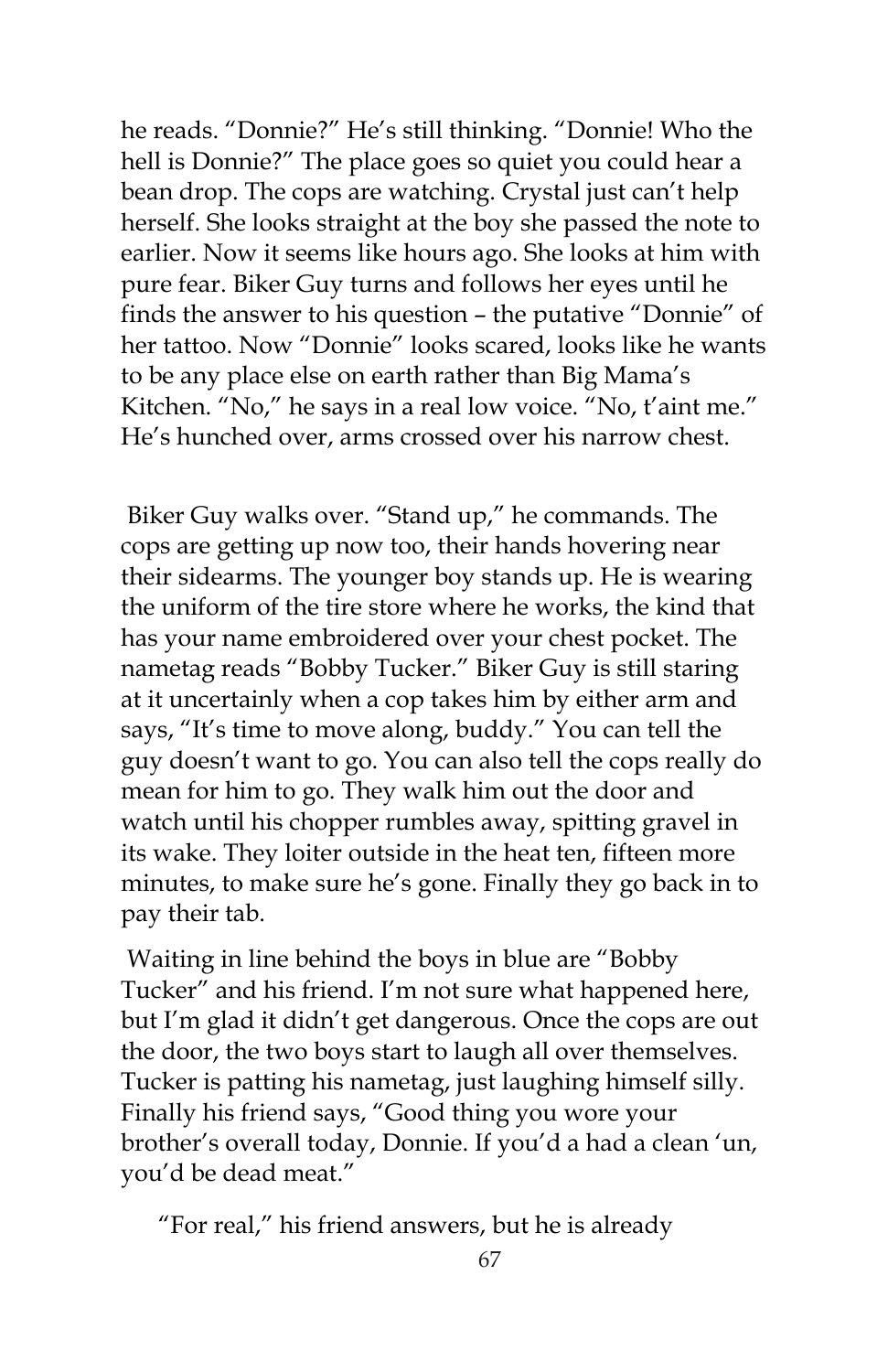beginning to be dazed by the heat that rushed in upon the last diner's exit. "It's just too freaking hot," he says. I watch as he unzips and opens out his jumpsuit a few inches to get some air. Tattooed on the hairless field of his scrawny chest in scrolling letters, with hearts and roses, it says "Crystal."

 Now that everyone has figured out who belongs to whom, I'm ready to go. But first I write down the address for that Reverend Al gospel show. After all, who knows when your own name might expire just as quickly as the fried squash that was erased from Big Mama's menu board by Fate in a hair net? I'd like to be ready when that day comes.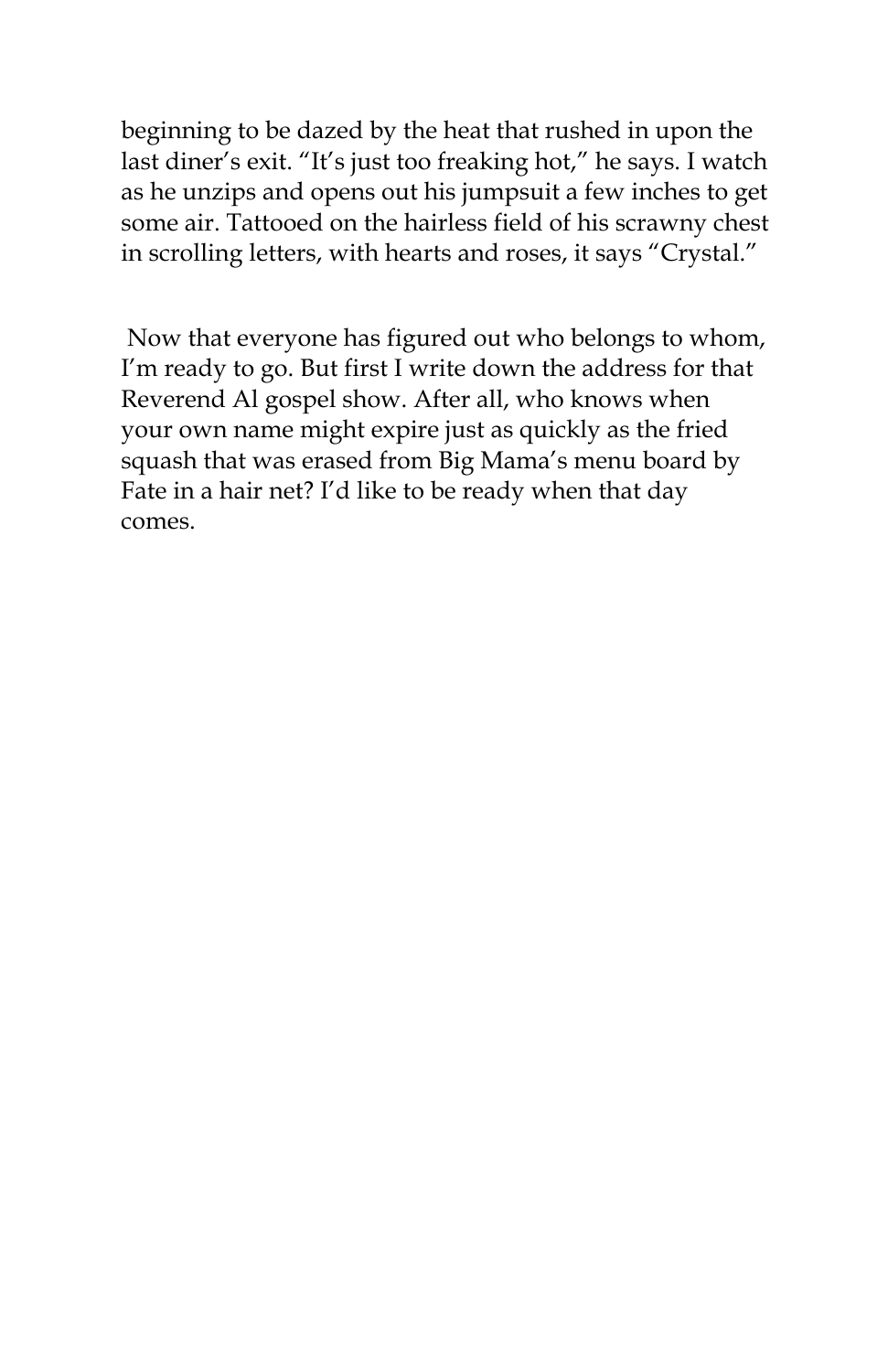# *Van*  **Robert Clemente**

The blue truck slid across sands not caring for job nor time. Children sleeping awake to smells of cheese sandwiches and juice to fill the tanks. Horses whinny in the wheeled box knowing their tack will track the team. The humming of the tires sings of busier days. Glistening chrome and smiling lights adorn its frame, inside and out. The swelling lessens as each one leaves its belly-relief and rest. It wonders when it drinks again and is sure of more miles rolling out its caring, snuffing out its fearing of twisted metal and broken glass. The beach water cools hot feet while sand creeps into carpets. Farm dirt stains clean rugs and walls, but the barn holds work done. The blue truck resists the backwards pull of the tow. Standing high on the platform as it leaves, the chrome face blinks a wink, and water drips from a headlight.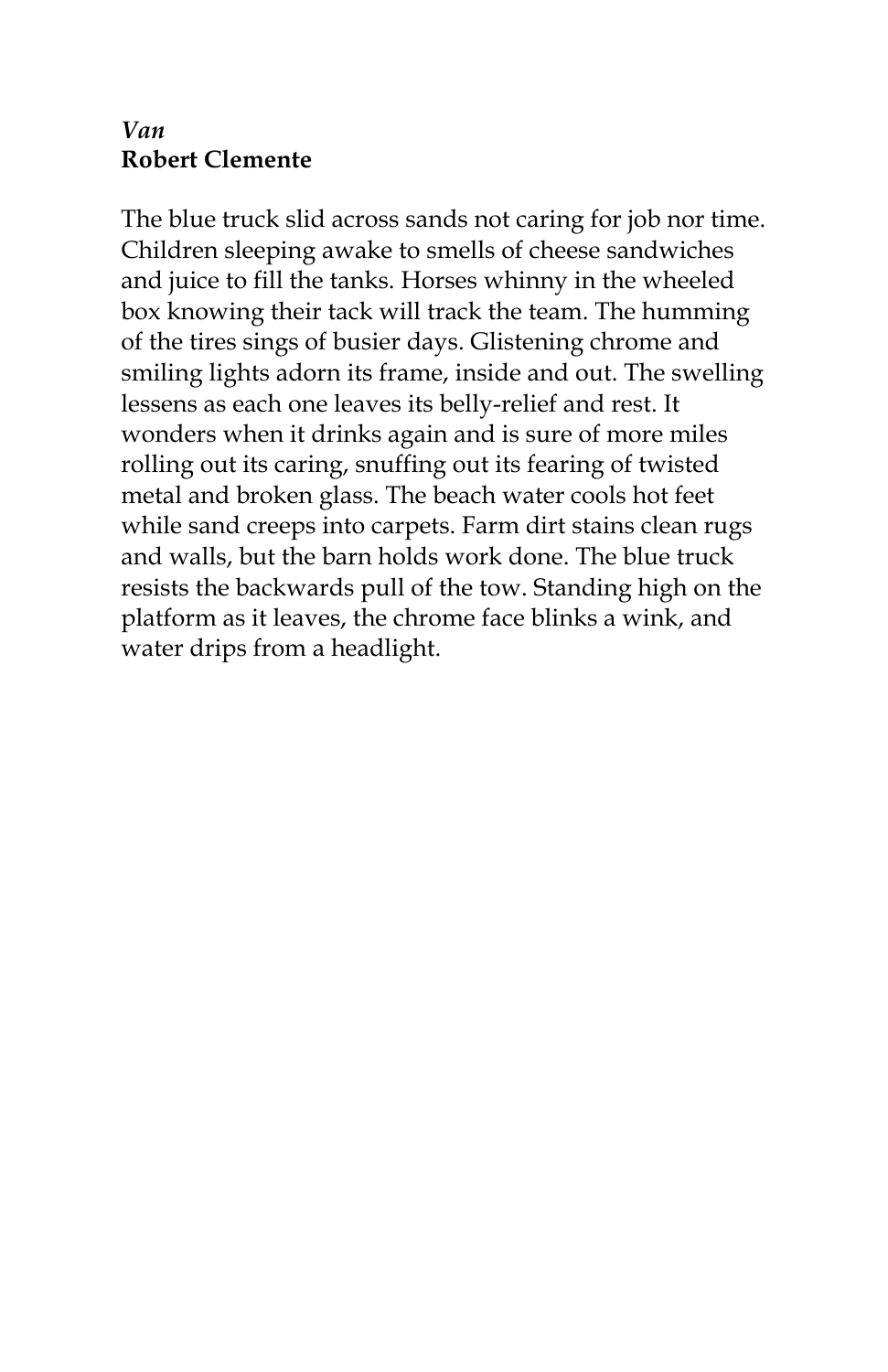## *A Grown Man* **Michelle Phillips**

Out the window I gaze And I become so amazed It's so hard for me to believe That one day my little boy will be A grown man.

Out the window I gaze And still I am so amazed My grandchildren playing I see Where my little boy used to be But is now, a grown man.



*Pasture Lesson I"I was Mario Andretti whenGreat Granddaddy let me drive."*

**Eddie Gore**  Photography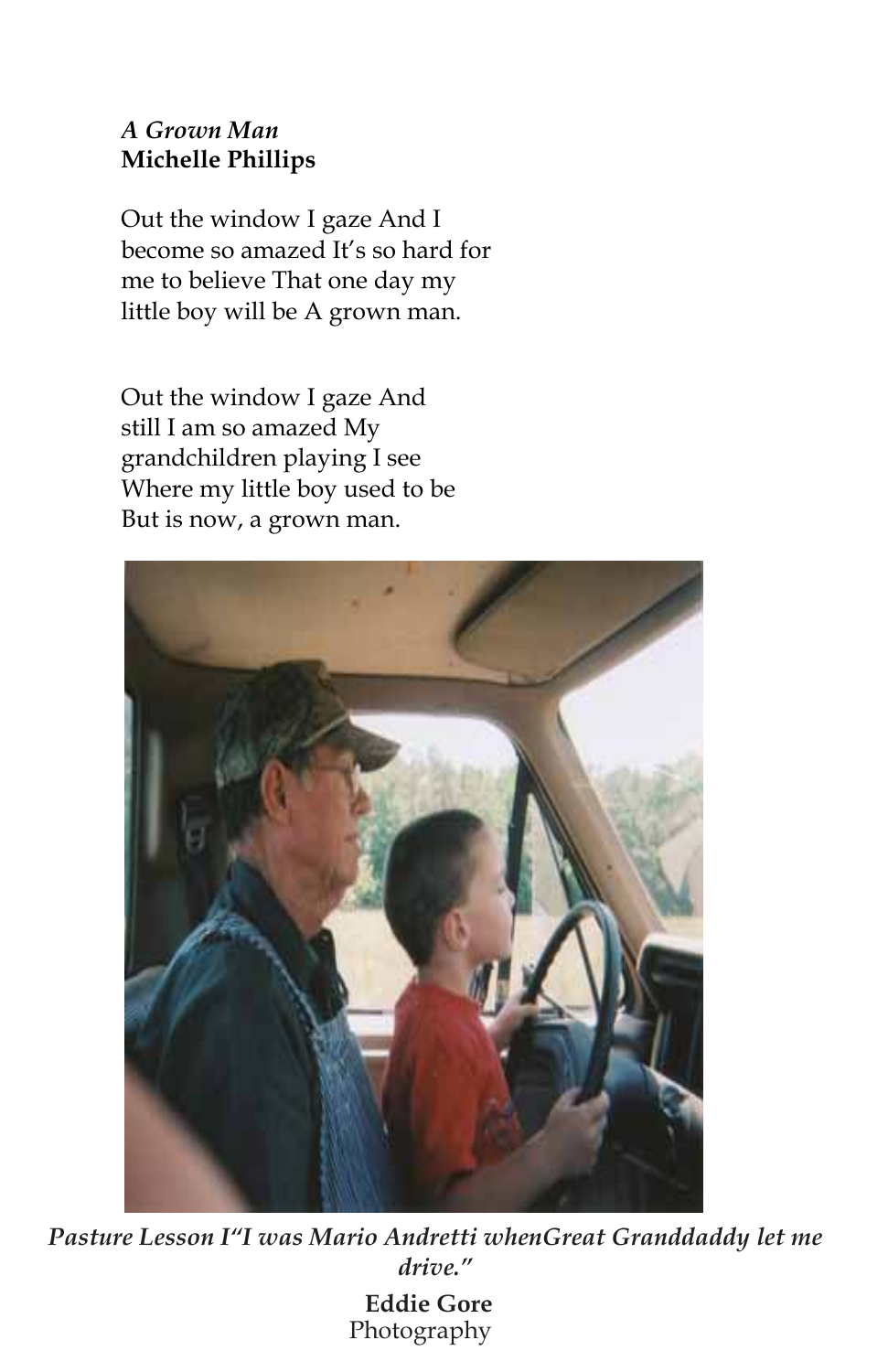## *Joe Robby* **Kevin McMichen**

"MAY DAY MAY DAY!" I heard him say. It was not long until we had crashed, Everything that was around me was smashed.

The sad thing is that no one knows where we are, Because base camp is too far. I looked and seen that I'm all alone, Even though everyone was here, they were all gone.

I looked at the pilot, my best friend John, it was evident he was dead. I looked for the gun man, Bob, and saw that he had no head. I crawled from the wreck and onto the ground, Again I took a look around.

Then all at once, bullets began flying at me fast And I started to wonder just how long I would last. Then I felt a sharp pain in my arm, and blood started to run down. Slowly I fell down, down to the ground. Then I started to feel really cold And I didn't know if I could hold, For I was so very, very cold.

A thought ran though my mind that I'm now a MIA And no one knows where I lay. Then an angel came to me to say "I'm here to take you away" So I took her hand and left my body, I remember looking back and saying "now I'm no longer Joe Robby."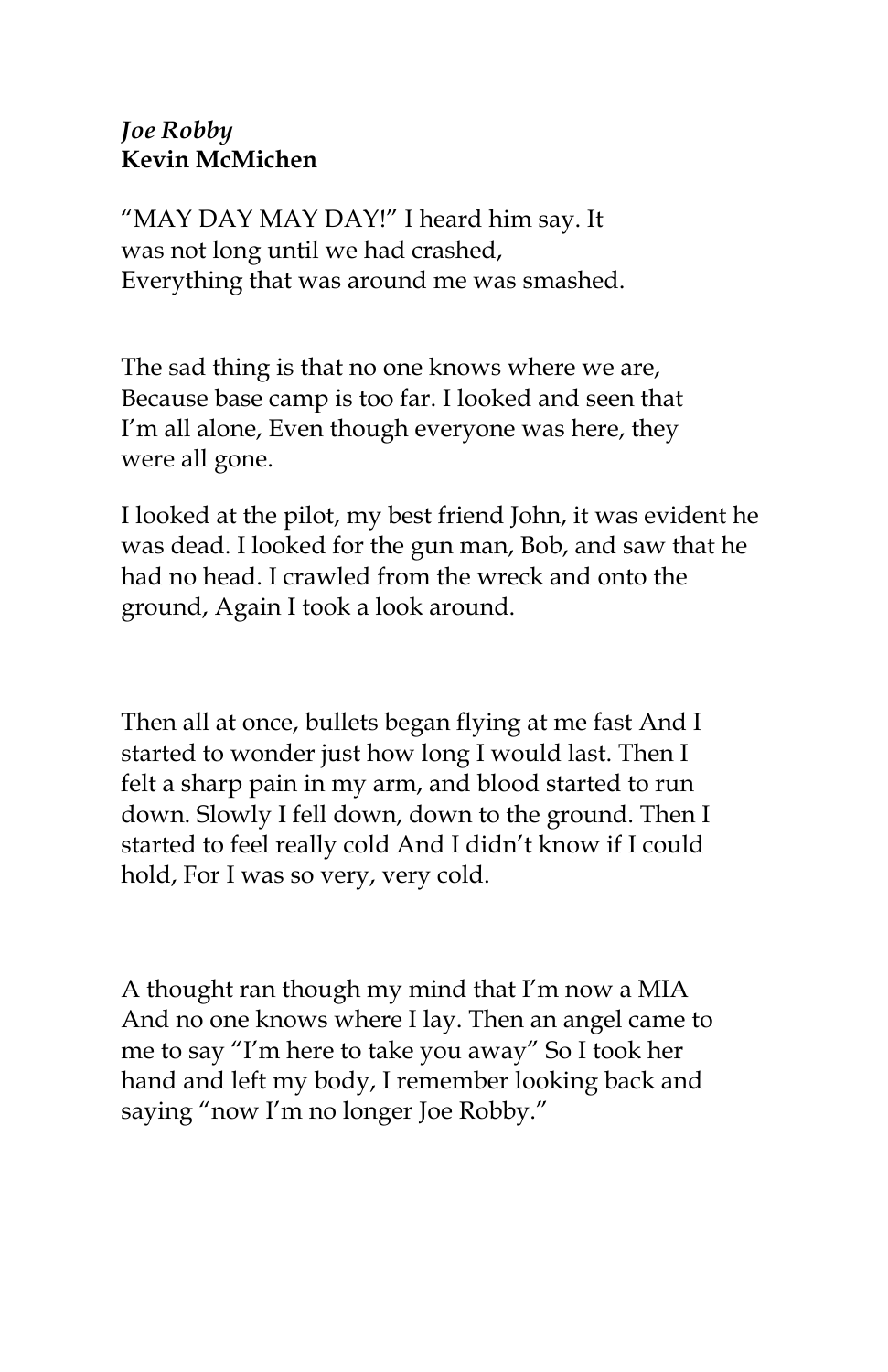# *I'm Still Blessed* **Antrina Stephens**

One night I was in my bed thinking about all the finer things that seem nice that I don't have, but yet I'm still blessed. I might not wake up in the finest house, but yet I have a home. I'm still blessed. I might not have all the name brand clothes, but yet I have clothes to wear. I'm still blessed. I might not have hair all down my back, but yet I have hair. I'm still blessed. I might not have the fancy manicure and pedicure, but yet I have all ten fingers and toes. I'm still blessed. I might not have had an earthly father, but yet God is my father. I'm still blessed. I might not be the smartest person in the world, but yet God gave me common sense. I'm still blessed. I might not drive the tightest ride, but yet I drive a vehicle that gets me to point A and to point B. I'm still blessed. I might not have all the friends in the world, but yet I have God and my family. I'm still blessed. I might not go to the finest school, but yet I'm in school. I'm still blessed. I might not have a job, but God still supplies all my needs and sometimes my wants. I'm still blessed. I might not have the man of my dreams, but yet God is there. I'm still blessed. I might not have everything my heart desires, but yet I realize that I'm still blessed.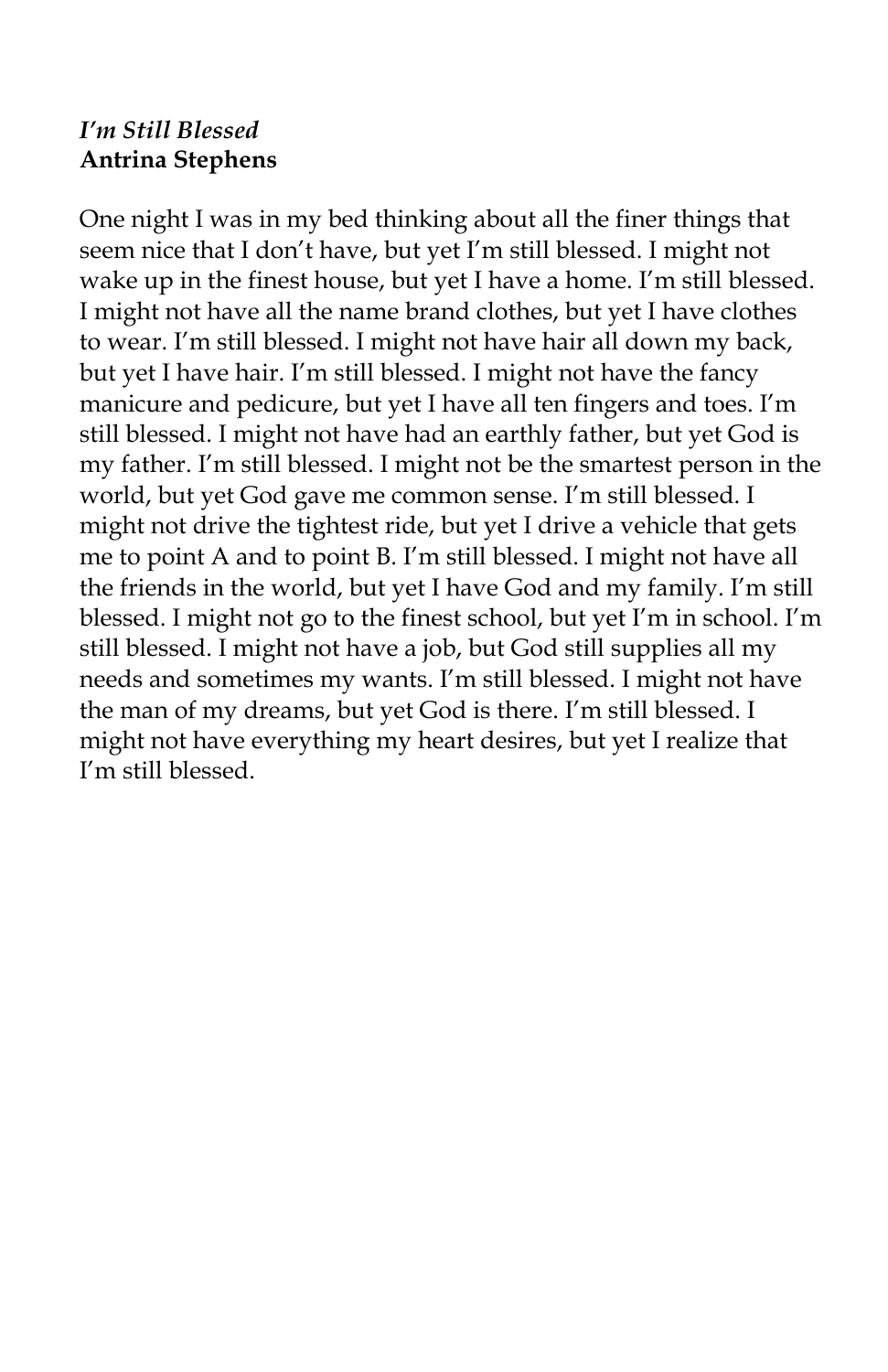

*Deep Thought* **Shevon Rowell**  Pen and Ink

#### *?*  **Sandra Ingram**

In how many hearts In how many heads In how many hands In how many lives In how many rooms In how many houses In how many towns In how many cities In how many counties In how many states In how many countries How in the world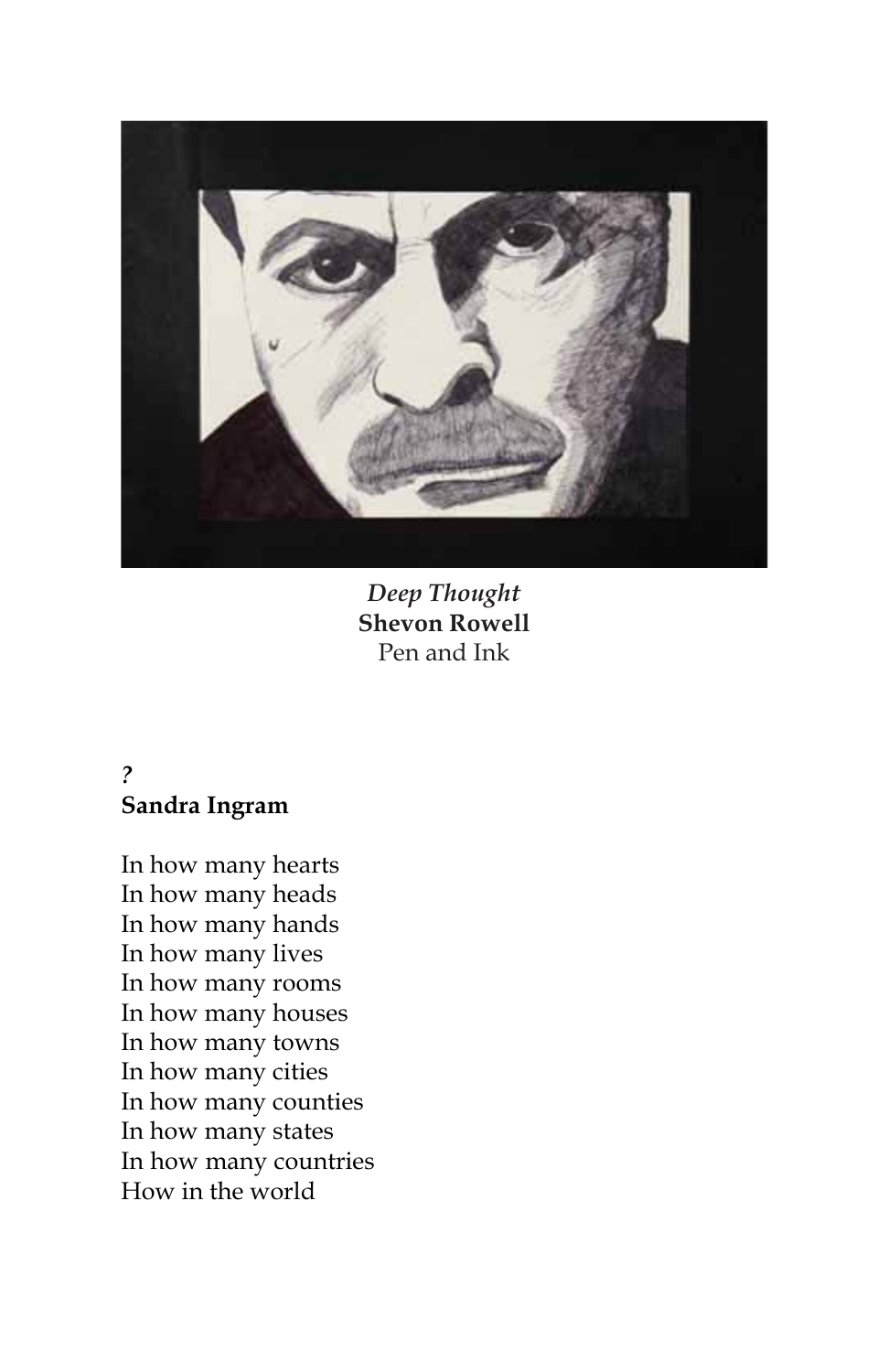# *A Belt* **Robert Clemente**

I made a belt today -not that I could not find one or buy one. I wanted to make a belt out of old horse tack, the stirrup leathers, that long belty piece that hangs the iron from the saddle. So many times I raised and lowered those leathers on the saddles to make them fit my children into the saddle, onto the horse.

Having that strip of hide around my waist holds me together, I need a strong work belt, the kind that can no longer be bought, the thick but not too thick and wide but not too wide.

I like having horses; things they bring are unimaginable and unfathomable and reasonable. Had I not gotten that first pony and supported the children in their riding, showing, working …

More beautiful than ever, under the dirt and grime of barn work, she draws up a business plan, her new vision and adventure, her own horse training facility, barn, and home. I see some things I wanted to give her but could not. I do not think she holds it to my debit. I hope she sees that her greater joy will come when she has those things because of her life now … and me.

My belt suits me very well.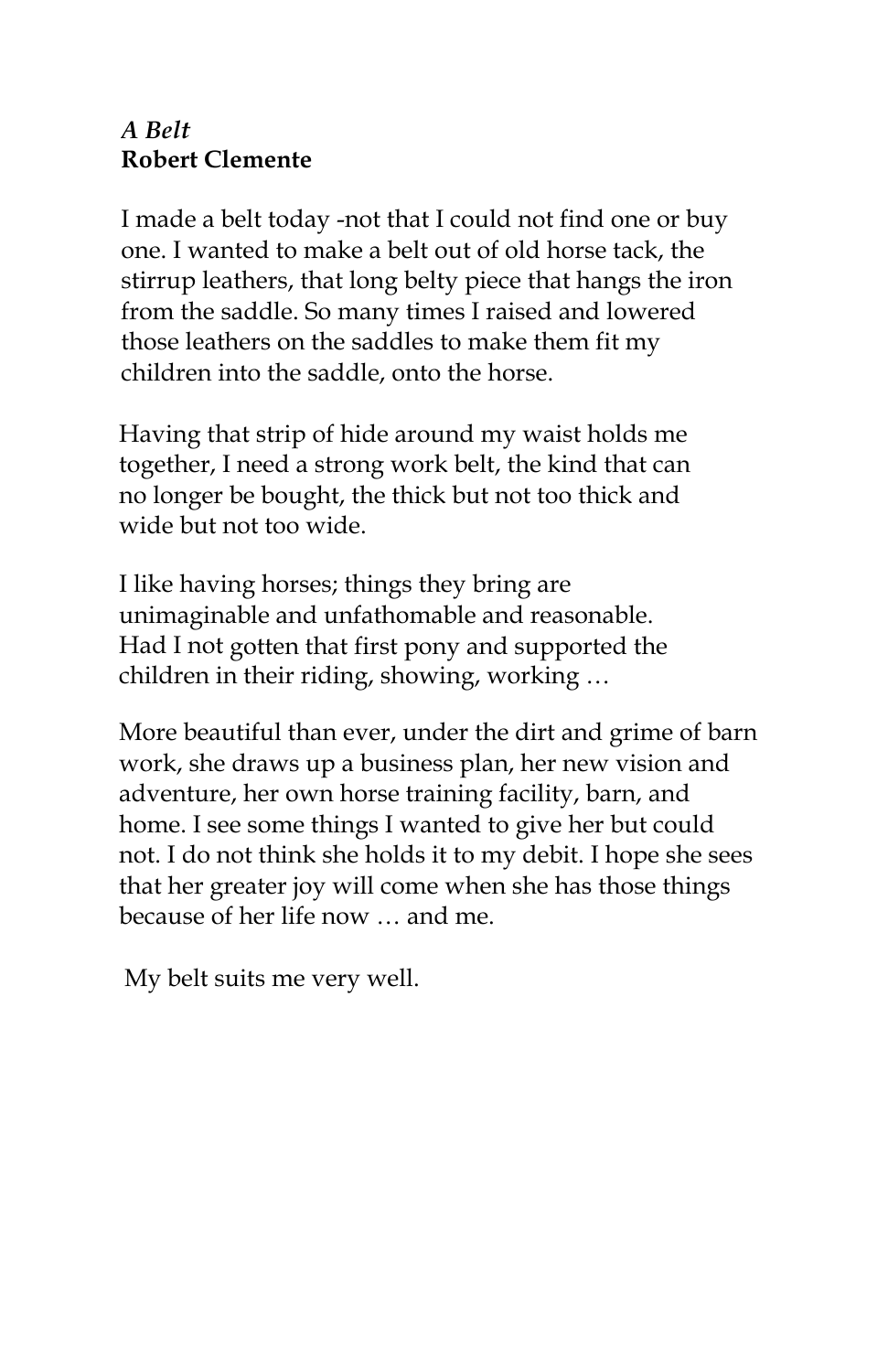# *If Only I Could* **Jennifer Reinert**

I wish I could go back, Go back and do some things over again.

I wish I knew then what I know now. How things might have turned differently.

The troubles and struggles I have now, Would not be troubles at all, just normal parts of life. All of the could of, should of, and would of, I could say I did, Because I would know what I could of, should of, would have done.

I would not want to change the experiences I have had. I would only want to change the life my children have had to live. This way of life was not by their choice, but by bad choices that I made.

If only I knew what it would do, where it would take me, I would have made a better choice.

I hope and pray that one day my children will see, That if I could go back, go back and do some things over again, I would, just to take some of their pain away.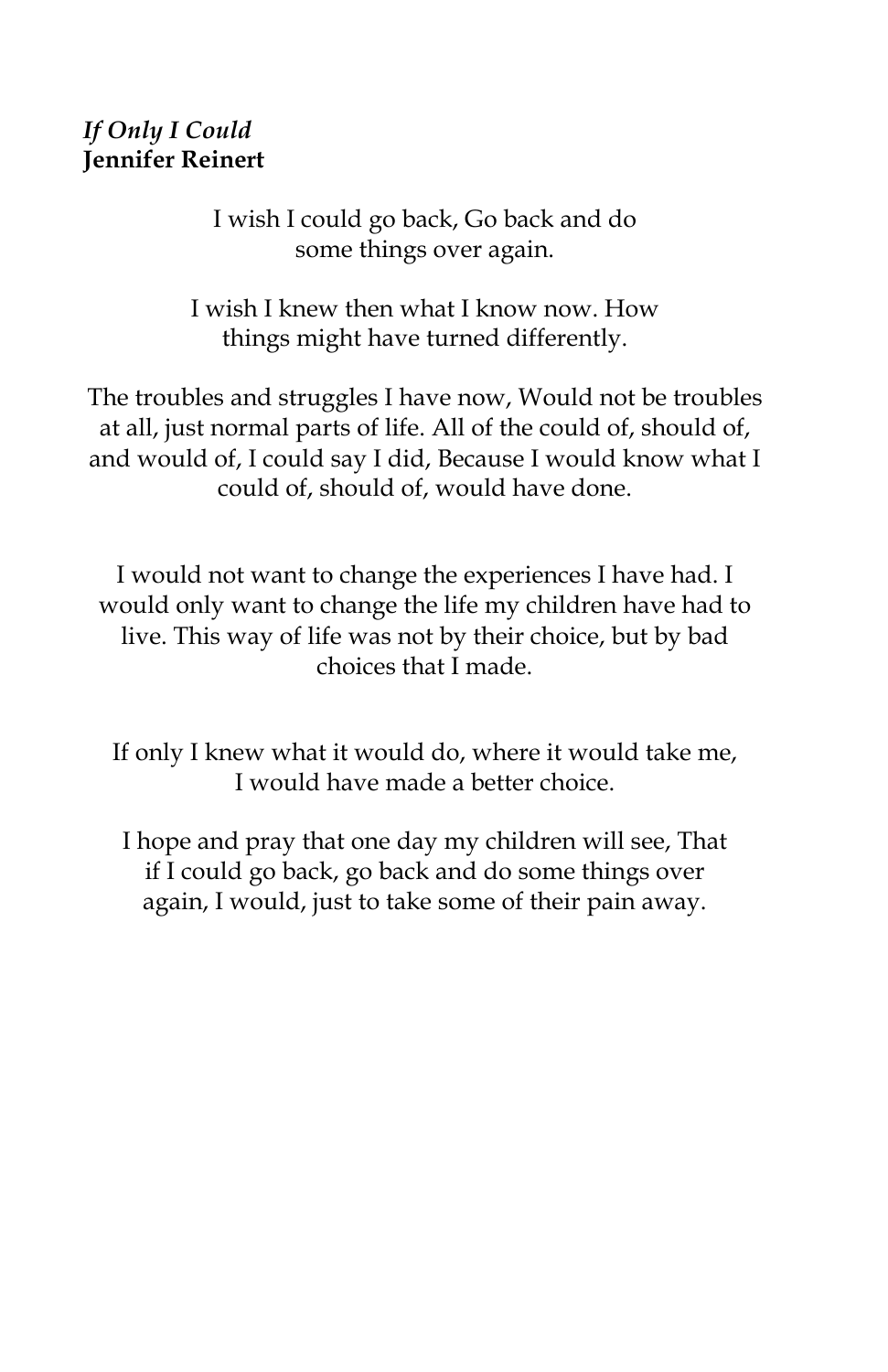#### *Boss's Challenge*  **Ruthie Wheeler**

My boss requested Does this mean 'I'm to be tested?"

I have no rhythm I have no reason However tis the season

So in respond to your challenge I'll make an effort To put forth some words That has no meaning

Boss, here it is my answer to your challenge May you not twitch when you read These words put forth with no meaning After all tis the season



*The Night Before Ivan*  **Margie Satterfield**  Photography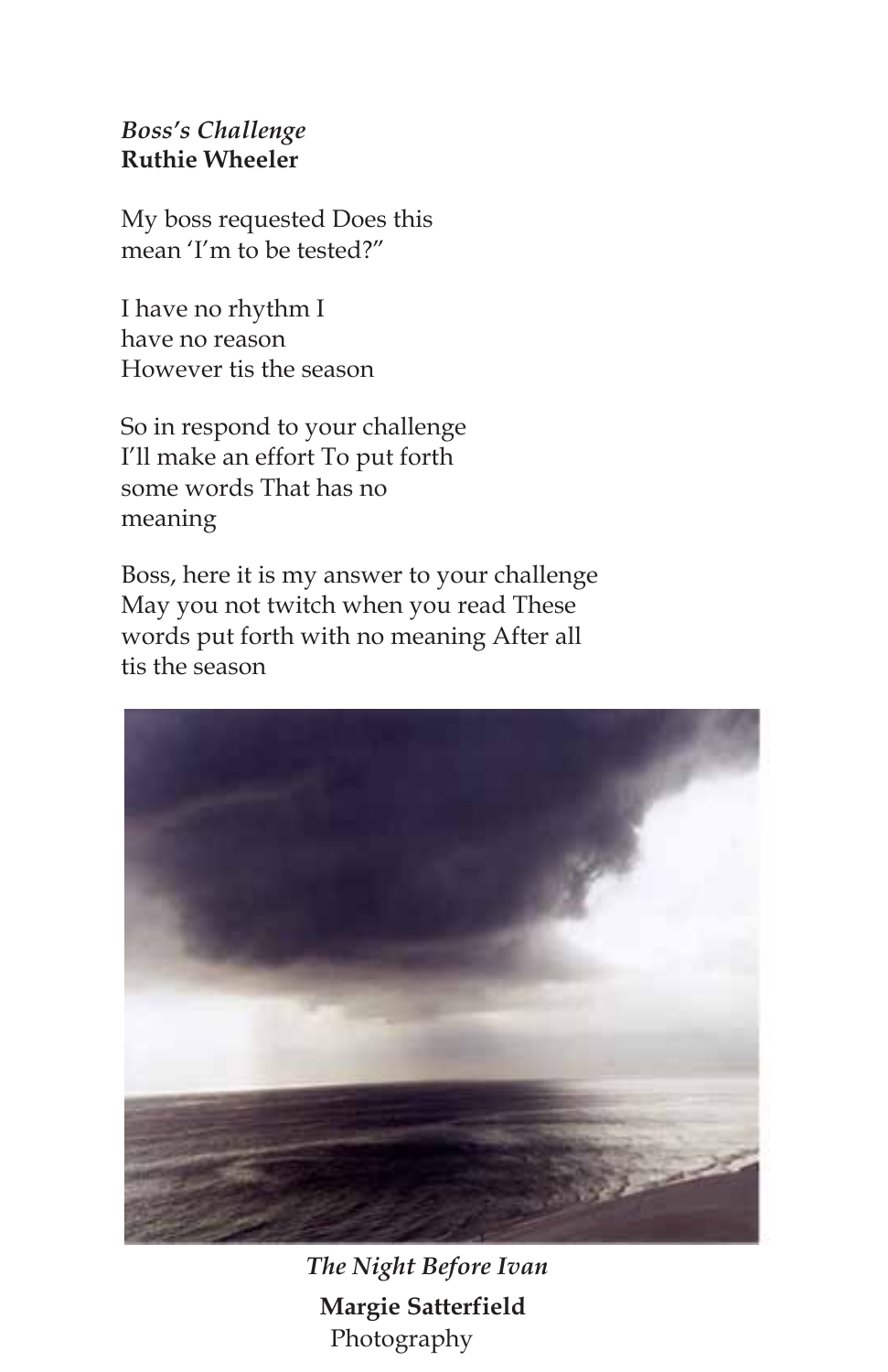

*Patrick Morelli's "Behold"* **Alison Payne**  Photography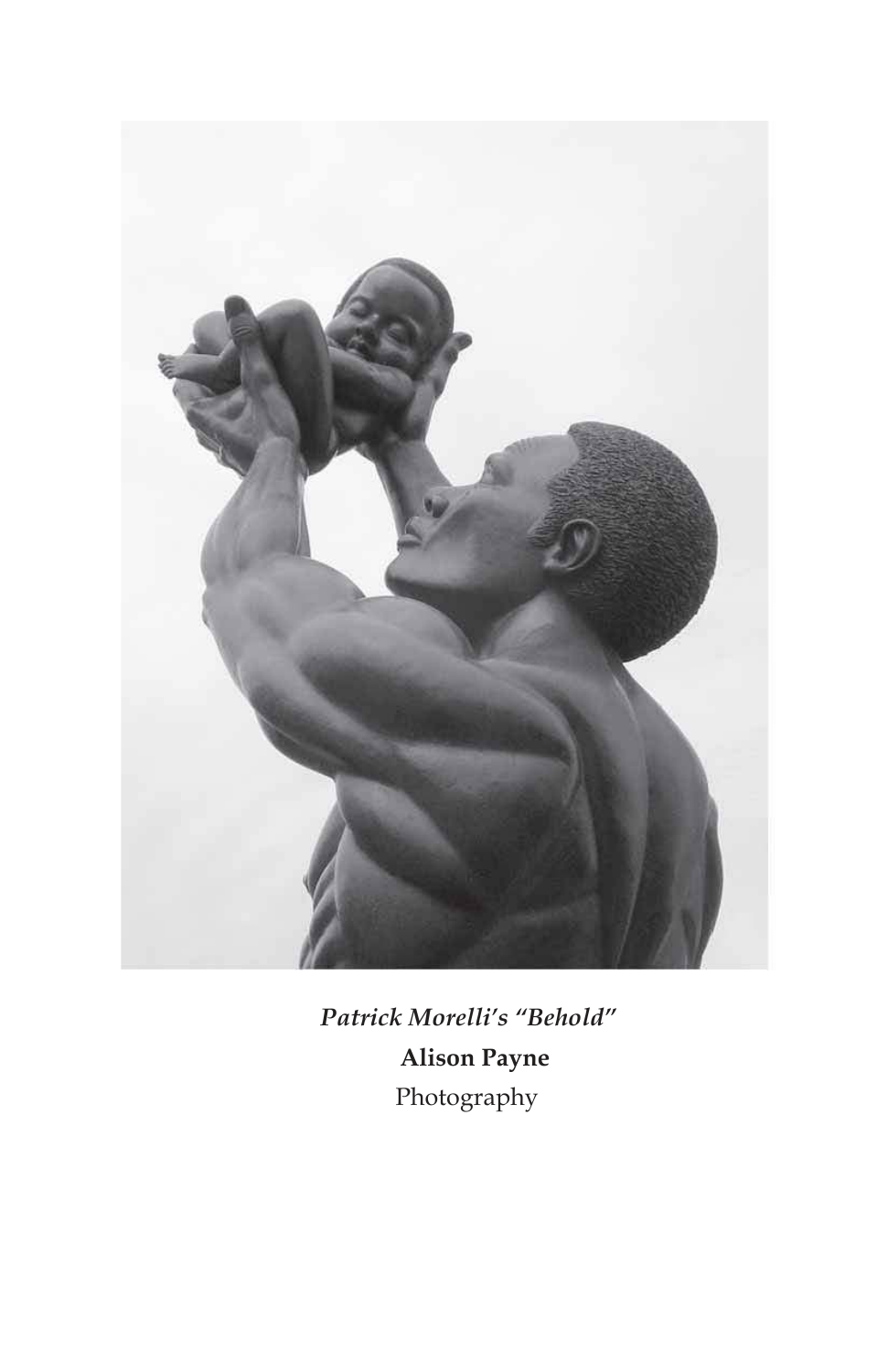#### *Walk into the Light: Interview with Larry Carlos* **Alison Payne**

 With recent news of some well-known entertainers spouting invidious epithets, the topic of racial profiling remains controversial. When my English 191 students read Brent Staples' essay "Just Walk on By: a Black Man Ponders his Power to Alter Public Space," they respond eagerly with examples of their own. After one such class discussion, Mr. Larry Adetokunbol Carlos, a student from Nigeria, shared a story so emotionally riveting that the air around us became charged with energy, as though lifting the room with its surge, as players would carry their champion shoulder high to celebrate his victory, or as the outstretched arms of a father might lift his newborn son high overhead to signify: behold, unto God, this is life.

 The students' energy was one powerful enough to change lives. Its name is love, and where it exists, even the ugly hatred expressed in this story bows down in submission.

 I wanted Larry's story to be told because such incidents happen all the time, and the damage that ensues can be devastating. This subsequently recorded interview pays tribute to Larry Adetokunbol Carlos, but also to the exceptional classmates who were finally giving Larry the welcome that his entrance to "paradise" had so cruelly perverted. Their names are listed at the end of the interview, since they were as much a part of the story as Larry was, for it was they who lifted him up and validated his worth.

#### *The Interview*

Payne: Larry, you recently shared a story in class that shocked everyone and created an amazing bond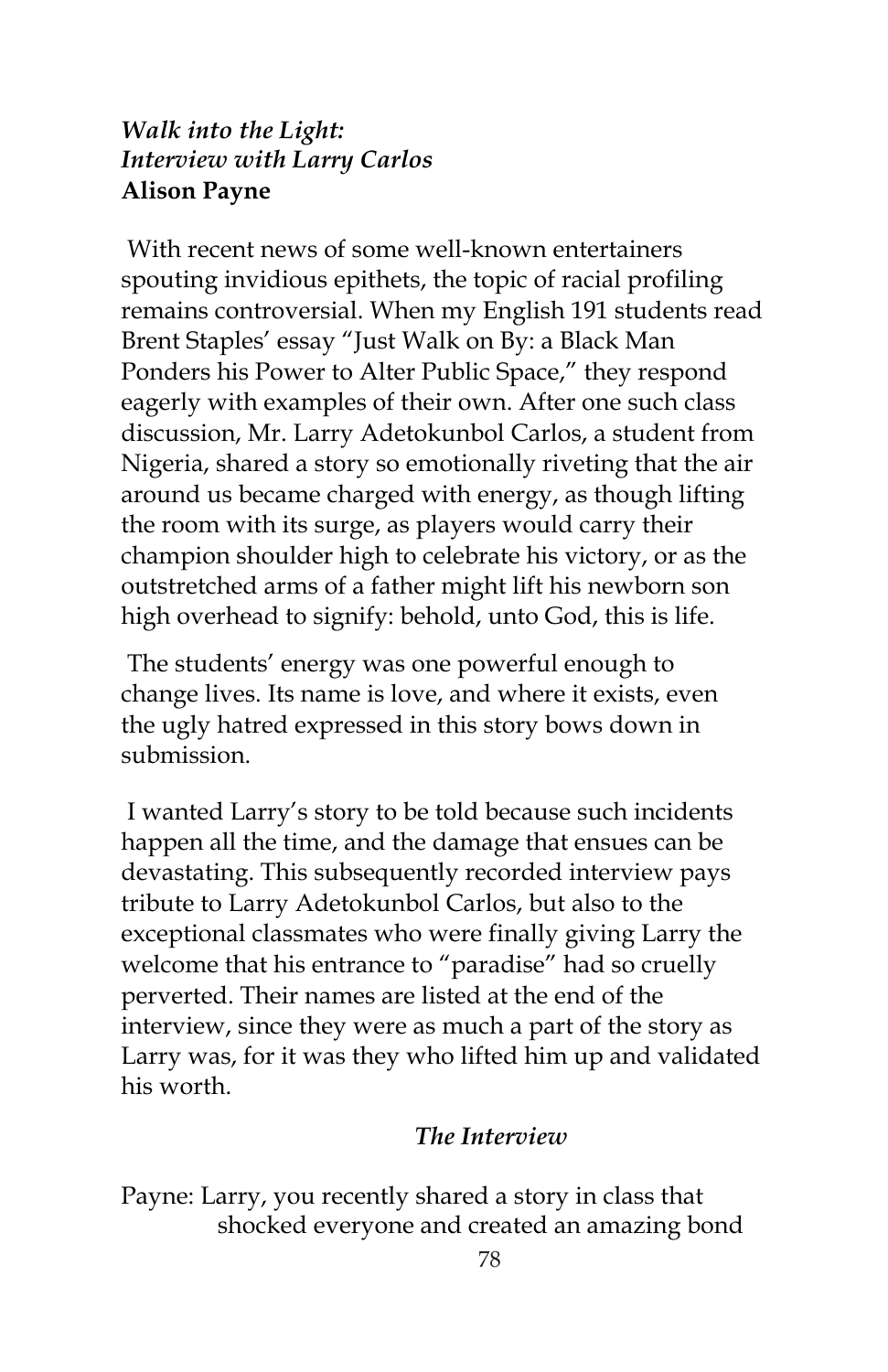of empathy for what you had suffered. Could you begin by explaining why you came to America and what happened when you arrived? Tell us where you are from and how you made the decision to come to the U.S.

Carlos: Each time I think about what happened on that class day, I look at it as something I never thought could happen. I thought, the day has come. Why not speak up? I had to release this, and thank God I did. I got my visa to come to the U.S. in February 2002. Considering the way the Nigerians, the Africans, the way third world countries look at America, if you are able to get the visa, you are going to the land of angels. You are going to paradise. That is the impression. When you look around you and everyone is poverty-stricken, you see that the desire to migrate is written on the faces of all who live in third world countries, especially Africa.

Payne: How do you think that that image of paradise is so thoroughly propagated? Is it through the media – television and magazines and such?

Carlos: Yes, it is everything. But they don't show the bad side. They don't show the poverty of Mississippi. All they show is Los Angeles, Hollywood, the bright lights. . . ooh, it is a dream. I can remember being back home and people saying, "If I could just smell the breeze of JFK airport, I would be alright." When I told my friends I got a visa, they were jubilating. Oh my goodness! But you would not know the truth until you got here.

Payne: What was your plan? Having attained a visa, what did you want to accomplish when you got here?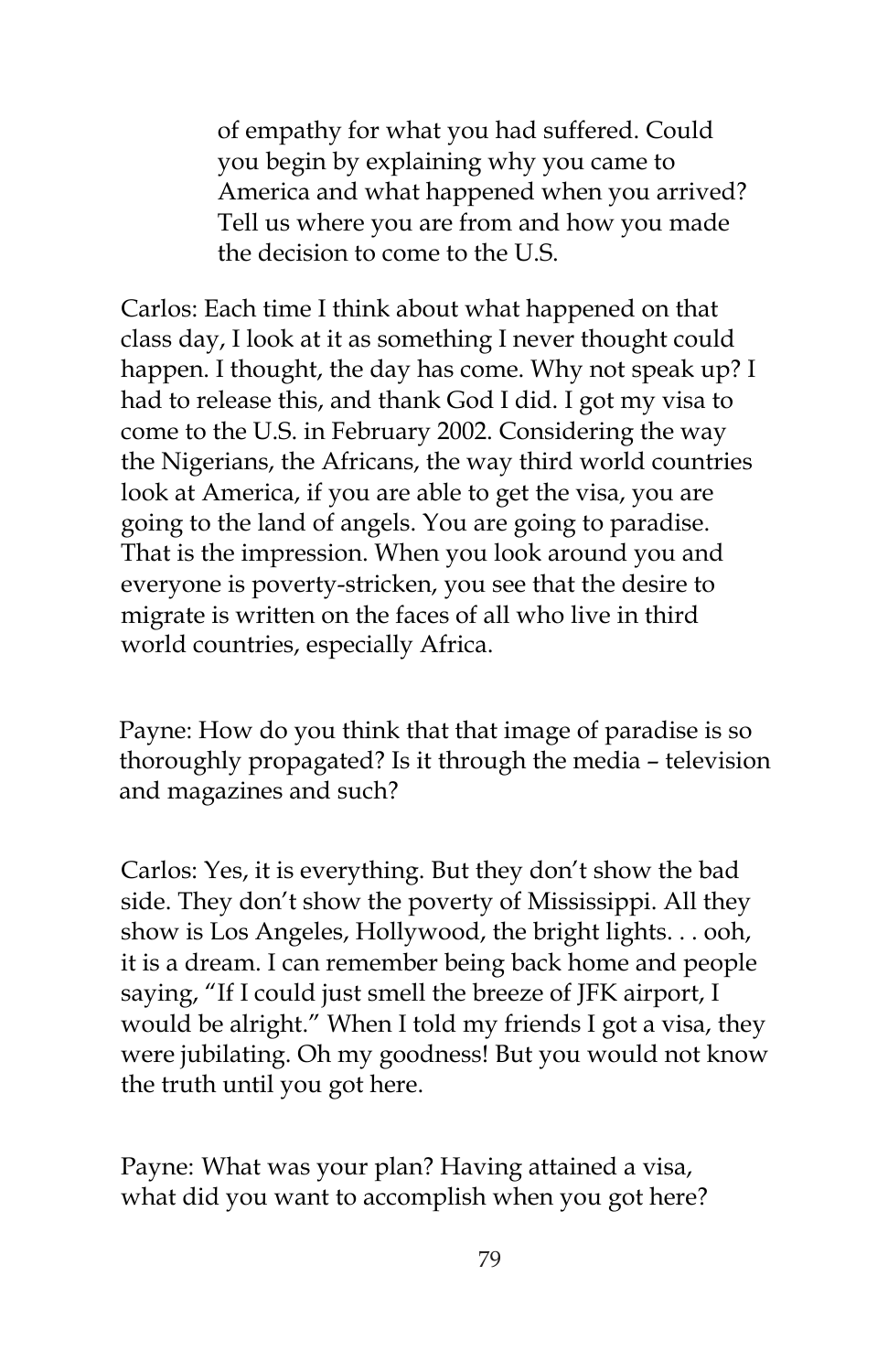Carlos: I had the mind that I would visit this land that I dreamed about because I never thought I could. Actually, I was doing well back home, a little bit comfortable, where I could make it in life and have my little pleasures. But I thought going to America could be a great opportunity for me. But it would cost me a lot. I sold my car and some of my belongings because the flight is close to \$2,000. And it's not the flight ticket alone. You are expected to have money to spend, about \$500, and to send home, for you cannot leave your home in disarray. I got my visa in February, but I could not leave until May 10<sup>th</sup>. Everyone showed me to the airport, saying, "We are so happy you are going! You might start life all over again, but please do not forget me."

Payne: And that was the same year?

Carlos: Yes, it was May 2002. It was a direct flight to New York. It was like stepping into the unknown, but I believed I should be able to survive. I have survived Nigeria. If I can survive there, I can survive anywhere in the world.

Payne: But it seems so intimidating to me, to come alone to a new country, with no plan.

Carlos: Oh, there was a plan that I will stay with my niece who lives in Georgia. I would have to go to JFK and then board another plane to Georgia. I thought if I can work, I will, then go back 3, 4, 5 months and maybe return later.

Payne: So it was a possibility in the back of your mind that you might stay and build a life here?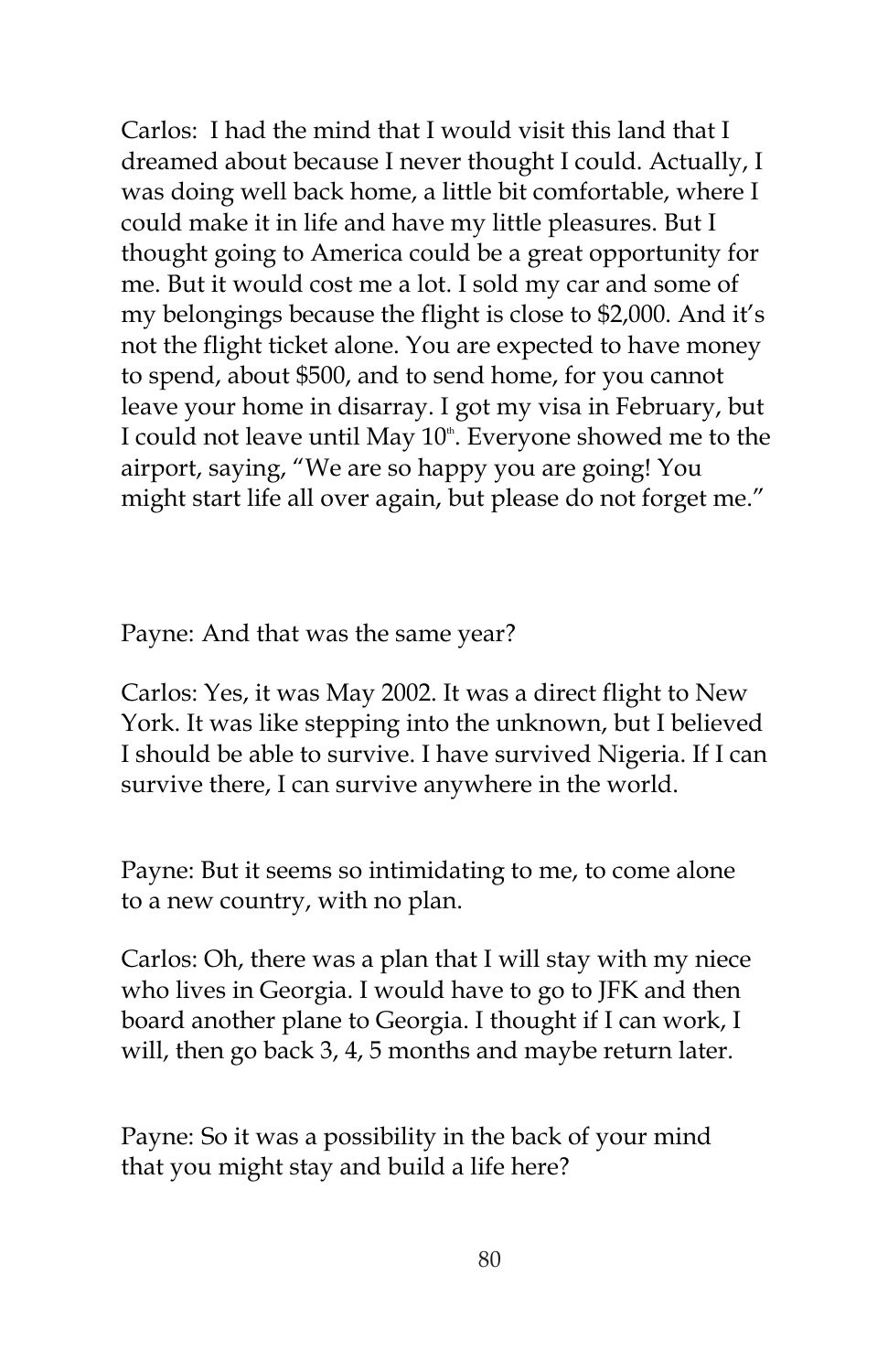Carlos: It is a dream of anybody from Africa, to come to America where the economy is better. The economy at home is nothing to write about. Even if you are a graduate, there is little chance of getting a job. That's why corruption is everywhere. You are pushed to a wall. You might struggle to complete your education, but after your bachelor's, there is no job. You stay at home 1, 2, 3 years. That is what often turns these people toward crime. There are people back home that are well-educated, but the dreadful economic conditions change them to an antisocial person that loves and depends on crime.

Payne: May I ask you. Larry, what was your level of education when you left Nigeria?

Carlos: I began my bachelor's, and I had the mind to come over here and continue with it or start working. During the course of my journey over, I met some people on the plane. Someone said it is easier if you go to New Jersey where you can catch a connecting flight. One man said, "My brother is coming to pick me up, and I can do you a favor. I can take you to the airport." Thankfully, I had met someone who was ready to help me out.

Payne: So was it before you left JFK airport that this incident occurred?

Carlos: Once I left the plane, I had to go through customs. When you go into the lobby, you have to enter immigrations. They have to look at your passport and ask how many days you will be staying. I passed that procedure. The men from the plane who offered to help me waited. When I came out of the door, I was [flanked by] immigration officers. As I passed. I was beckoned by another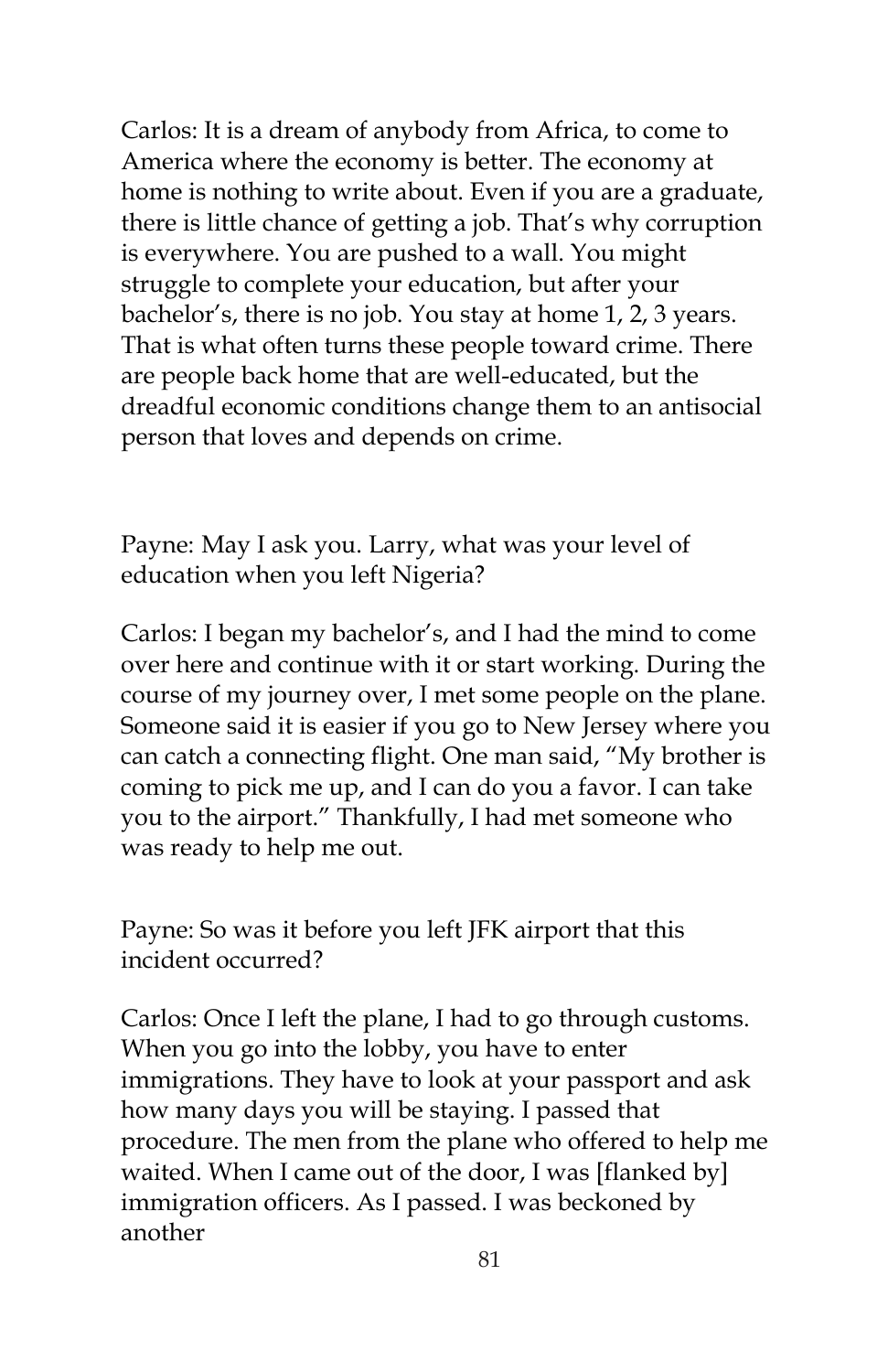officer. Ahhhk! I looked at him. I was already cleared. I thought, what should disturb me any more? He said, "Come over here!" I looked back at the guys who were waiting, and he asked me, "Where did you put it?"

 I said, "Put what?" He said, "Where did you hide it?" "What? I don't understand you."

 Then they pulled me aside. I was afraid. I was confused. They said, "Let me see all your stuff." They held my bag and threw everything on the floor. They searched and searched my things. All my clothes and everything.

Payne: So everything that was in your suitcase was just tossed out onto the floor?

Carlos: Everything to the floor. He touched everything. Then he said again, "Where did you hide it?"

> "Hide what?" I said. "I don't have anything. I was holding juice that they gave us on the plane. My lips were dry, my throat was dry, so I raised the juice and took a sip.

 He looked at me. He said, "OK, you must have swallowed it." I said, "Swallowed what?" He said, "How many parcels did you swallow

– how many kilos?" I said, "I don't understand. Please enlighten me."

 He said, "You want me to enlighten you? I surely will. Step aside!" He turned to the guys that were waiting for me and said, "You can go." I was so embarrassed. Everyone was just looking at me! He said, "Follow me. Leave your *shit* right there" (that was the way he said it). Then two other immigration officers came behind me, and I followed them into a room where there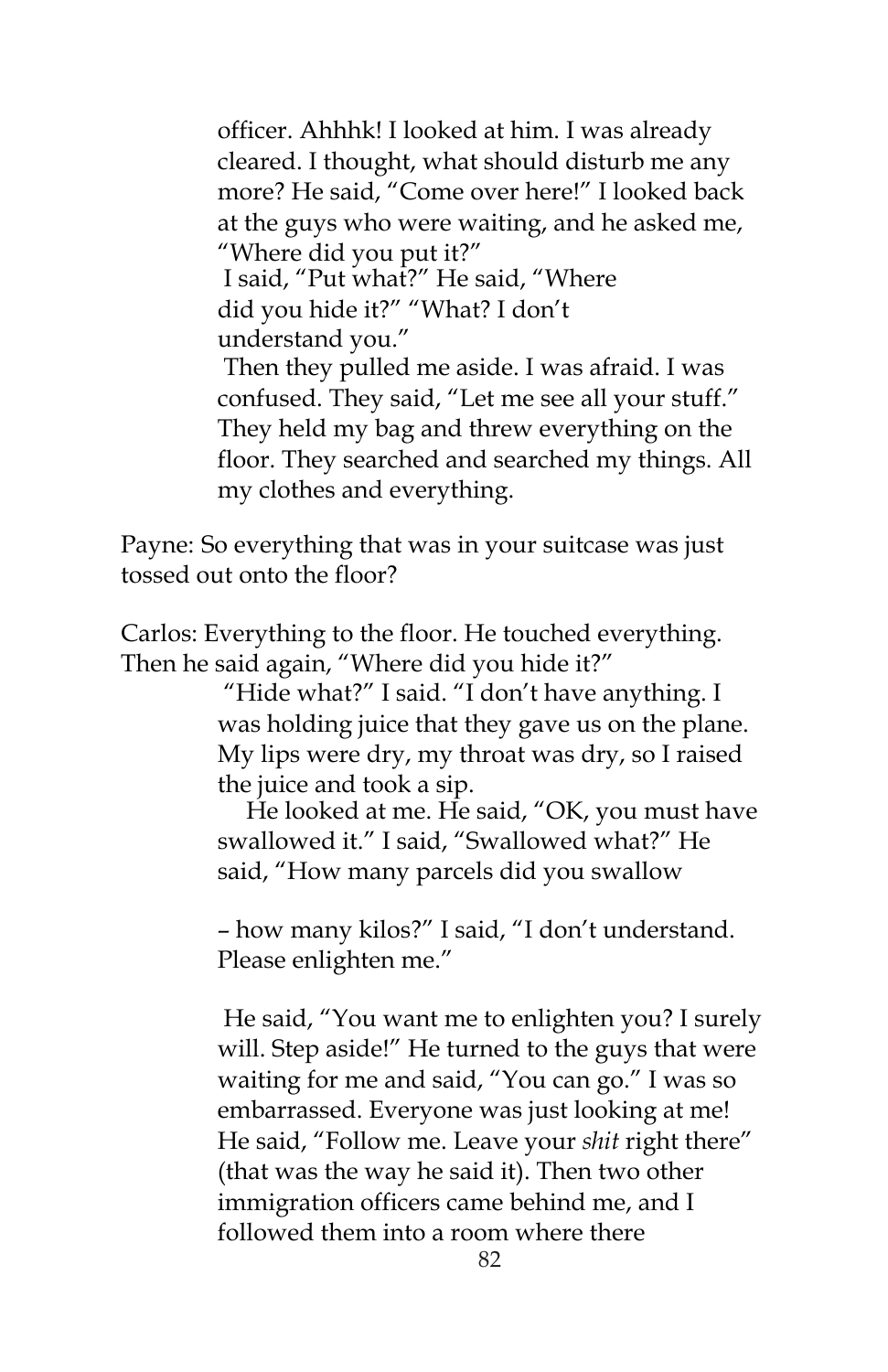about ten other officers and again he asked, "How many did you swallow?" "Swallow what? I don't understand what you are talking about."

 He said, "I'm going to scan you. I'm going to do an x-ray of you, and as soon as I do, you will spend the rest of your life right here." I said, "What are you looking for?" He said,

"You don't know?" I said, "I don't know what?" The rest of the

men were jeering, talking, laughing. I looked right and I looked left, and there was nobody to help me. I started shedding tears because I was so confused and frightened. They took me to another room with two other immigration officers, and I was stripped naked, stripped of everything, naked, and he was touching my stomach, touching my head, touching everywhere. Then they said for me to bend over. In my mind, I said, I don't do these things! I don't do this! They said, "You will never tell the truth."

 I said, "You did not see anything in my bag. You did not see anything in me. Why did you do this to me?"

 He said, "You have to sign a paper to be xrayed."

Payne: Before you go on, let's clarify that you are in this room, with these very intimidating agents, stripped down to your most vulnerable self, defenseless, not even clothing to cover or protect you. What could you be feeling at this time?

Carlos: I was so frightened. I thought of the movies I've seen. My cousin, who came to America before me, had oriented me: don't follow bad gangs; don't let anyone push you to do something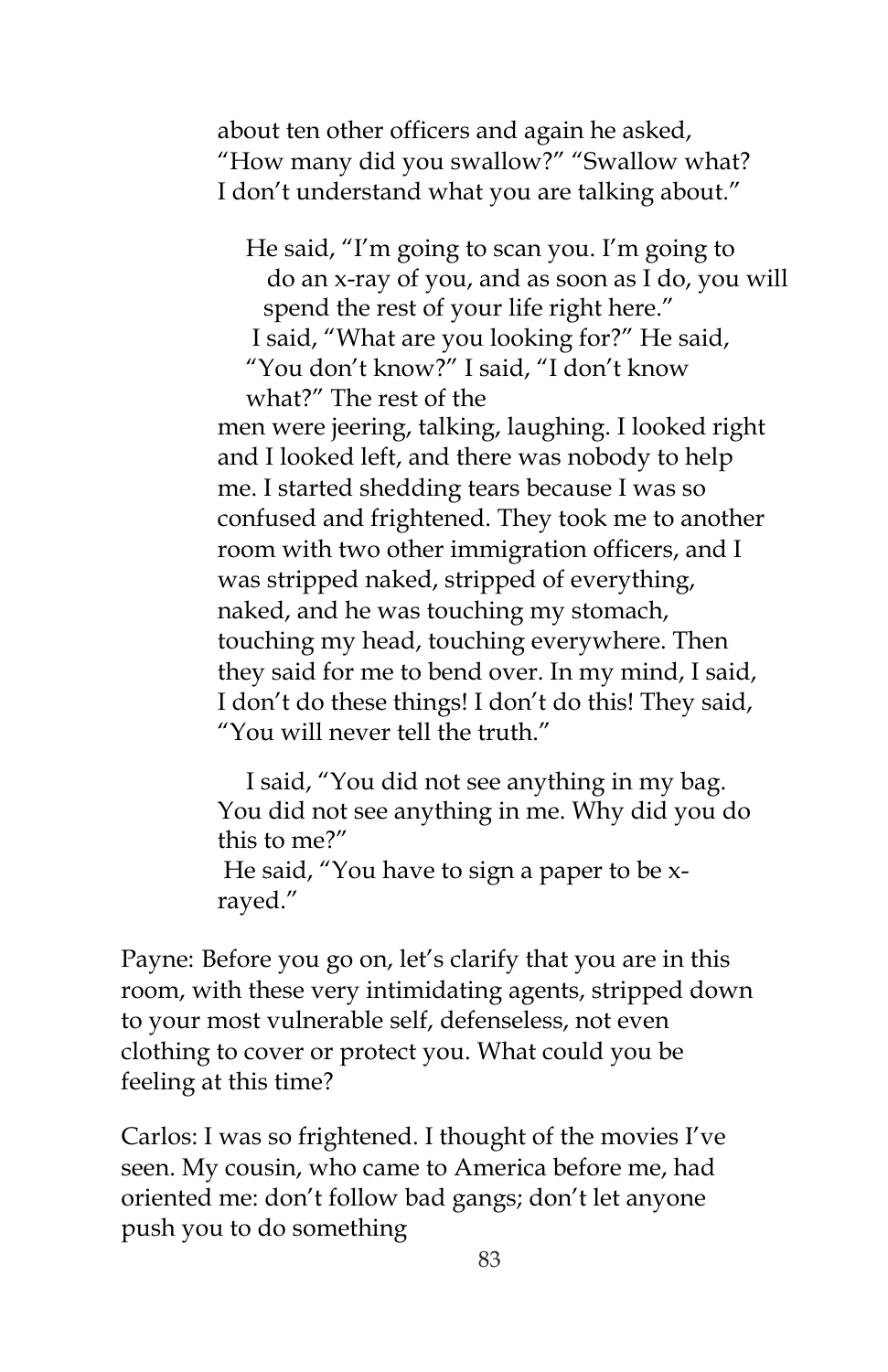wrong; if the police stop you, you stop. Raise up your hands because you are a black man. He told me when you are stopped at night and see police lights stopping you at a dark place, just go at a slow pace toward a light. Go where there is light because you are in peril – anything might happen. As these words came to me. I was shivering. The air conditioning was on, but I was sweating with fear.

Payne: Larry, did you know they were looking for drugs? Did you understand?

Carlos: I did. When they stopped me, I finally understood. But it did not come straight away to me.

Payne: Do you think because you a good and lawabiding man, these references to drugs were so alien to you that the questions they were asking you made no sense? That you had no context in which to frame them?

Carlos: Yes, I was thinking at the beginning maybe he had a problem with my visa. Then I regretted sipping the juice. It was just too much for me to believe. After a while I looked around at my clothes scattered all over the floor. It was then that I started shedding tears, and I summed up the courage to ask, "You know what? Just let me go back home!" (I am sorry. I am shedding tears now when I reflect it. ) I was trying to check his name, but his name tag was missing. I could see the clip where it had been before. The first time he stopped me, he had a badge, but when he took me to the other room, he had no badge on. I told him, "I bought a round trip ticket. I can go back home. Let me go back to my country. I would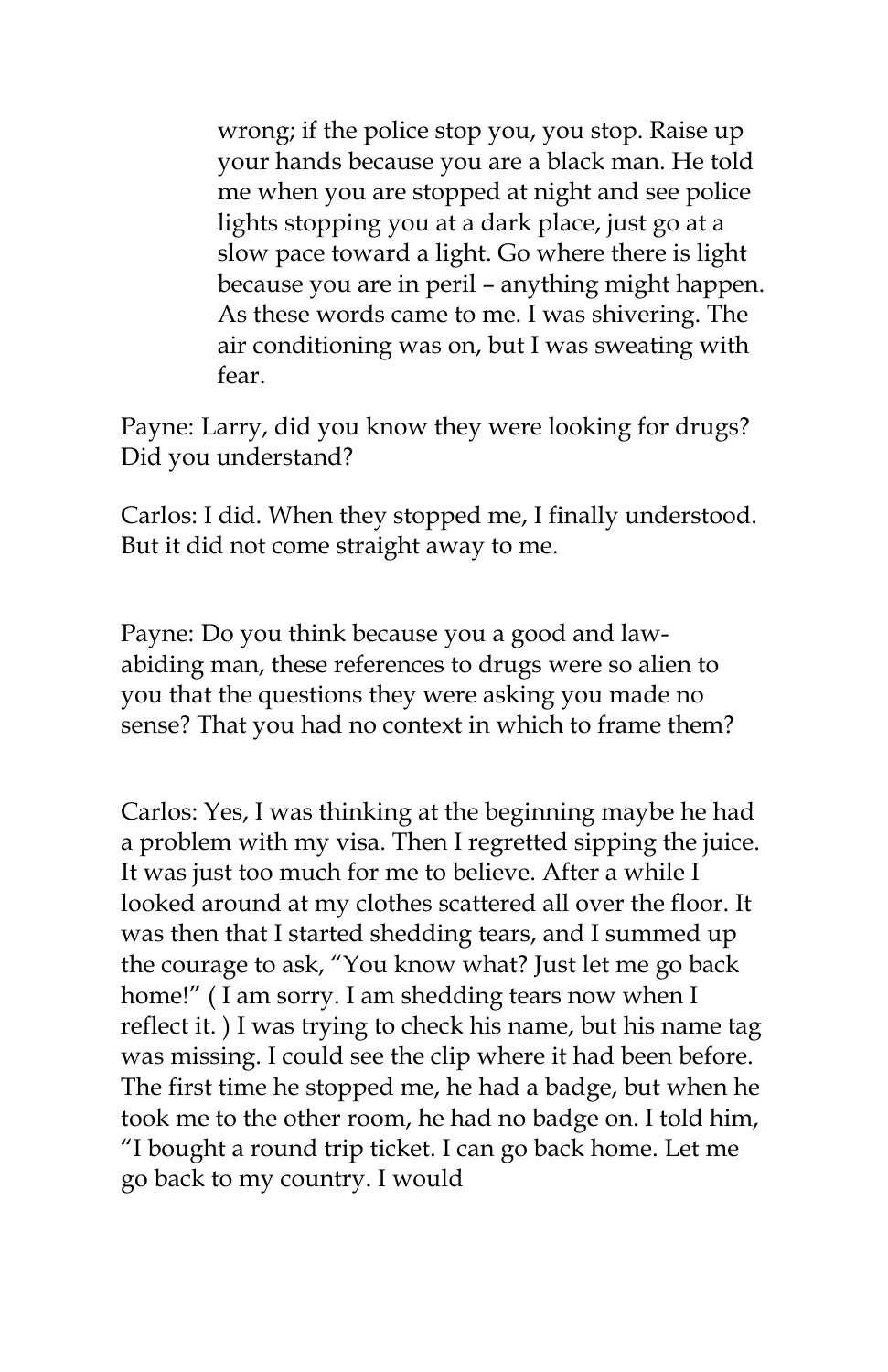rather go back than take all this embarrassment." They were tossing me around, turning me, using one hand to turn me around and around. I couldn't say nothing. I couldn't find the words to say.

Payne: When you asked that agent if you could just immediately return home, what did you think, after having imagined this place as a paradise? Was home such an imperfect place, but one where at the very least you would feel safe and secure?

Carlos: While they were tossing me around, what was going through my mind was I never had felt like this back home. I was OK at home. It was then it came to mind like a flash, like a hallucination, seeing myself at home, in my little abode, where I was living in safety and my little comfort. It was at that moment I realized that the positivity in me changed. I was not seeing the beautiful United States any more. I was seeing an ugly side and I was seeing the hatred in everybody. I might come out safe, but they had ruined the welcome. In my culture, you always know if someone loves you if you see the welcome. If the welcome is not good, it's better for you to leave, for if you proceed, you might not come out alive.

Payne: So, traditionally, how someone is welcomed is an omen of what is to come?

Carlos: [In every part of my country] the welcome is very, very important. If you are a stranger without welcome, then you should leave, or something evil can happen to you. So that was what I felt as I pleaded with him, "Can I go home?" He said, "Put on your pants." Hammering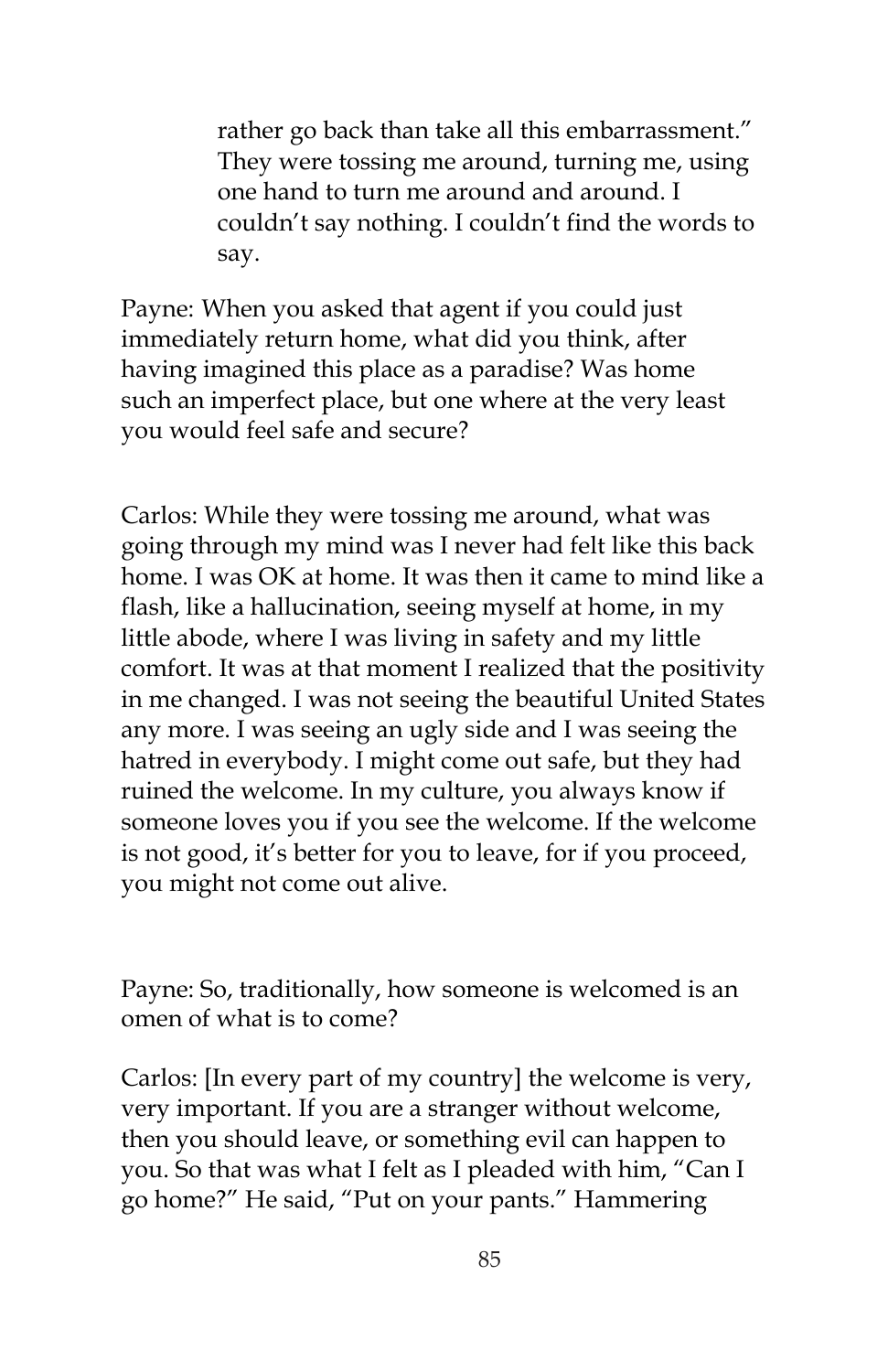all the words! "Do you only speak *bull shit*? Don't you understand English?" I understood that I had no status. I put on my clothing and was taken back to the room where others agents were. I looked all around the room, and there was no other person with my color. They were laughing and jeering at me. I pleaded once more, "Please, just let me go home." Then the room was quiet. They realized what it meant for someone who is just arriving to say I want to leave. They began moving out of the room. One officer said, "We'll be tracking you. Pick up your stuff and go – go!" I was so nervous I left my jacket, with the \$500 in my pocket.

 I went to the lobby. I didn't feel like coming into the country any more. I looked at it as a different place. Then a guy came running back to me, yelling, "You should come back here!" I briefly thought, should I drop my bag and run for it? But he had a gun. I went back as he yelled at me that I left my jacket and threw it back at me. I checked my money and found that I now had only \$200. \$300 was gone, taken from me. I looked around. What would I do? So at a concrete curb outside I sat, and oh, I started shedding tears again. That was the reason for the crying. I looked all around, and there was nobody for me. A 35, 36 year old man shedding tears! But a cab driver must have been watching me. He came over and asked where I was going. He sounded a little bit like an African. He said, ' I can take you to New Jersey for your flight." I was so scared, I couldn't even tell him what had happened.

Payne: Did you tell anyone about this?

Carlos: Nothing. To be sincere with you, I have not even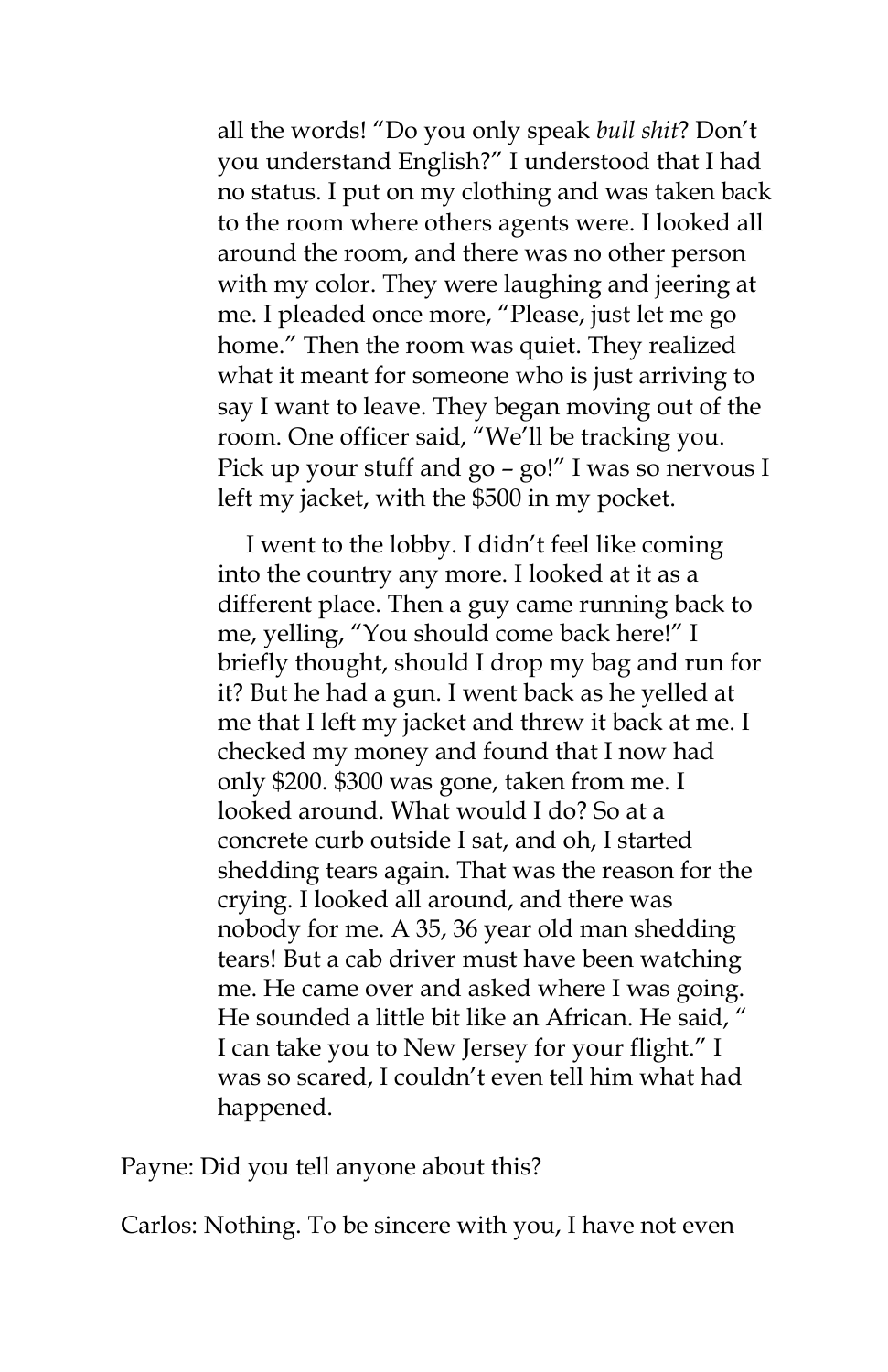told people back home. The first time I ever mentioned it was in this class. My mom was 75 years old. I could not risk such a negativity on her because I don't know what might happen to her health. She holds me in high esteem, so I kept it to myself. It was when we were talking in class about Brent Staples that my mind went back.

Payne: Larry, I didn't realize. That's been – four years! You haven't spoken of this for four years? That's extraordinary!

Carlos: And since then I have never felt free. Now I learned in psychology that releasing your troubles gives you peace of mind. I mentioned it in my class, and I felt relieved. I had never felt welcomed until that day. I was so scared, because I am sorry ma'am, but you are white, too. I don't know how you will see it. The way the class responded I was so surprised and the welcome I got from my teacher, all my classmates, I felt relieved, and from that day, you can see me coming out in class. Each time I came to class, I thought what can I contribute today, for now I am welcomed.

Payne: I will never forget that day, Larry. It was as if the whole class wanted to lift you up and hold you safe from the terrible thing that had happened to you. Your story was a powerful narrative, and we all just felt privileged that you would offer it to us. But, tell me please, once you were finally on a plane from Newark, at what point do you start to be OK? At what point can the outrage and humiliation fade away so that you can find something hopeful in the prospect of staying here?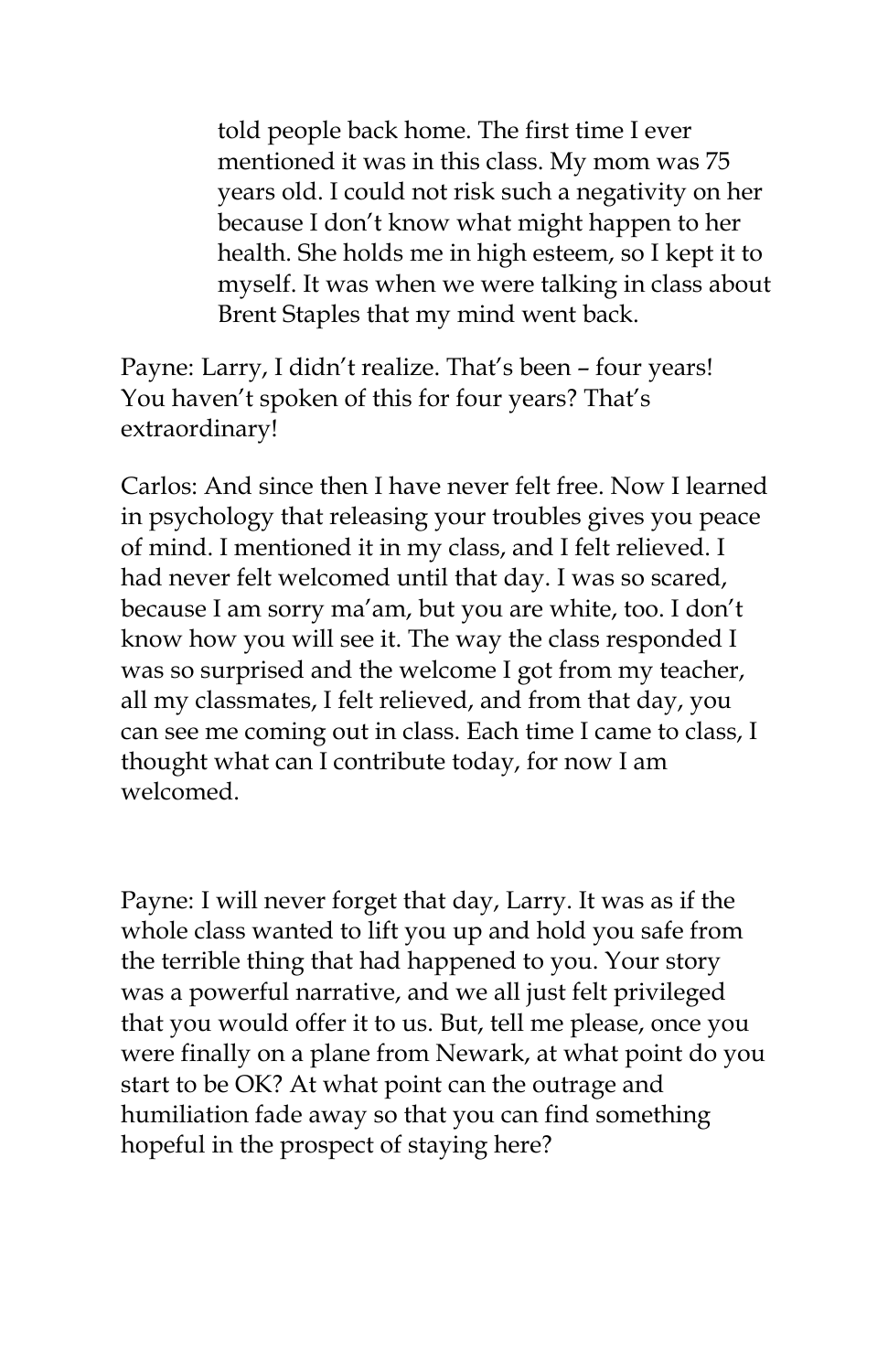Carlos: I never felt positive again. I felt I should just get what benefit I can and leave. I felt that I am here alone, and I would have to be careful what I say. How could I describe even to my own niece what I had been through? I never knew something like that would come up in class. It was like a fire that had been burning Carlos: And since then I have never felt free. Now I learned in psychology that releasing your troubles gives you peace of mind. I mentioned it in my class, and I felt relieved. I had never felt welcomed until that day. I was so scared, because I am sorry ma'am, but you are white, too. I don't know how you will see it. The way the class responded I was so surprised and the welcome I got from my teacher, all my classmates, I felt relieved, and from that day, you can see me coming out in class. Each time I came to class, I thought what can I contribute today, for now I am welcomed.

Payne: I will never forget that day, Larry. It was as if the whole class wanted to lift you up and hold you safe from the terrible thing that had happened to you. Your story was a powerful narrative, and we all just felt privileged that you would offer it to us. But, tell me please, once you were finally on a plane from Newark, at what point do you start to be OK? At what point can the outrage and humiliation fade away so that you can find something hopeful in the prospect of staying here?

*Mr. Larry Carlos' classmates, English 191, Fall 2006: Kelly Burney, Sue Chism, Cameron Gaston, Stasi Guerrero, Shellie Hagen, Nancy Hicks, Tamala Hobbs, Kristina Holsten, Brittney Humes, Nasir Javaid, Amanda Johnston, Kanika Mosely, Lauren Shumate, Liz Sims, Janette Thomas, Rita Tillman*